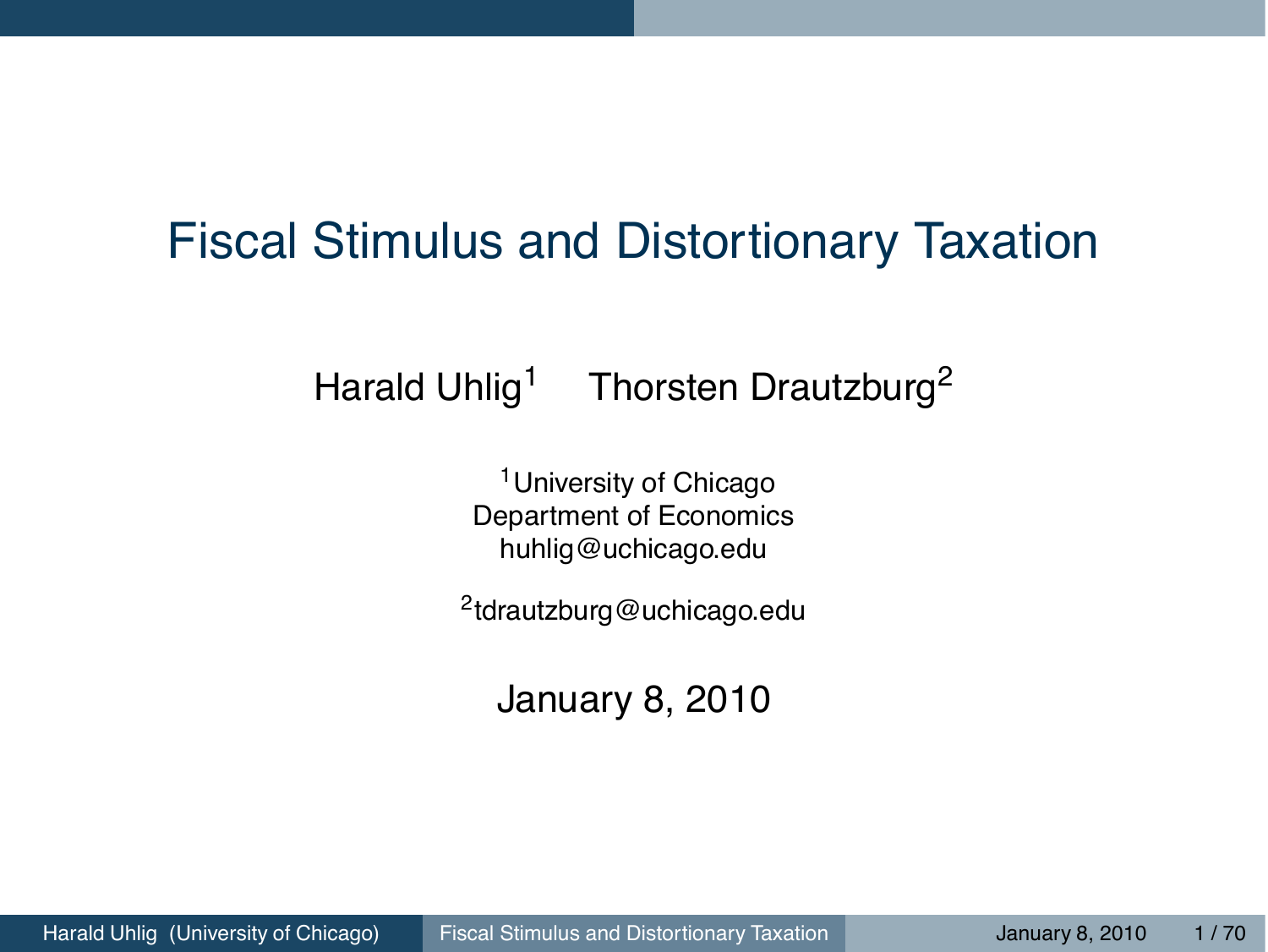## **Outline**

## **[Introduction](#page-2-0)**

## [The model](#page-7-0)

#### [The model: Details](#page-11-0)

- [Equations](#page-12-0)
- **•** [Parameters](#page-20-0)

#### **[Results](#page-24-0)**

- [Comparison to neoclassical growth.](#page-25-0)
- [No rules-of-thumb, no binding zero lower bound.](#page-29-0)
- [Including Rule-of-Thumb Consumers.](#page-37-0)
- [A binding zero Lower Bound.](#page-45-0)
- **•** [Chemotherapy](#page-53-0)

## **[Conclusions](#page-68-0)**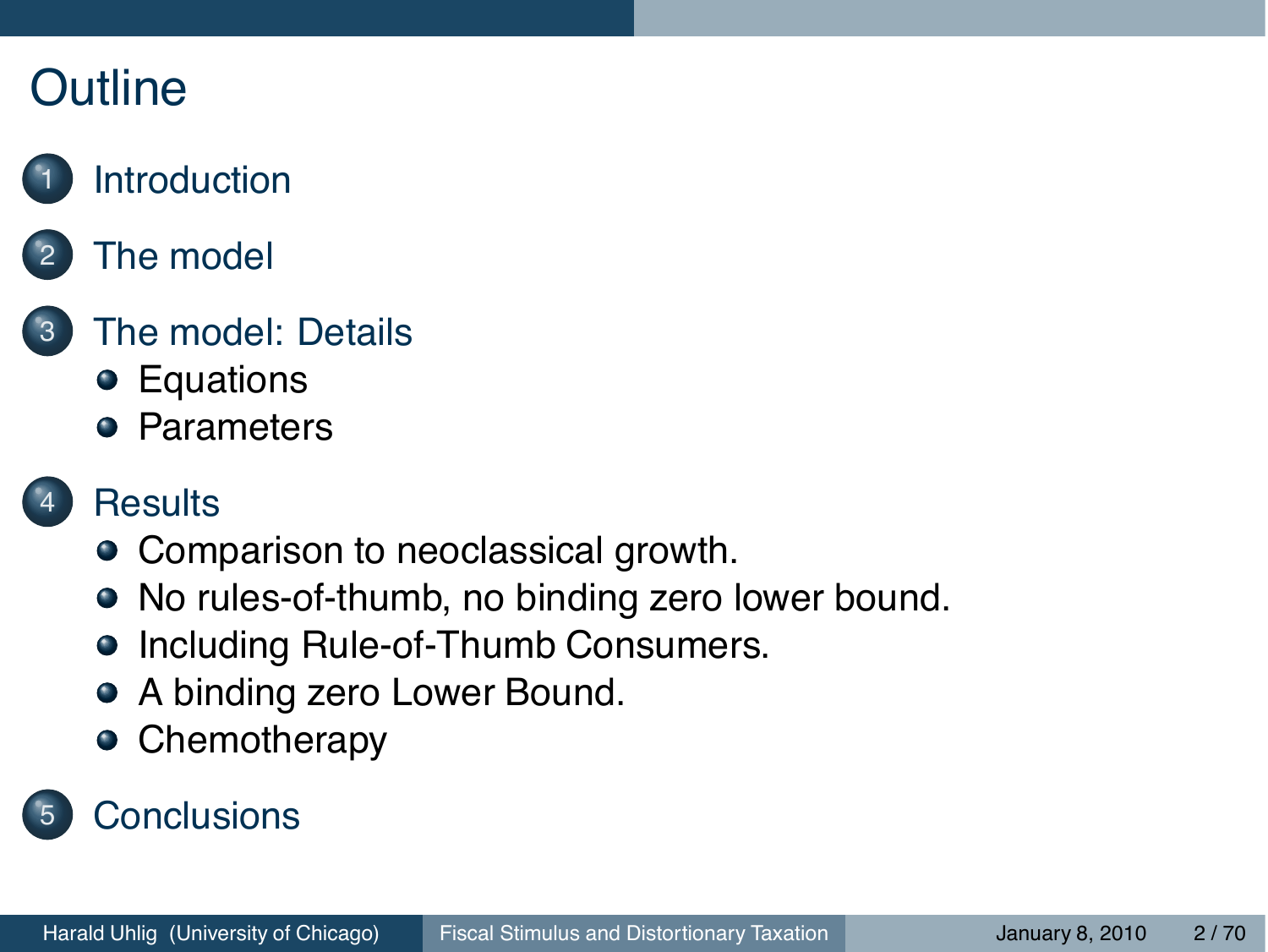## **Outline**

## **[Introduction](#page-2-0)**

#### [The model](#page-7-0)

#### [The model: Details](#page-11-0)

- [Equations](#page-12-0)
- **[Parameters](#page-20-0)**

#### **[Results](#page-24-0)**

- [Comparison to neoclassical growth.](#page-25-0)
- [No rules-of-thumb, no binding zero lower bound.](#page-29-0)  $\begin{array}{ccc} \bullet & \bullet & \bullet \\ \bullet & \bullet & \bullet \end{array}$
- [Including Rule-of-Thumb Consumers.](#page-37-0)  $\qquad \qquad \bullet$
- [A binding zero Lower Bound.](#page-45-0)  $\qquad \qquad \bullet$
- <span id="page-2-0"></span>[Chemotherapy](#page-53-0)  $\qquad \qquad \bullet$

#### **[Conclusions](#page-68-0)**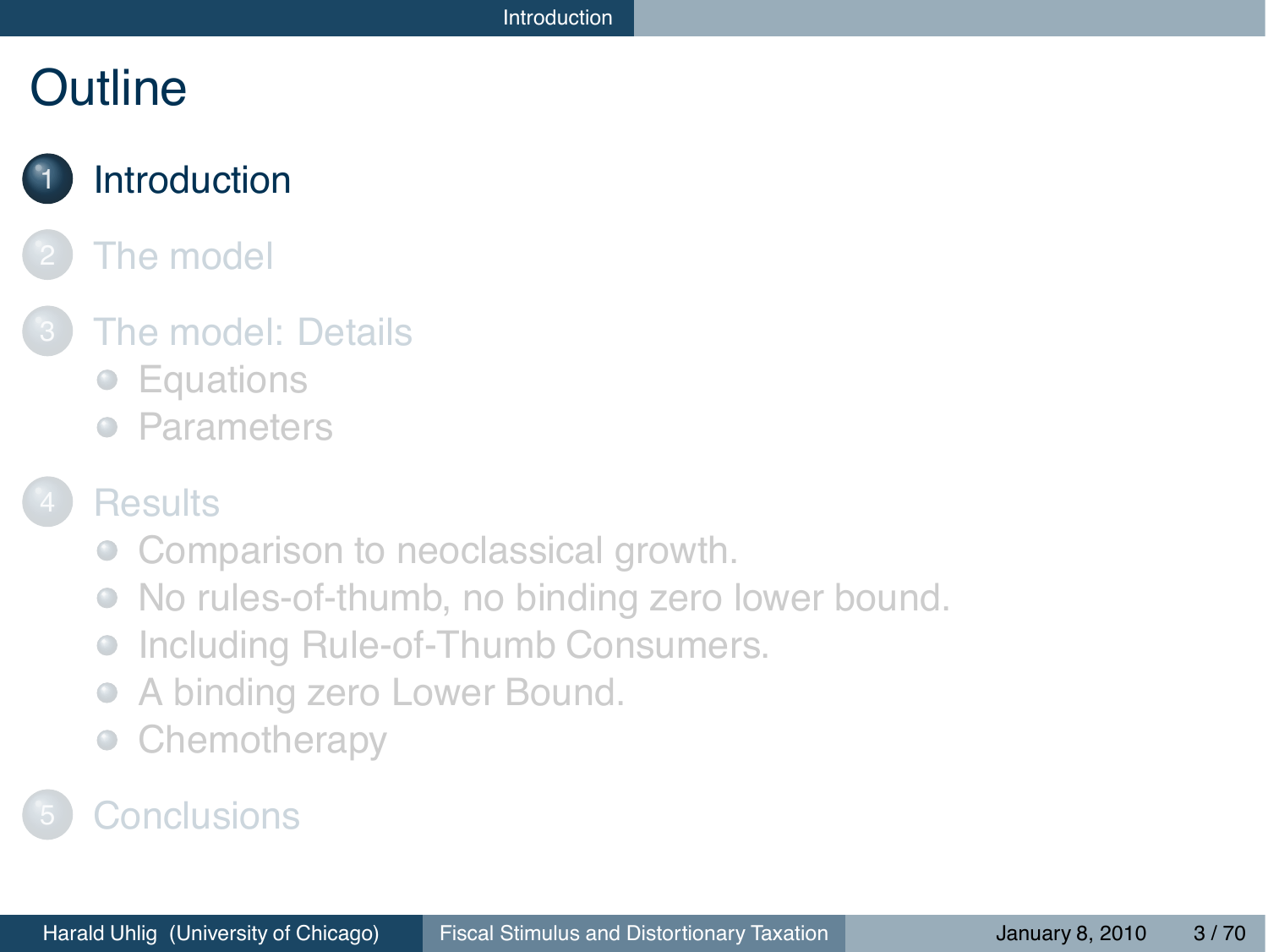## Question and Answers

Question:

- What is the effect of a fiscal stimulus as the ARRA?
- What are the resulting fiscal multipliers?

Answers: ...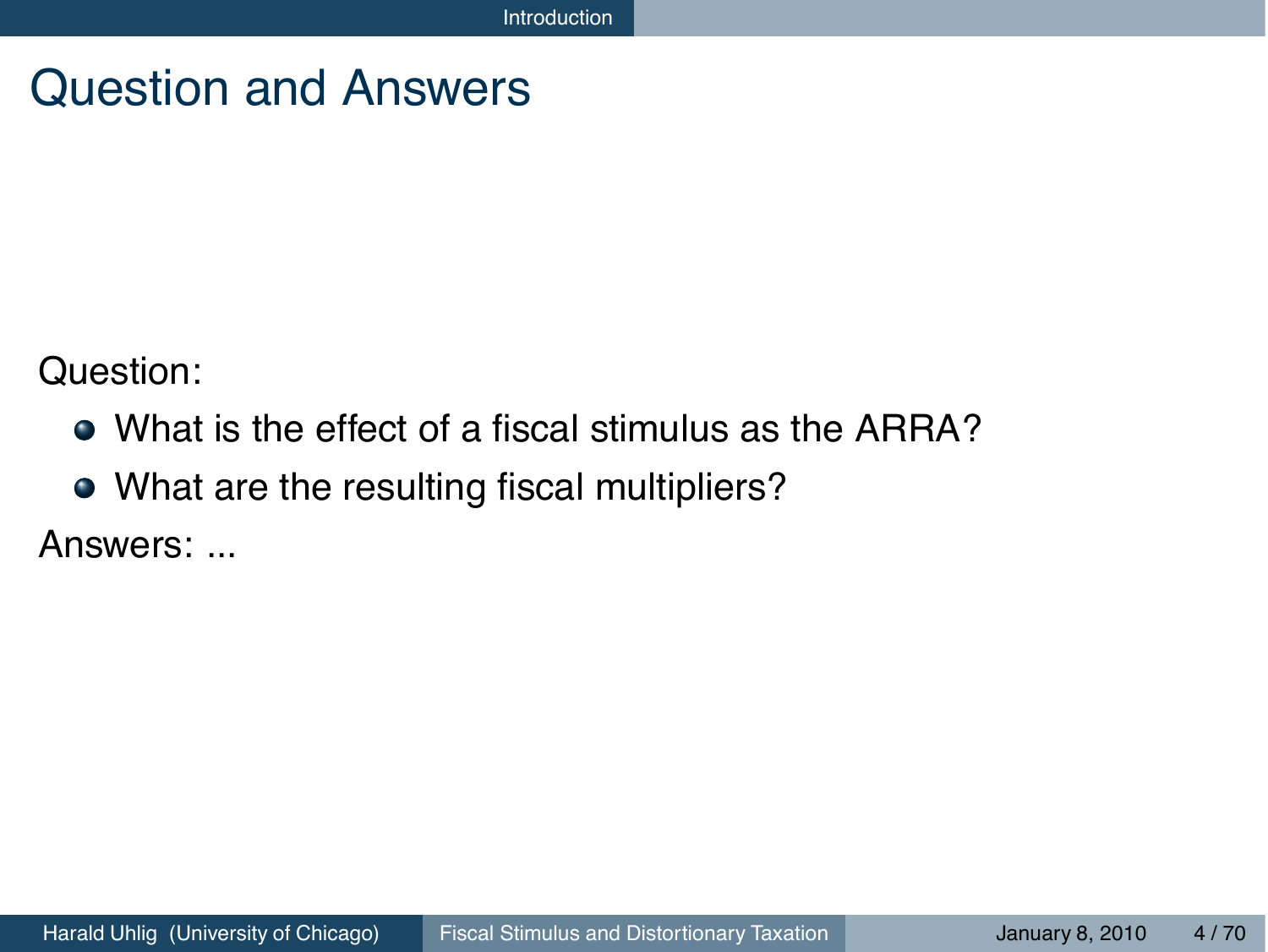Introduction

## Bernstein-Romer, Appendix: Multipliers

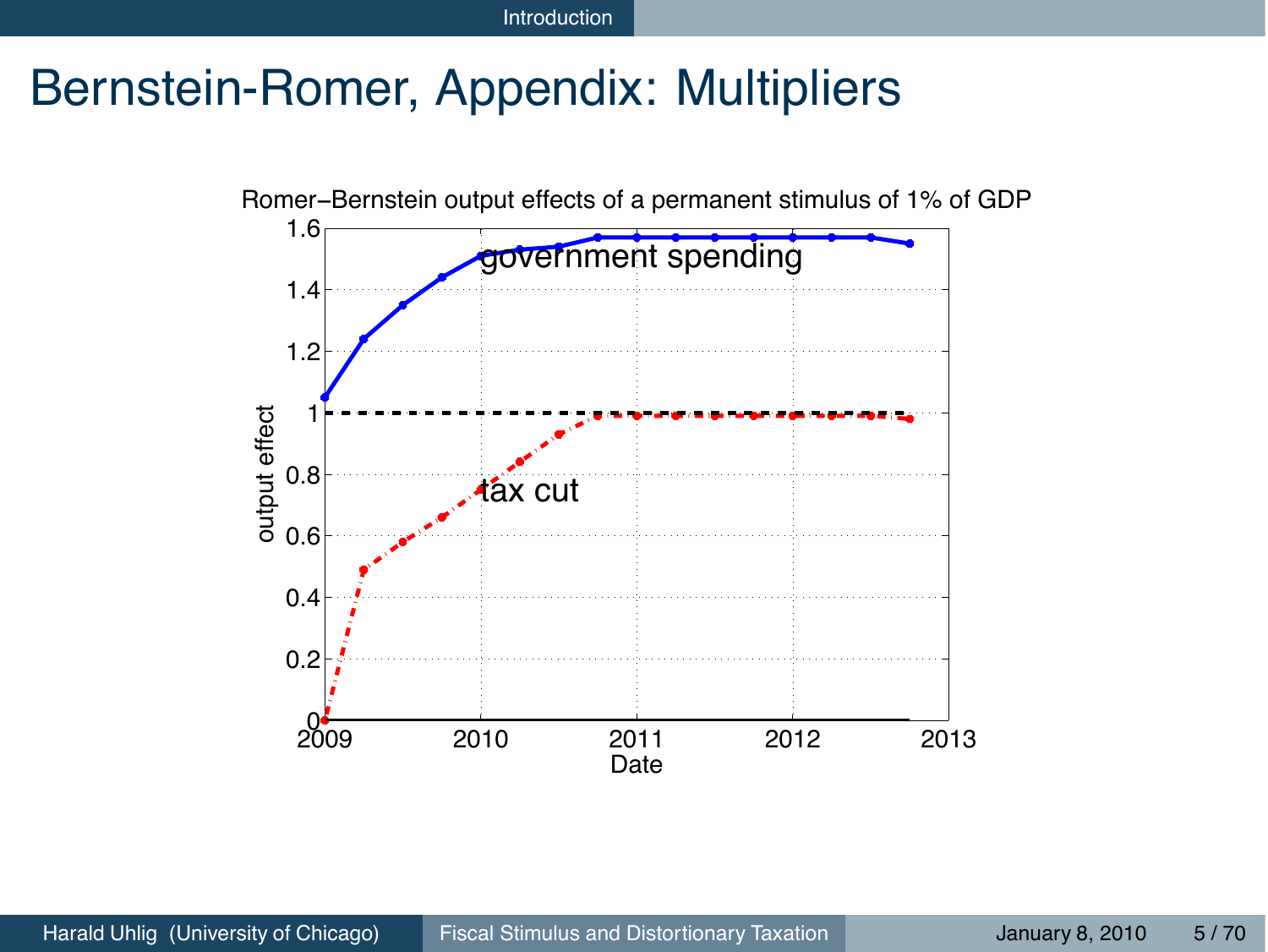#### What I do:

● Build on: Cogan-Cwik-Taylor-Wieland (2009), using Smets-Wouters (CCTW-SW). Lump-sum taxes.

#### **This paper**:

- ▶ Medium-to-long term effects.
- **Distortionary labor taxation ...**
- ▶ ... plus: rule-of-thumb consumers.
- ... plus: binding zero lower bound.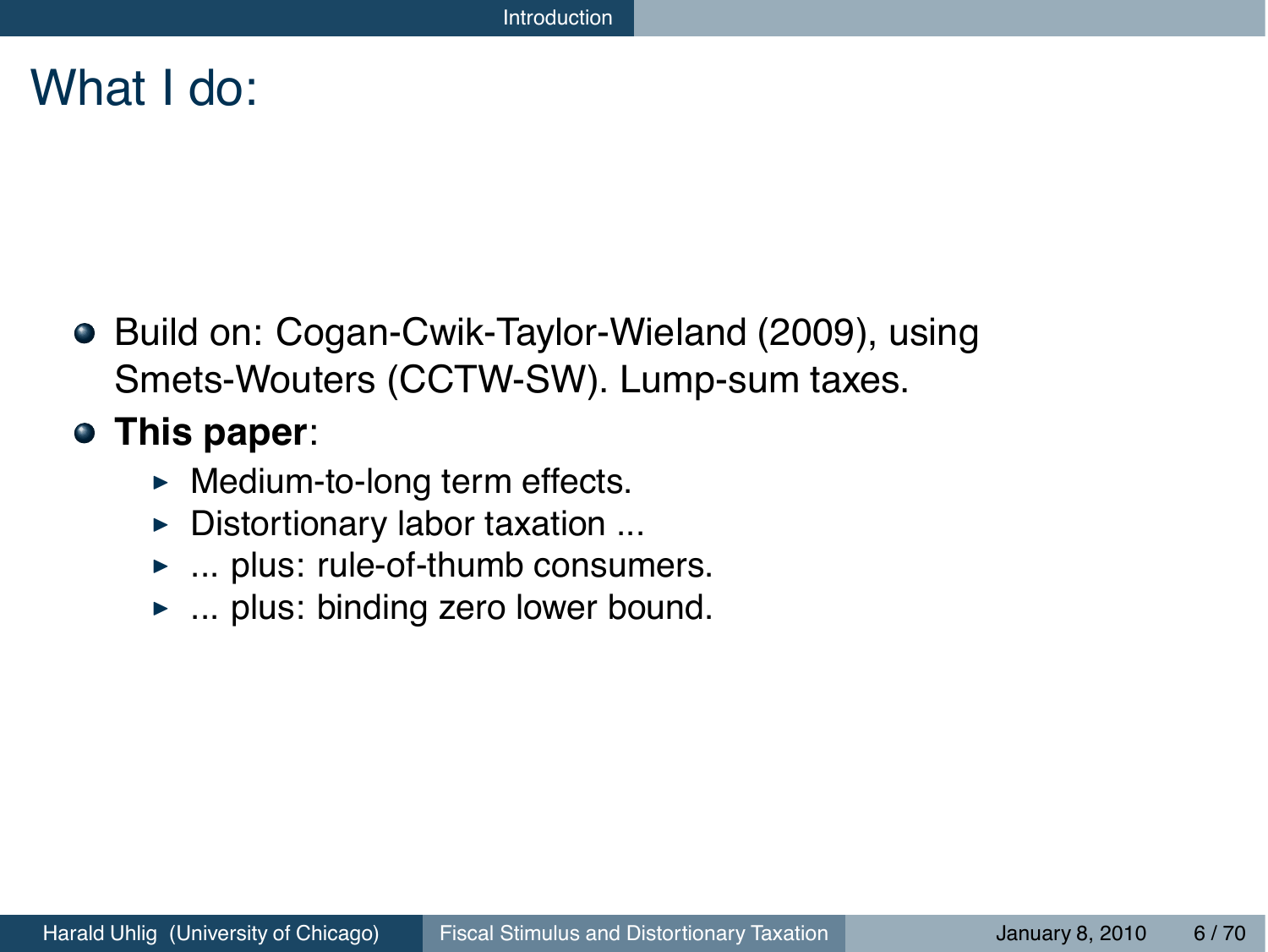## Key insights

- Output response is modest. Fiscal multipliers are typically below 1.
- Consumption response is typically negative or, at most, feebly positive.
- In the medium-to-long term:
	- $\triangleright$  Pronounced output loss due to increased tax burden.
	- $\triangleright$  Output losses large relative to initial increase.
- **Note:** No or only moderate inflation tax on initial bond holders, i.e. no "stealing from the Chinese".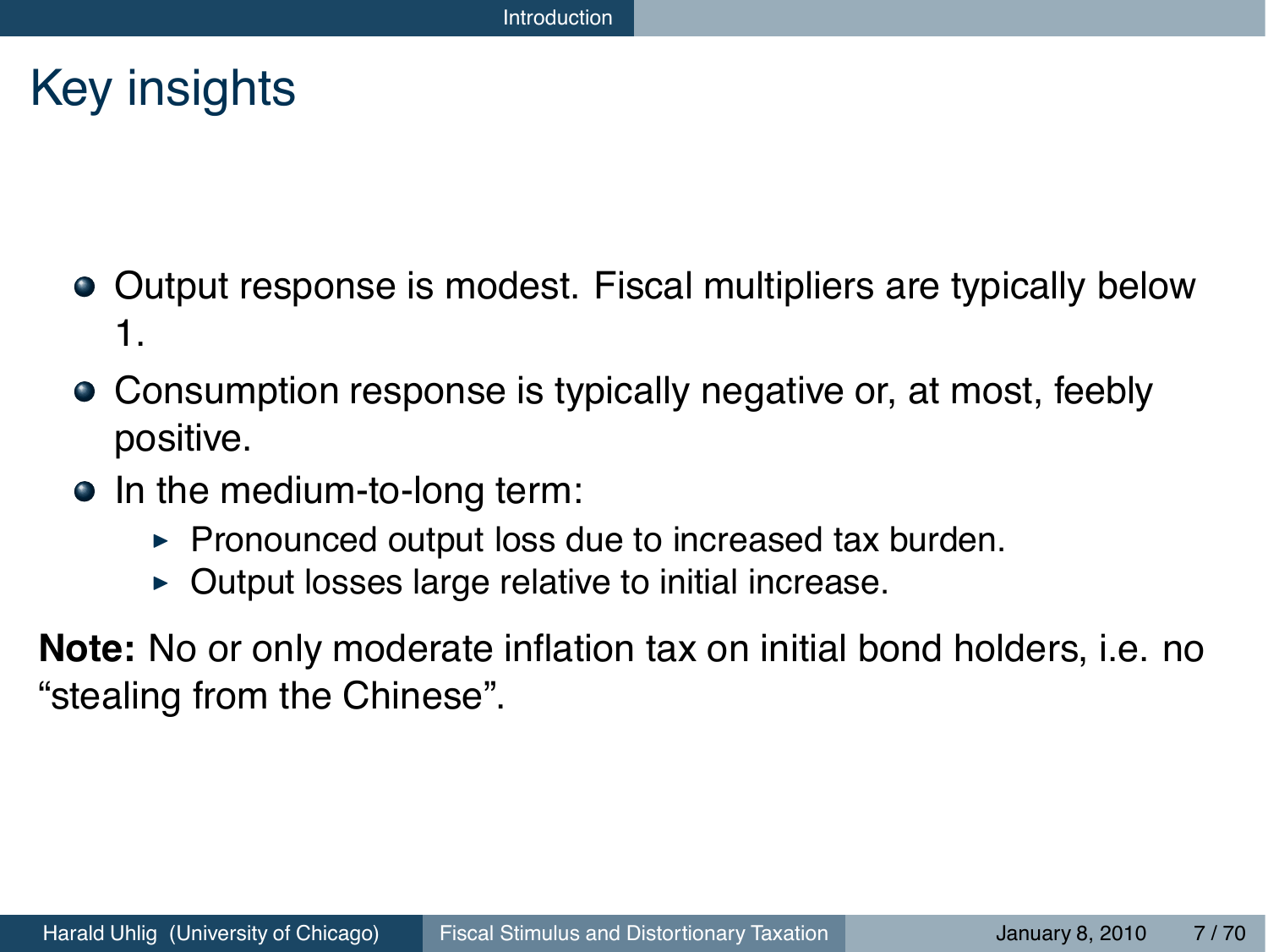## **Outline**

#### **[Introduction](#page-2-0)**

### [The model](#page-7-0)

#### [The model: Details](#page-11-0)

- [Equations](#page-12-0)
- **[Parameters](#page-20-0)**

#### **[Results](#page-24-0)**

- [Comparison to neoclassical growth.](#page-25-0)
- [No rules-of-thumb, no binding zero lower bound.](#page-29-0)  $\begin{array}{ccc} \bullet & \bullet & \bullet \\ \bullet & \bullet & \bullet \end{array}$
- [Including Rule-of-Thumb Consumers.](#page-37-0)  $\qquad \qquad \bullet$
- [A binding zero Lower Bound.](#page-45-0)  $\qquad \qquad \bullet$
- <span id="page-7-0"></span>[Chemotherapy](#page-53-0)  $\begin{array}{ccc} \bullet & \bullet & \bullet \\ \bullet & \bullet & \bullet \end{array}$

#### **[Conclusions](#page-68-0)**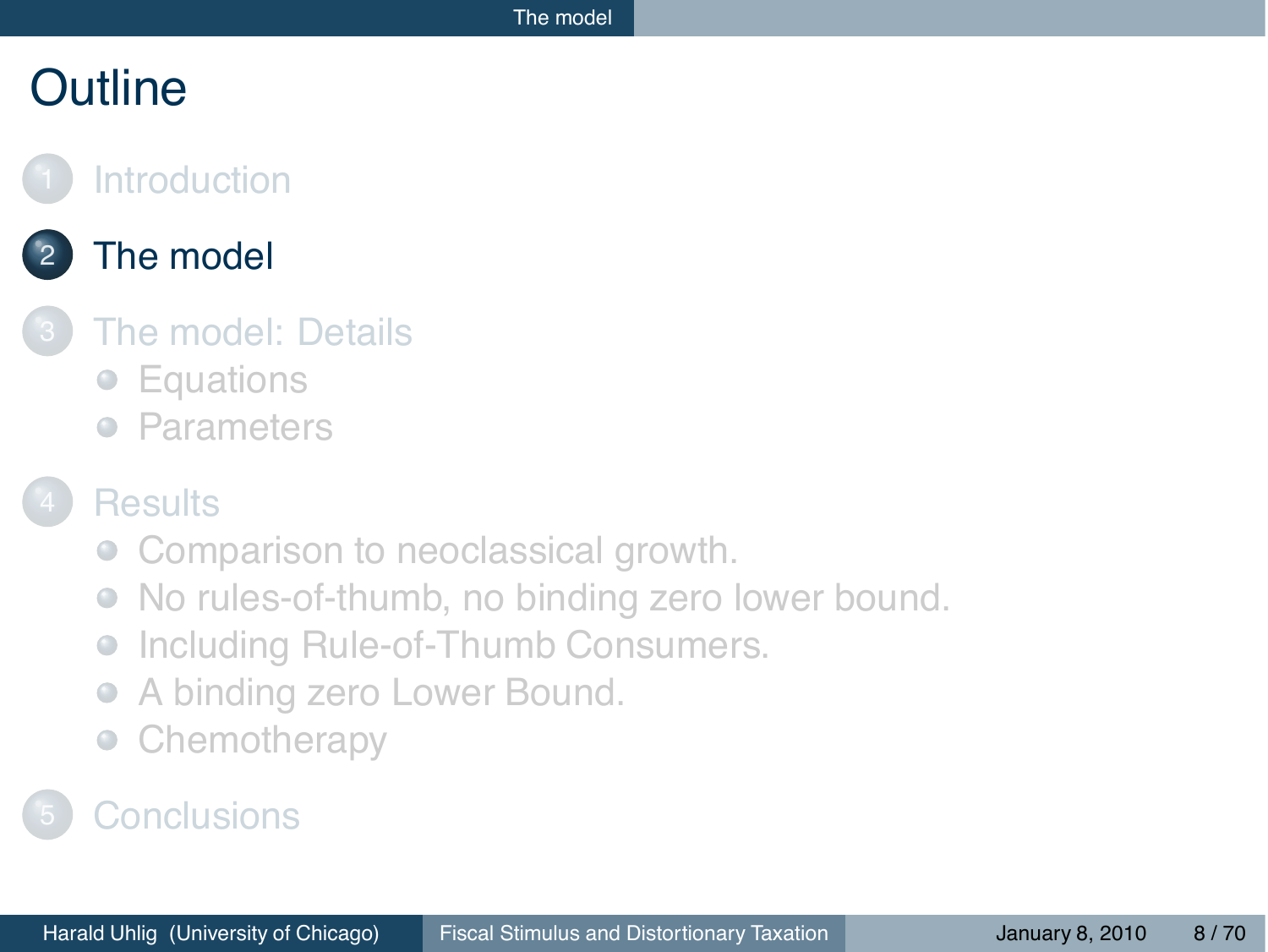## Smets-Wouters (2007): overview

- Elaborate New Keynesian model.
- Continuum of households. They supply household-specific labor in monopolistic competition. They set wages. Wages are Calvo-sticky.
- Continuum of intermediate good firms. They supply intermediate goods in monopolistic competition. They set prices. Prices are Calvo-sticky.
- Final goods use intermediate goods. Perfect competition.
- Habit formation, adjustment costs to investment, variable capital utilization.
- Monetary authority: Taylor-type rule.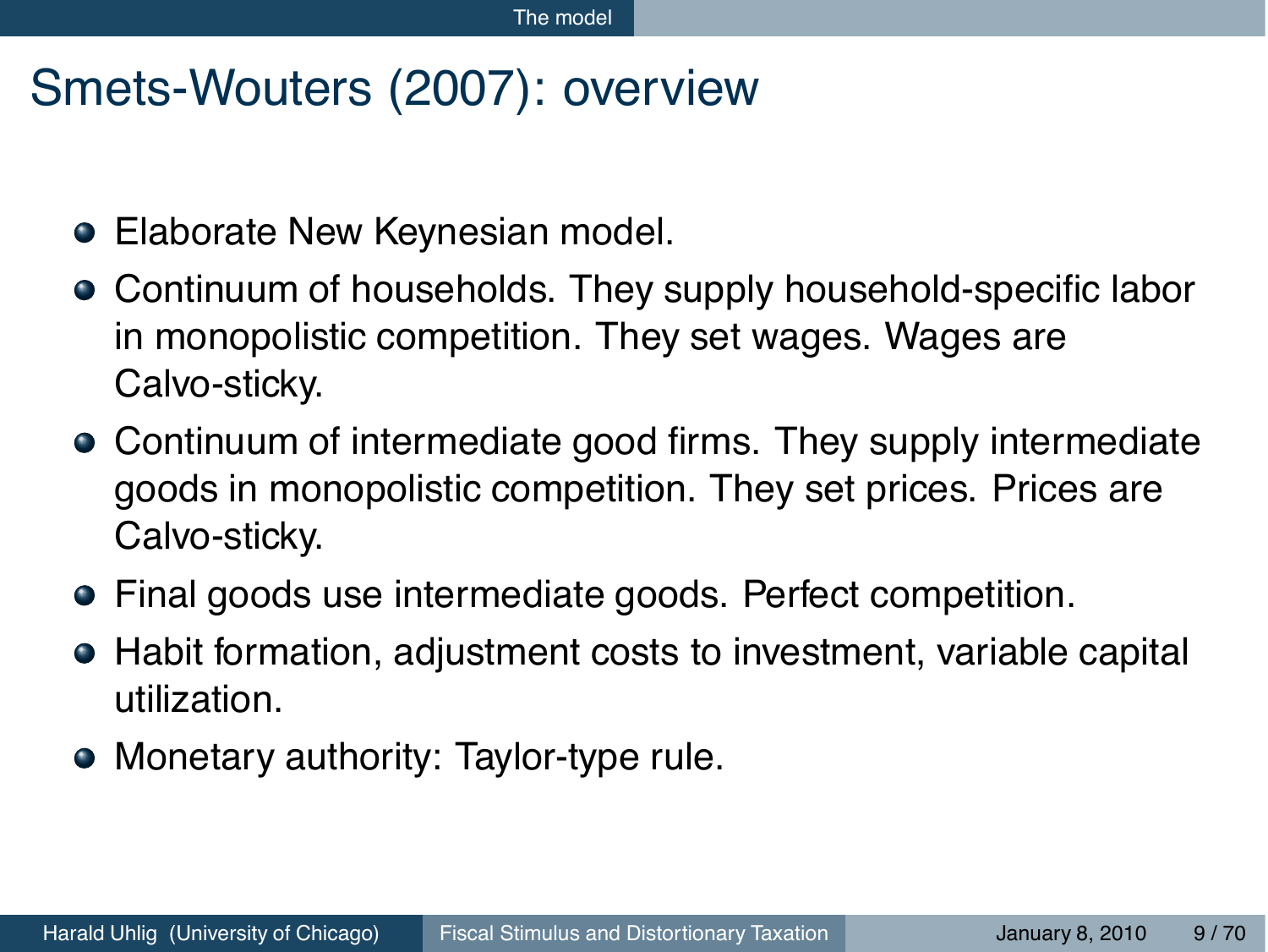## Application to ARRA

- CCWT: path for government spending. Government consumption. Perhaps additively separable in utility.
- CCWT: Fed-Funds = 0 for four quarters. "Jump" to "switched-off" Taylor rule.
- **This paper:**
	- ! Distortionary labor taxation, consumption taxes, capital income taxes. Steady state levels: Trabandt-Uhlig (2009).
	- **EXECT:** Details. Eg: all of labor income or without "union profits"? The former.
	- ► Speed to return to steady state debt level:  $\psi_{\tau} \in [0, 1]$ .
	- $\triangleright$  ... plus: rule-of-thumb consumers:  $\phi \in [0, 100\%]$ .
	- ► ... plus: binding zero lower bound per discount shock, causing recession.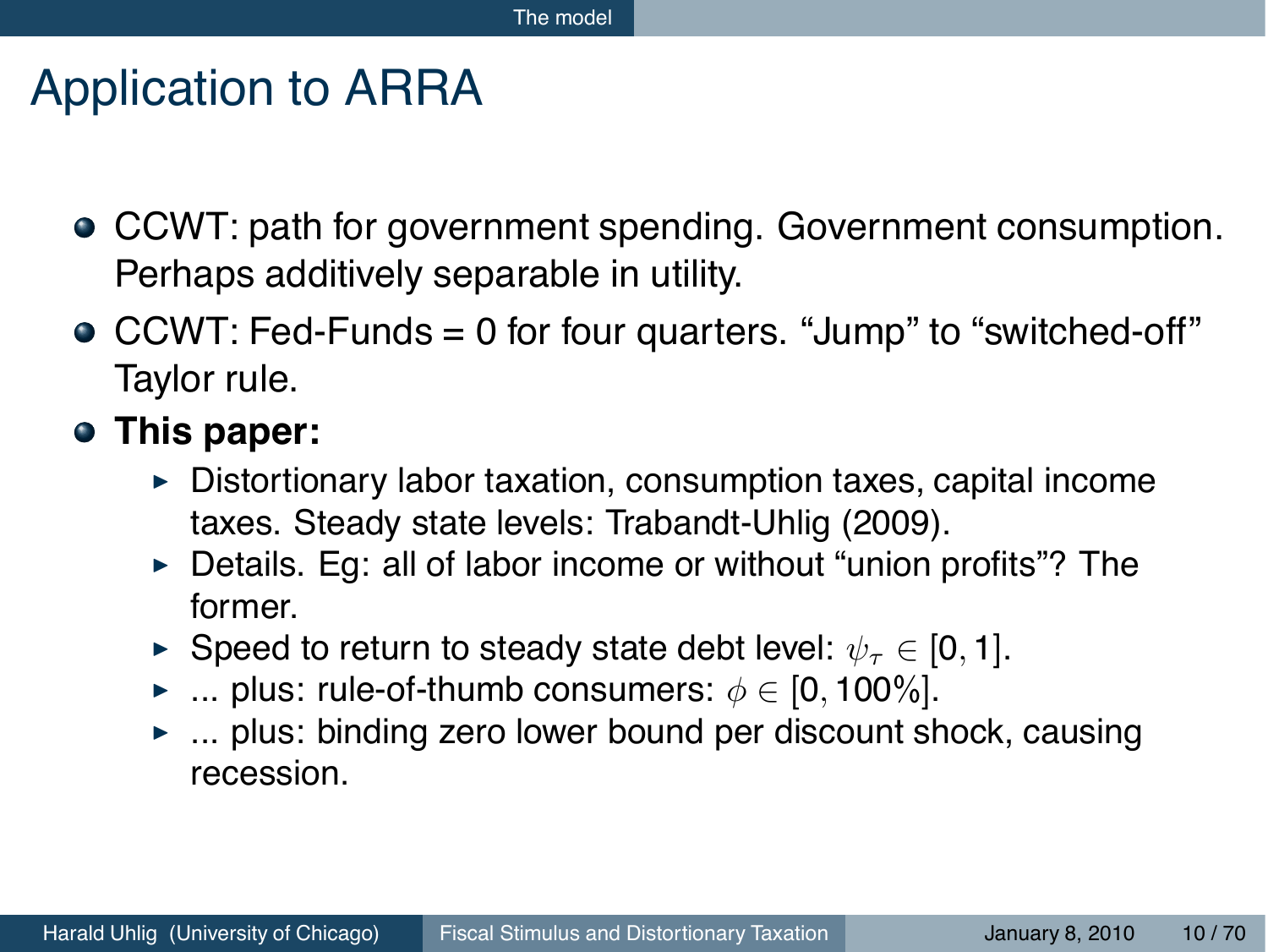## Tax rule

- Remaining deficit, prior to new debt and labor taxes ...
	- *ft* = gov.spend.+subs.+old debt repaym.−cons.tax rev.,cap.tax rev.
- $\bullet$  ... needs to be financed:

lab.tax rev.  $+$  new debt  $= f_t$ 

- $\bullet$  Steady state debt level, steady state taxes:  $\overline{f}$ .
- Tax rule:

lab.tax rev.<sub>t</sub> – ~~lab.tax rev.~~ = 
$$
\psi_{\tau}(f_t - \bar{f})
$$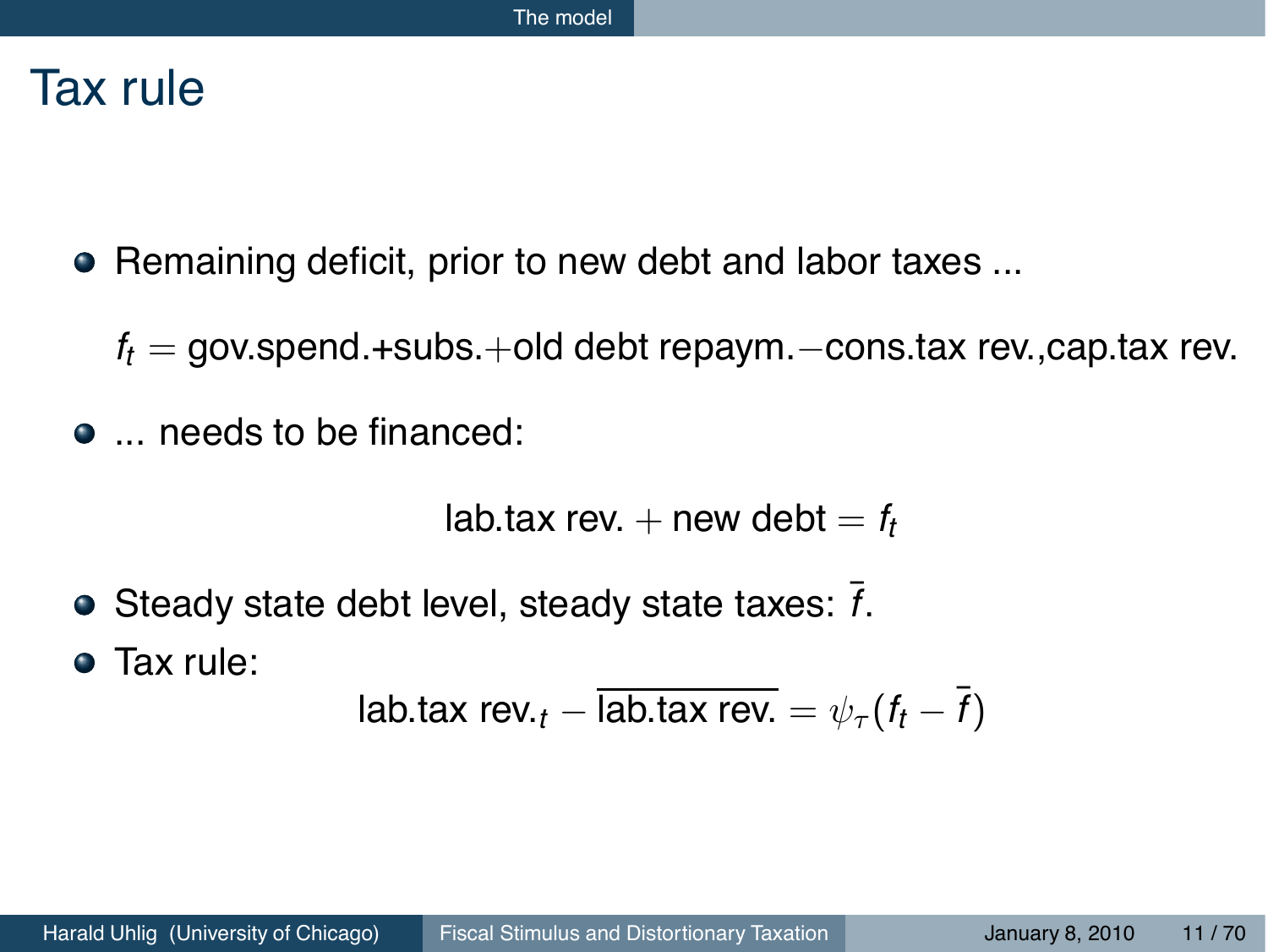## **Outline**

#### **[Introduction](#page-2-0)**

## [The model](#page-7-0)

#### [The model: Details](#page-11-0)

- [Equations](#page-12-0)
- **[Parameters](#page-20-0)**

#### **[Results](#page-24-0)**

- [Comparison to neoclassical growth.](#page-25-0)
- [No rules-of-thumb, no binding zero lower bound.](#page-29-0)  $\begin{array}{ccc} \bullet & \bullet & \bullet \\ \bullet & \bullet & \bullet \end{array}$
- [Including Rule-of-Thumb Consumers.](#page-37-0)  $\qquad \qquad \bullet$
- [A binding zero Lower Bound.](#page-45-0)  $\qquad \qquad \bullet$
- <span id="page-11-0"></span>[Chemotherapy](#page-53-0)  $\qquad \qquad \bullet$

#### **[Conclusions](#page-68-0)**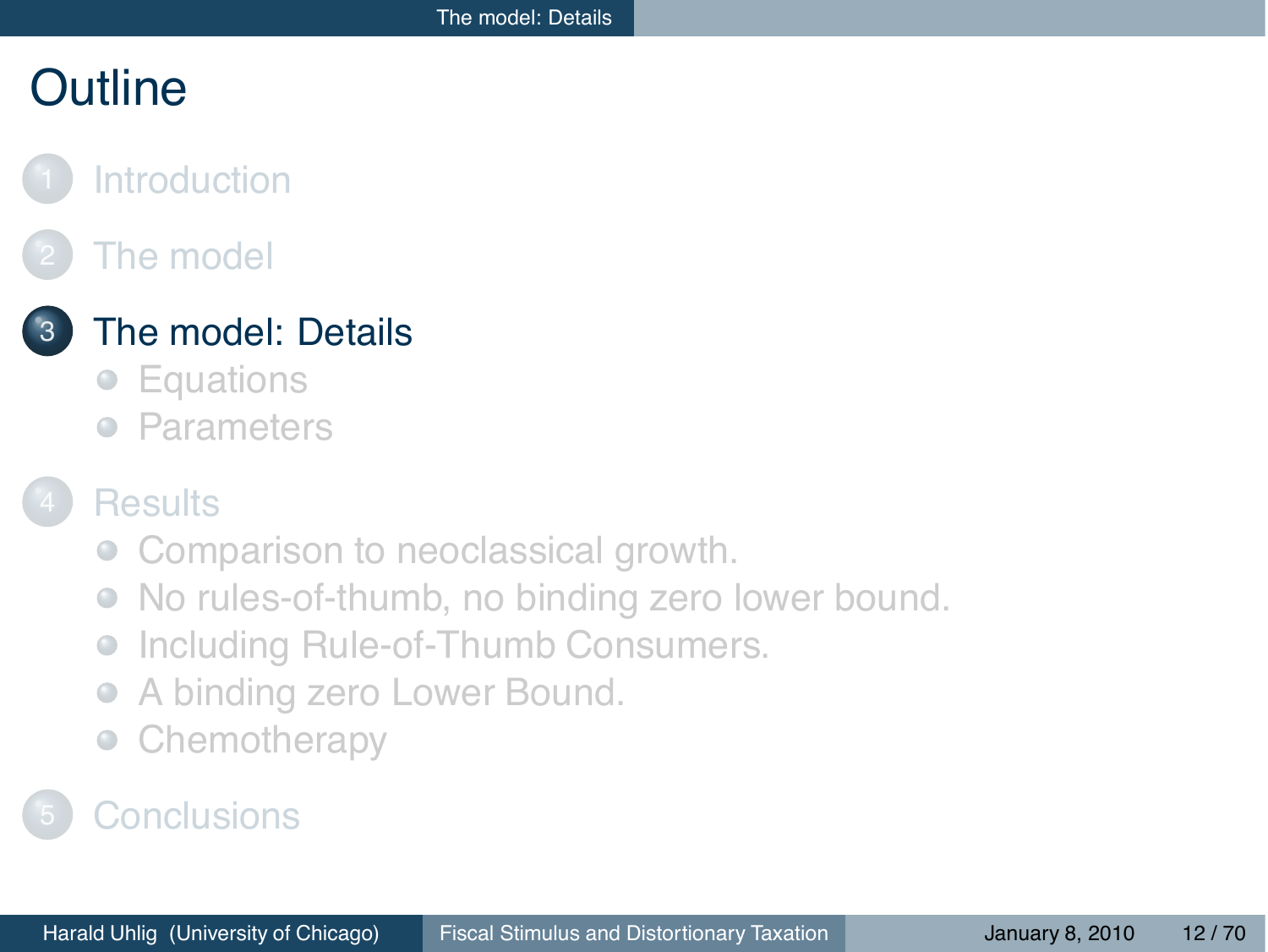# **Outline**

### **[Introduction](#page-2-0)**

## [The model](#page-7-0)



[The model: Details](#page-11-0)

- **•** [Equations](#page-12-0)
- [Parameters](#page-20-0)  $\qquad \qquad \Box$

#### **[Results](#page-24-0)**

- [Comparison to neoclassical growth.](#page-25-0)
- [No rules-of-thumb, no binding zero lower bound.](#page-29-0)  $\begin{array}{ccc} \bullet & \bullet & \bullet \\ \bullet & \bullet & \bullet \end{array}$
- [Including Rule-of-Thumb Consumers.](#page-37-0)  $\qquad \qquad \bullet$
- [A binding zero Lower Bound.](#page-45-0)  $\qquad \qquad \bullet$
- <span id="page-12-0"></span>[Chemotherapy](#page-53-0)  $\qquad \qquad \bullet$

## **[Conclusions](#page-68-0)**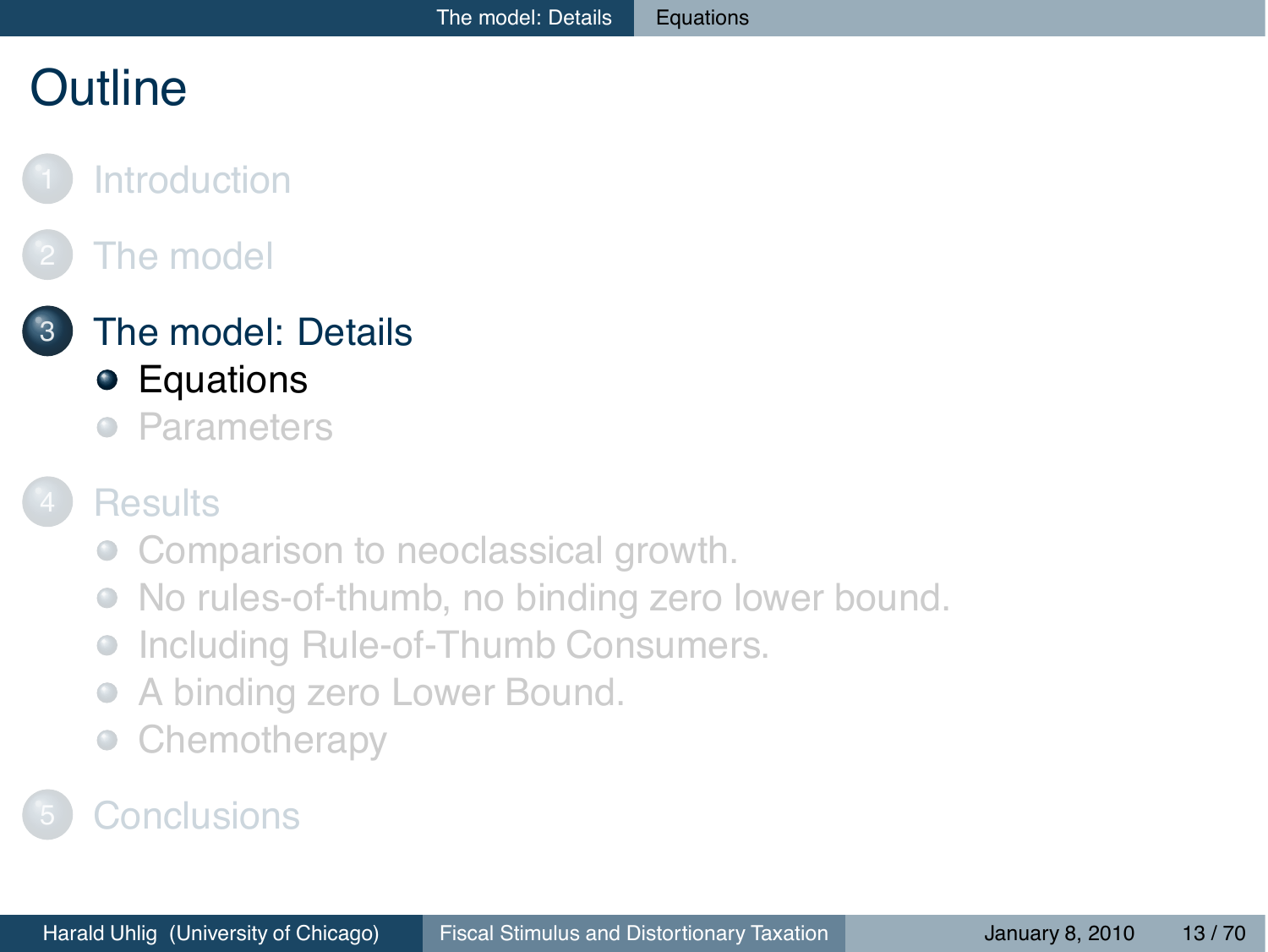# Extensions of Smets-Wouters (2007): Investment & **Consumption**

Shadow price of investment – original SW with  $\tau^k = 0$ :

$$
\hat{Q}_t = -\hat{q}_t^b - (\hat{R}_t - \mathbb{E}_t[\pi_{t+1}]) + \frac{1}{r_*^k(1 - \tau^k) + \delta\tau^k + 1 - \delta} \times \\ \times [r_*^k(1 - \tau^k)\mathbb{E}_t(\hat{r}_{t+1}^k) + (1 - \delta)\mathbb{E}_t(\hat{Q}_{t+1})], \quad (1)
$$

Consumption growth – SW with  $\tau^{j} = 0$ ,  $j = l$ , c and "ex-dividend" wage *w<sup>h</sup>* ∗ instead of *w*∗:

$$
\hat{c}_t = \frac{1}{1 + h/\mu} \mathbb{E}_t[\hat{c}_{t+1}] + \frac{h/\mu}{1 + h/\mu} \hat{c}_{t-1} - \frac{1 - h/\mu}{\sigma[1 + h/\mu]} (\hat{q}_t^b + \hat{R}_t - \mathbb{E}_t[\hat{\pi}_{t+1}])
$$

$$
- \frac{[\sigma - 1][w_* n_*/c_*]}{\sigma[1 + h/\mu]} \frac{1 - \tau'}{1 + \tau^c} (\mathbb{E}_t[\hat{n}_{t+1}] - n_t), \quad (2)
$$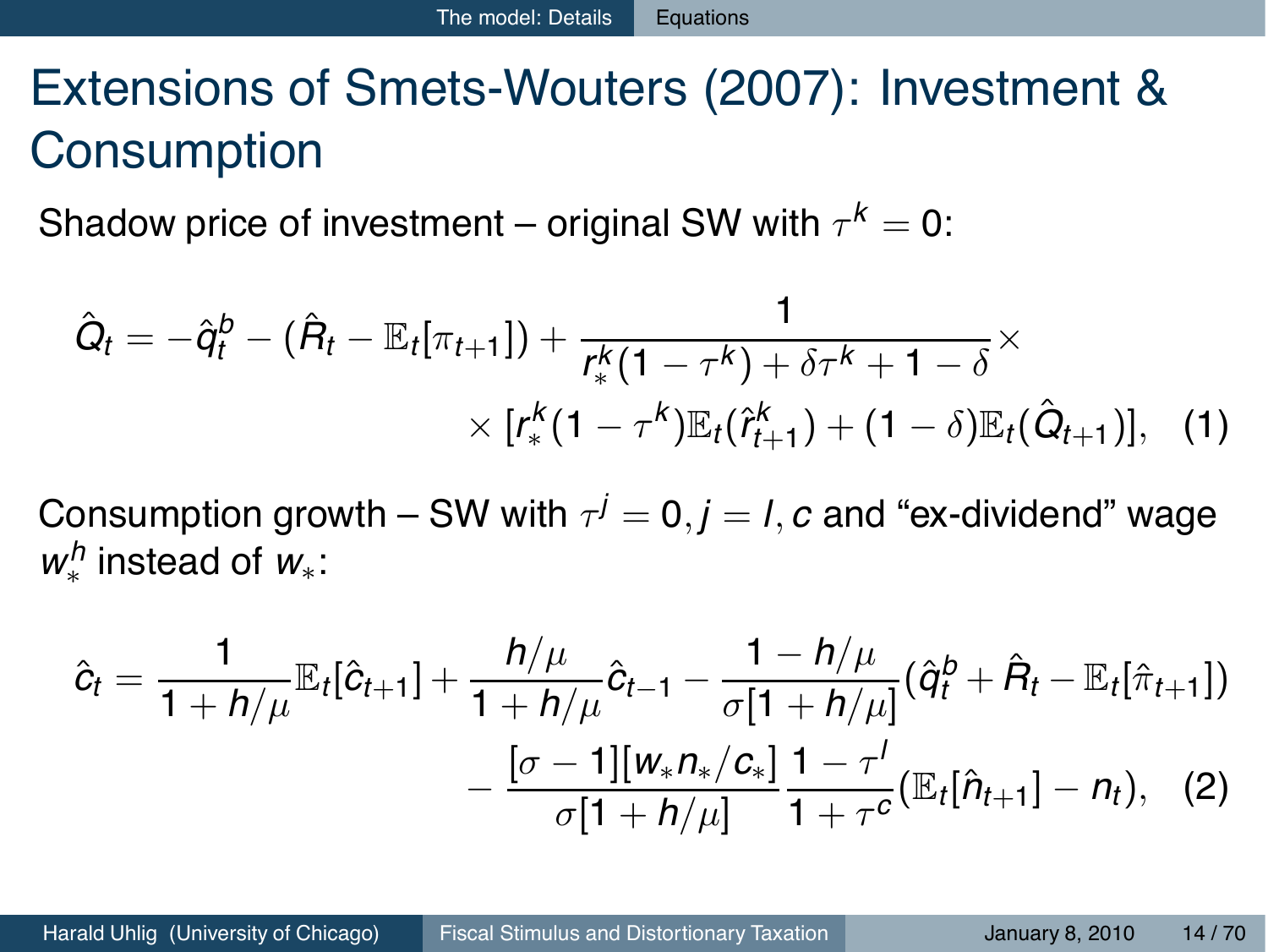## Extensions of Smets-Wouters (2007): Wages

Evolution of wages:

$$
(1 + \bar{\beta}\mu)\hat{w}_t - \hat{w}_{t-1} - \bar{\beta}\mu \mathbb{E}_t[\hat{w}_{t+1}]
$$
  
= 
$$
\frac{(1 - \zeta_w \bar{\beta}\mu)(1 - \zeta_w)}{\zeta_w} \left[ \frac{1}{1 - h/\mu} [\hat{c}_t - (h/\mu)\hat{c}_{t-1}] + \nu \hat{n}_t - \hat{w}_t + \frac{d\tau_t^1}{1 - \tau_t^1} \right]
$$
  
- 
$$
(1 + \bar{\beta}\mu\omega)\hat{\pi}_t + \iota_w \hat{\pi}_{t-1} + \bar{\mu} \mathbb{E}_t[\pi_{t+1}] + \hat{\lambda}_{w,t}, \quad (3)
$$

In the flexible economy:

$$
\hat{w}_t = \frac{1}{1 - h/\mu} [\hat{c}_t - (h/\mu)\hat{c}_{t-1}] + \nu \hat{n}_t + \frac{d\tau_t^1}{1 - \tau_t}.
$$
 (4)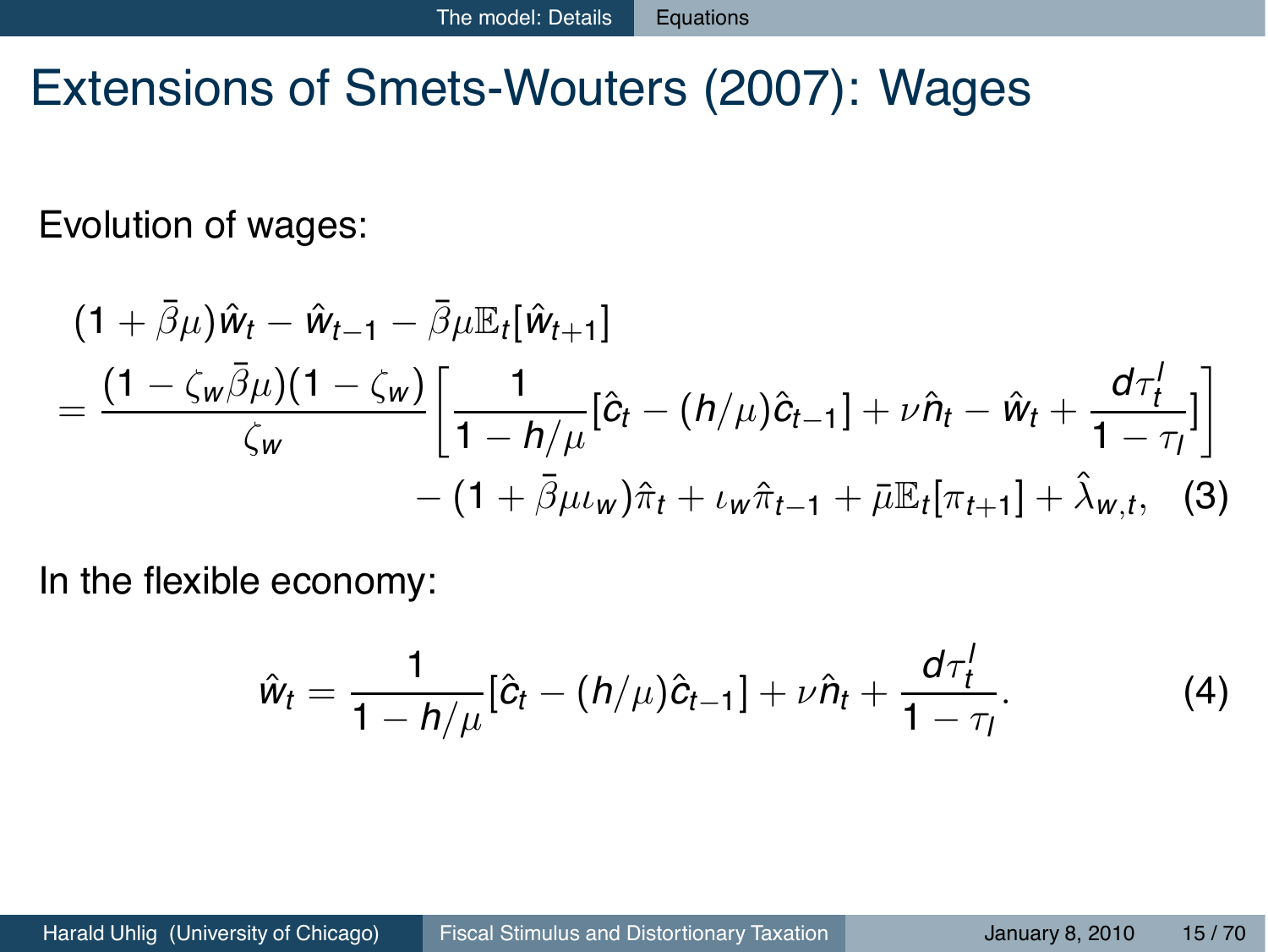# Extensions of Smets-Wouters (2007): Tax rate and gov't deficit

Financing the current deficit:

$$
\tau^I \frac{w_* n_*}{c_*} \frac{c_*}{\bar{Y}} \left[ \frac{d\tau_t^I}{\tau_I} + \hat{w}_t + \hat{n}_t \right] + \epsilon_t^{\tau}
$$
\n
$$
= \frac{\psi_{\tau}}{\mu} \left[ \mu [\hat{g}_t^a + \hat{g}^s] + \frac{b_*}{\bar{Y}} \frac{\hat{b}_{t-1} - \hat{\pi}_t}{\pi_*} - \mu \tau_c \frac{c_*}{\bar{Y}} \hat{c}_t - \tau^k [r_*^k r_t^k + (r_t^k - \delta) \hat{k}_{t-1}^p] \frac{k_*}{\bar{Y}} \right]
$$

Budget:

$$
\hat{g}_t + \frac{1}{\mu \pi_*} \frac{b_*}{\bar{Y}} [\hat{b}_{t-1} - \hat{\pi}_t] = \frac{1}{R_*} \frac{b_*}{\bar{Y}} [\hat{b}_t - \hat{R}_t - \hat{q}_t^b] + \tau_c \frac{c_*}{\bar{Y}} \hat{c}_t + + \tau' \frac{w_* n_*}{c_*} \frac{c_*}{\bar{Y}} \left[ \frac{d\tau'_t}{\tau_l} + \hat{w}_t + \hat{n}_t \right] + \tau^k [r_*^k r_t^k + (r_t^k - \delta) \hat{k}_{t-1}^p] \frac{k_*}{\mu \bar{Y}}.
$$
 (6)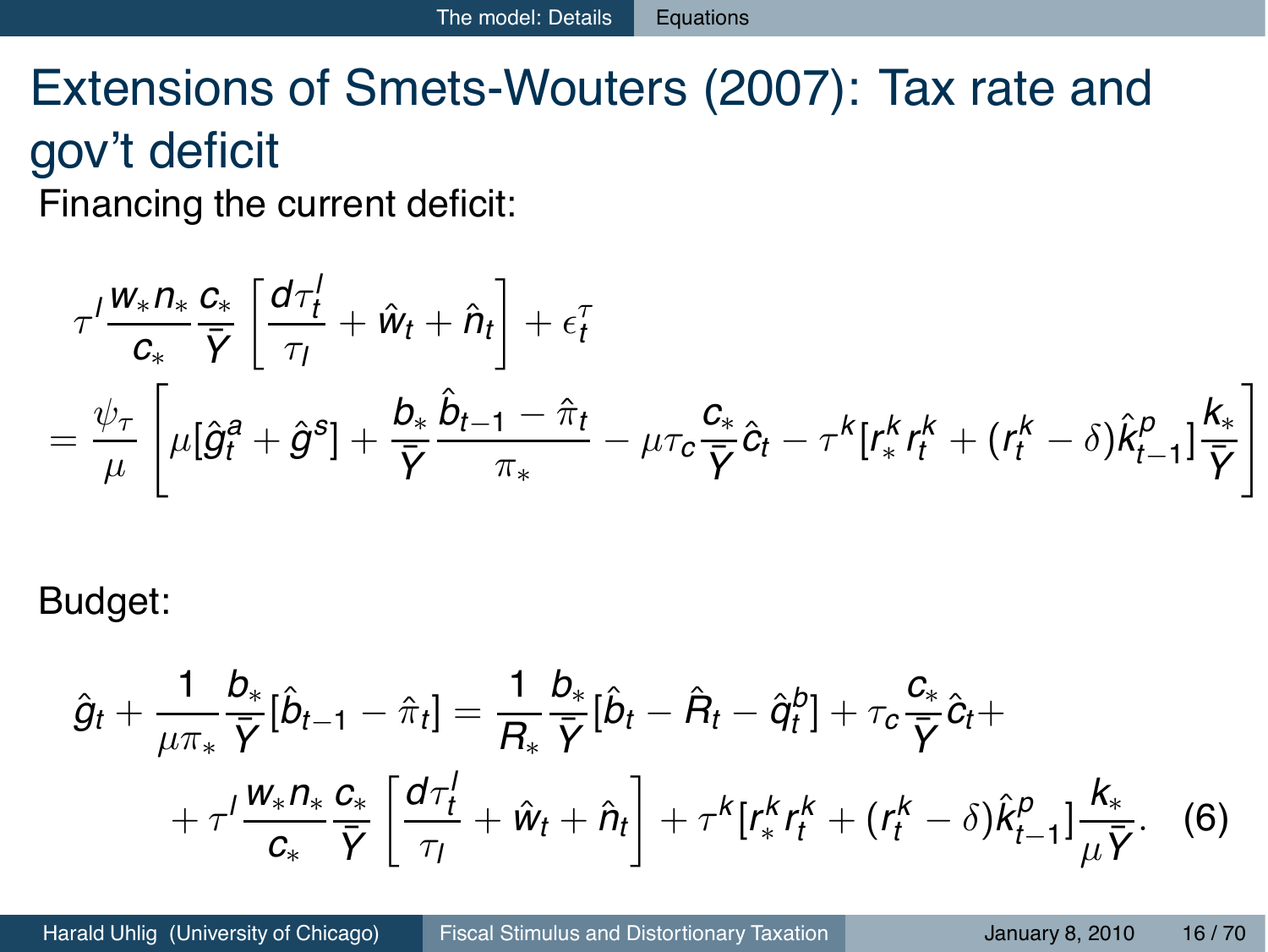Unchanged SW equations: Cost and pricing equations

$$
\widehat{mc}_t = (1 - \alpha)\widehat{w}_t + \alpha \widehat{t}_t^k - \gamma_t, \tag{7}
$$
\n
$$
(1 + \overline{\beta}\mu \nu_p)\widehat{\pi}_t = \nu_p \widehat{\pi}_{t-1} + \overline{\beta}\mu \mathbb{E}_t[\widehat{\pi}_{t+1}] + A \frac{[1 - \zeta_p \overline{\beta}\mu][1 - \zeta_p]}{\zeta_p} \widehat{mc}_t + \widehat{\lambda}_{p,t}. \tag{8}
$$

 $1 - \zeta_p$  is the probability of (potential) price adjustment.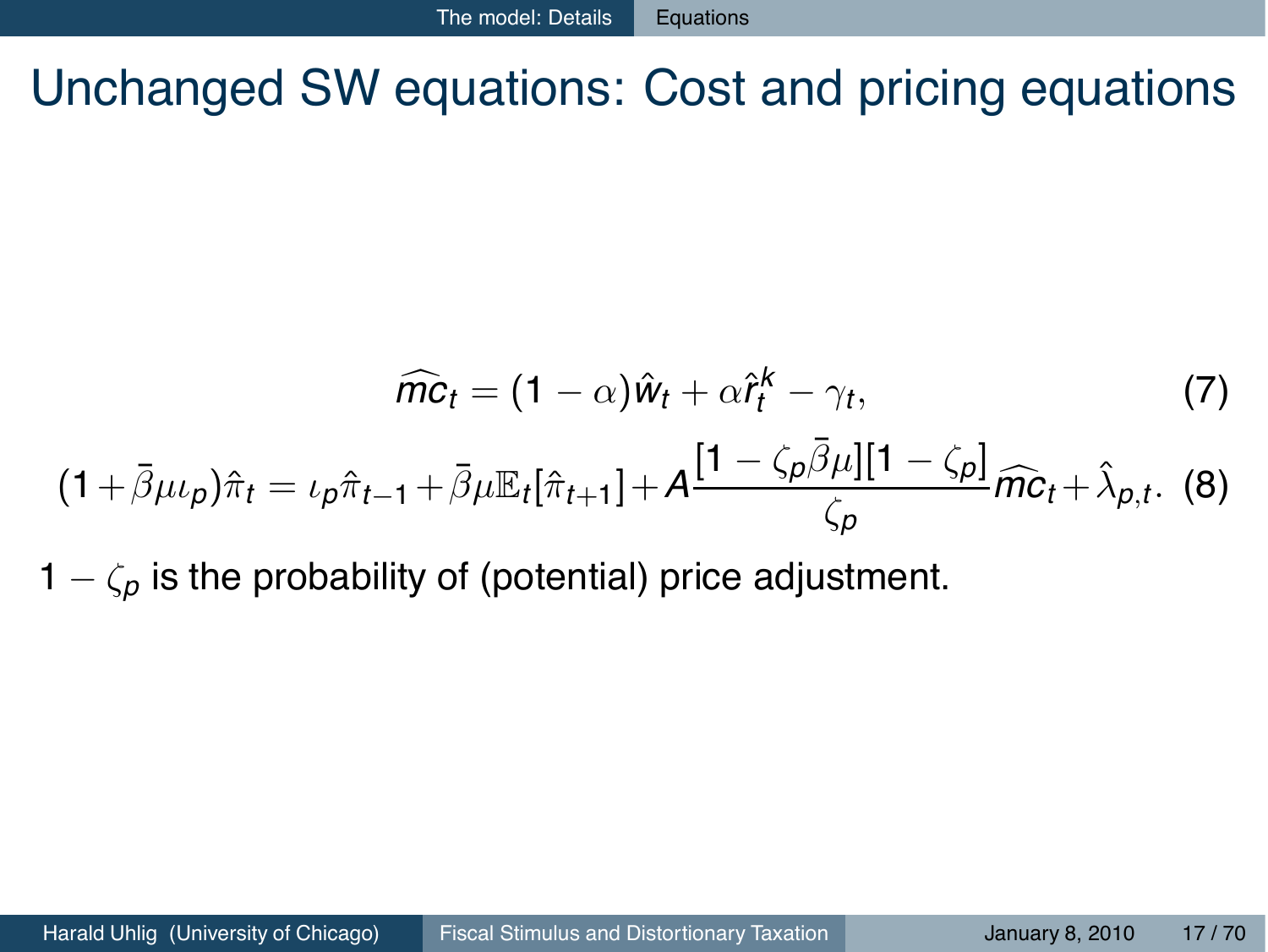# Unchanged SW equations: Capital services and Capital Stock

Cost minimization yields:

$$
\hat{k}_t = \hat{w}_t - \hat{r}_t^k + \hat{n}_t. \tag{9}
$$

From the FOC with respect to capacity utilization:

$$
r_{*}^{k}\hat{r}_{t}^{k}=a''(1)\hat{u}_{t}\qquad\Rightarrow\hat{u}_{t}\equiv\frac{1-\psi_{u}}{\psi_{u}}\hat{r}_{t}^{k}.\tag{10}
$$

The law of motion for capital implies:

$$
\hat{k}_t^p = \left[1 - \frac{x_*}{k_*^p}\right] \hat{k}_{t-1}^p + \frac{x_*}{k_*^p} \hat{q}_t^x + \frac{x_*}{k_*^p} \hat{x}_t.
$$
\n(11)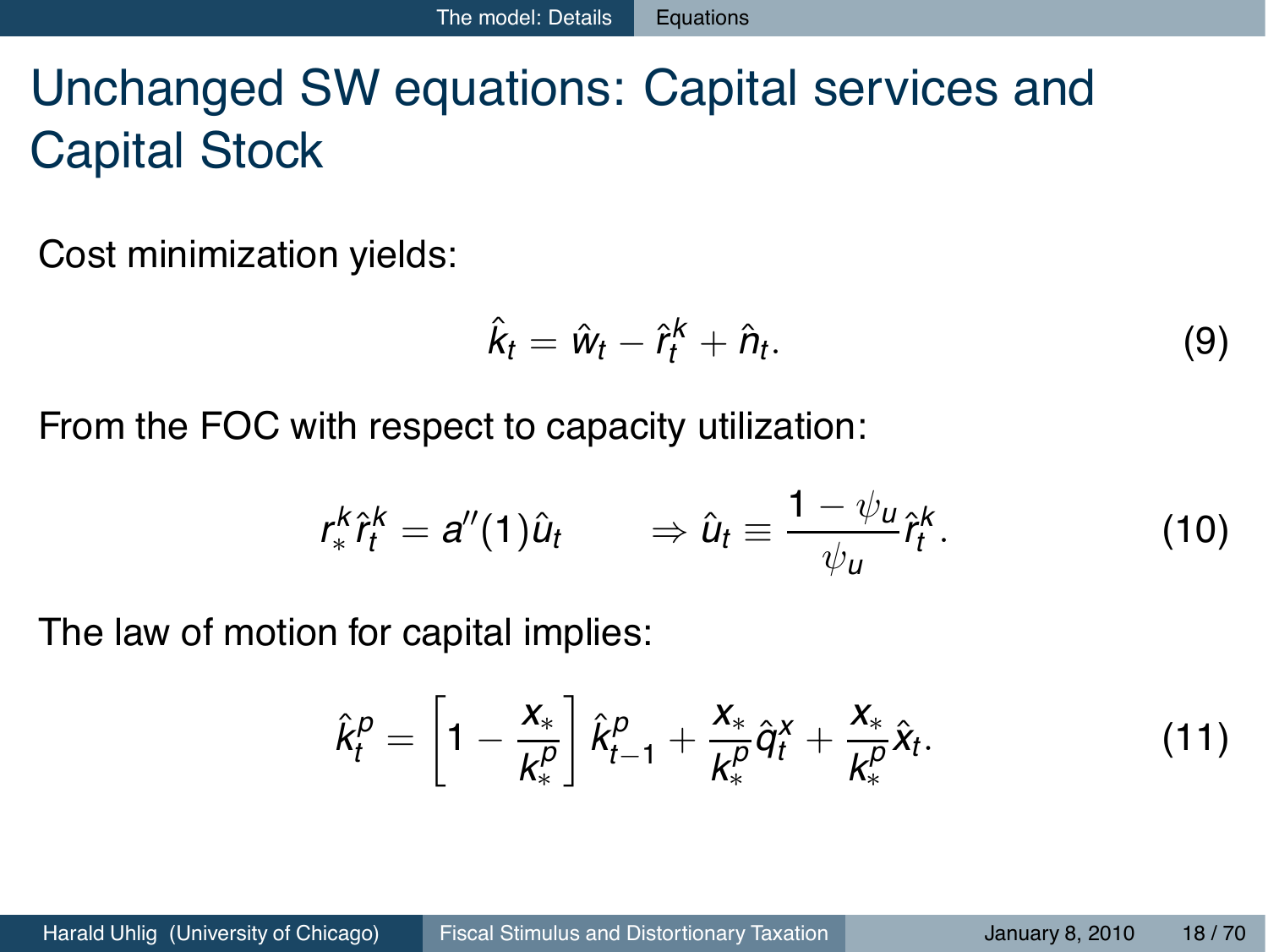# Unchanged SW equations: Investment and FedFunds

The FOC for investment implies:

$$
\hat{x}_t = \frac{1}{1+\bar{\beta}\mu} \left[ \hat{x}_{t-1} + \bar{\beta}\mu \mathbb{E}_t(\hat{x}_{t+1}) \right] + \frac{1}{\mu^2 S''(\mu)} [\hat{Q}_t^k + \hat{q}_t^x], \qquad (12)
$$

The interest rate rule:

$$
\hat{H}_t = \rho_B \hat{H}_{t-1} + [1 - \rho_B][\psi_1 \hat{\pi}_t + \psi_2(\hat{y}_t - \hat{y}_t^{\text{flex}})] + \psi_3[\hat{y}_t - \hat{y}_{t-1} + -(\hat{y}_t^{\text{flex}} - \hat{y}_{t-1}^{\text{flex}})] + ms_t, \quad (13)
$$

Here: Introduce wedge between  $\hat{R}_t$  and the relevant interest rate for the private sector for first periods.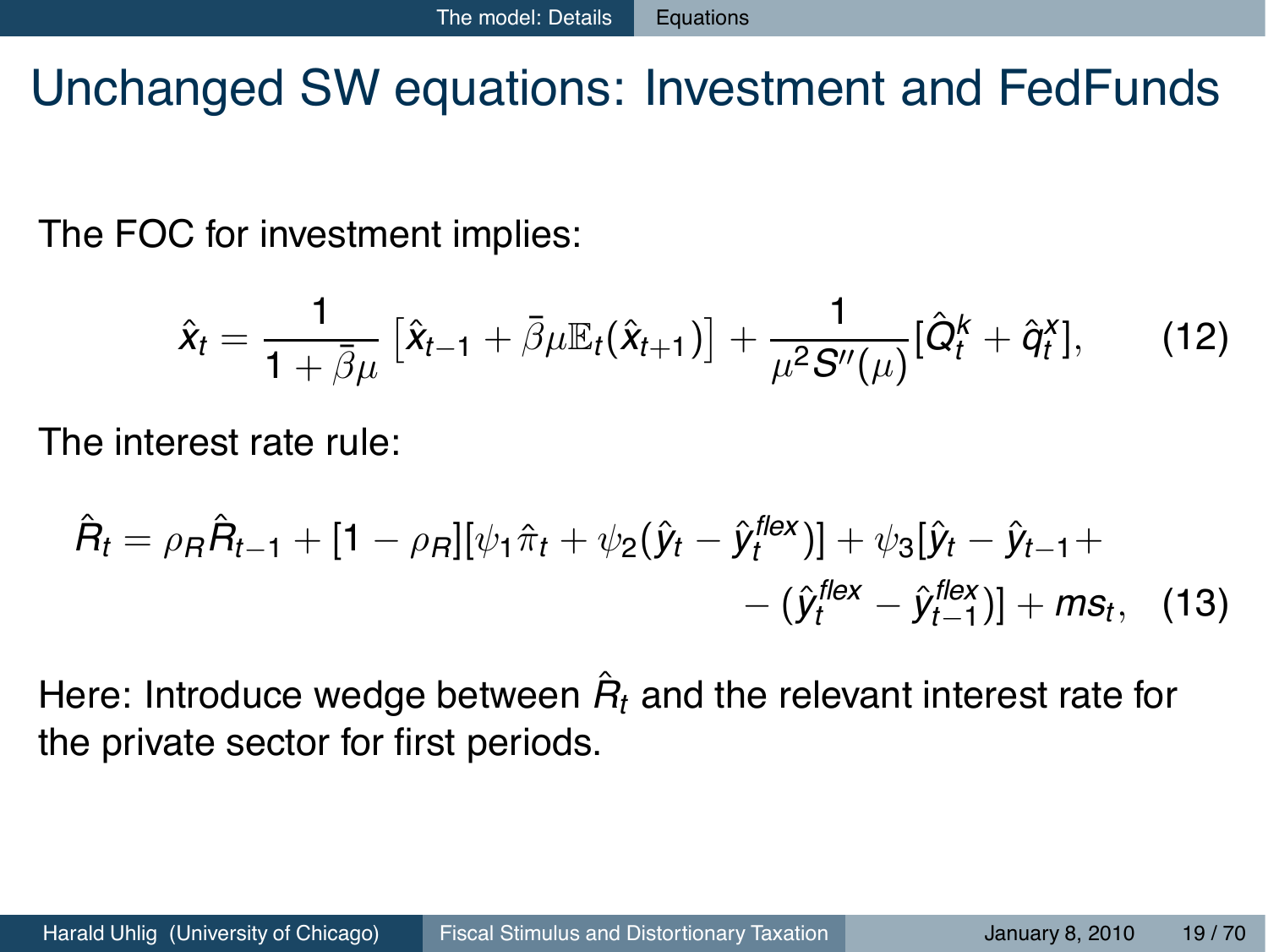# Unchanged SW equations: Production and **Expenditure**

The production technology for final goods:

$$
\hat{y}_t = \frac{\bar{Y} + \Phi}{\bar{Y}} [\alpha \hat{k}_t + (1 - \alpha)\hat{n}_t + \gamma_t], \qquad (14)
$$

Spending identity with costs of capacity utilization:

$$
\hat{y}_t = \hat{g}_t + \frac{c_*}{\overline{Y}}\hat{c}_t + \frac{x_*}{\overline{Y}}\hat{x}_t + \frac{r_*^k k_*}{\overline{Y}}\hat{u}_t.
$$
\n(15)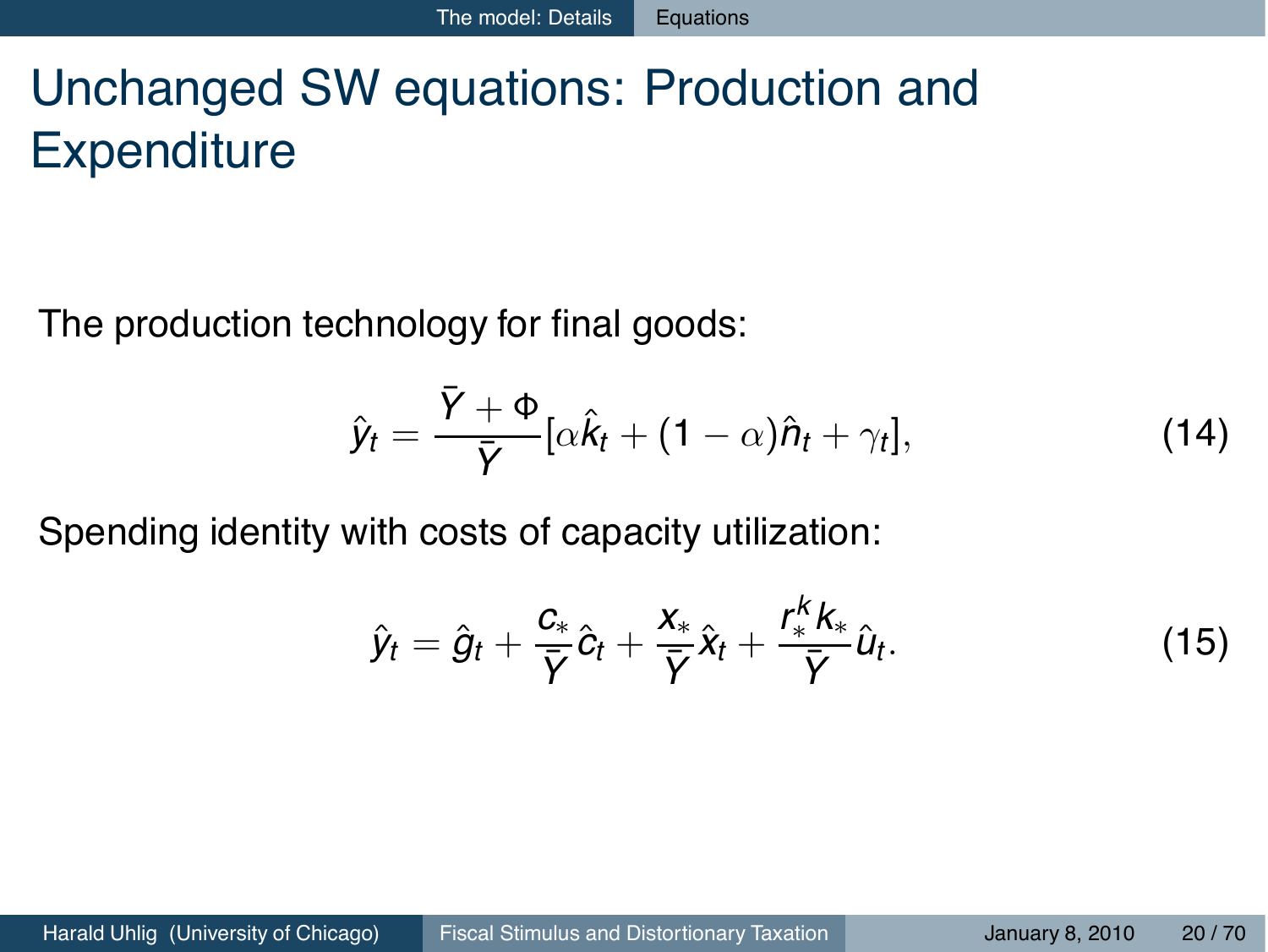## **Outline**

### **[Introduction](#page-2-0)**

## [The model](#page-7-0)

### [The model: Details](#page-11-0)

- [Equations](#page-12-0)
- **•** [Parameters](#page-20-0)

#### **[Results](#page-24-0)**

- [Comparison to neoclassical growth.](#page-25-0)
- [No rules-of-thumb, no binding zero lower bound.](#page-29-0)  $\begin{array}{ccc} \bullet & \bullet & \bullet \\ \bullet & \bullet & \bullet \end{array}$
- [Including Rule-of-Thumb Consumers.](#page-37-0)  $\qquad \qquad \bullet$
- [A binding zero Lower Bound.](#page-45-0)  $\qquad \qquad \bullet$
- <span id="page-20-0"></span>[Chemotherapy](#page-53-0)  $\qquad \qquad \bullet$

## **[Conclusions](#page-68-0)**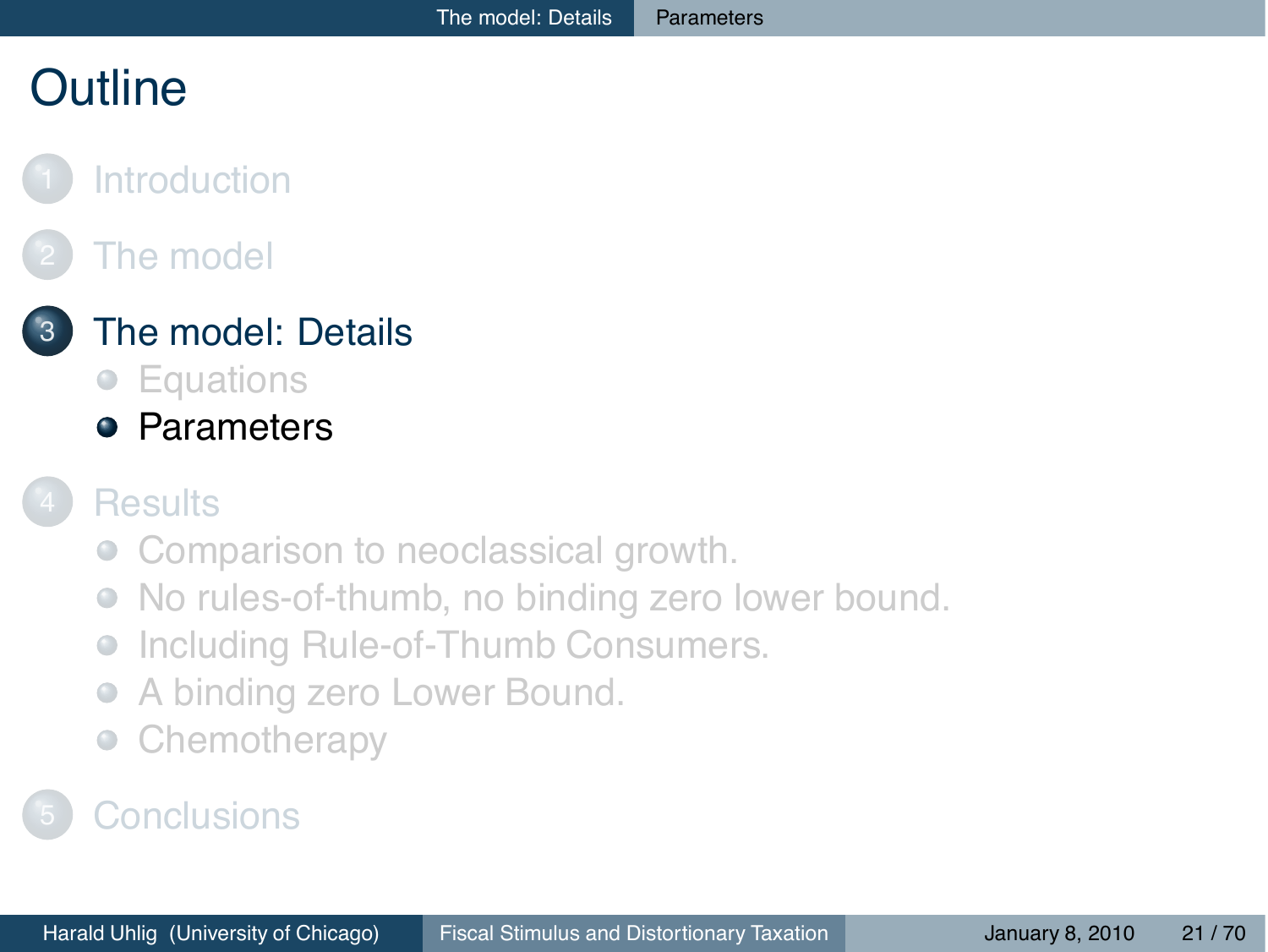## Parameters: Estimated SW parameters I

| Parameter     | Value                 | Description                                |
|---------------|-----------------------|--------------------------------------------|
| $\delta$      | 0.025                 | depreciation rate                          |
| $\lambda_{w}$ | 1.5                   | markup labor market                        |
| g             | 0.18                  | exogenous gov't spending/GDP               |
| $\mu$         | $\frac{0.4312}{100}$  | trend growth rate                          |
| $\beta$       | 100<br>$0.1657 + 100$ | discount factor                            |
| $\pi_*$       | 0.7869                | inflation rate                             |
| $\alpha$      | 0.1901                | capital share in production                |
| $\sigma$      | 1.3808                | 1/intertemporal elasticity of substitution |
|               | 1.6064                | fixed cost and goods market markup         |
|               | 0.5187                | net exports/gov't exp. reaction to techn.  |
| $S''(\mu)$    | 5.7606                | investment adjustment cost                 |
| h             | 0.7133                | habit persistence                          |
| $\equiv_w$    | 0.7061                | calvo parameter labor market               |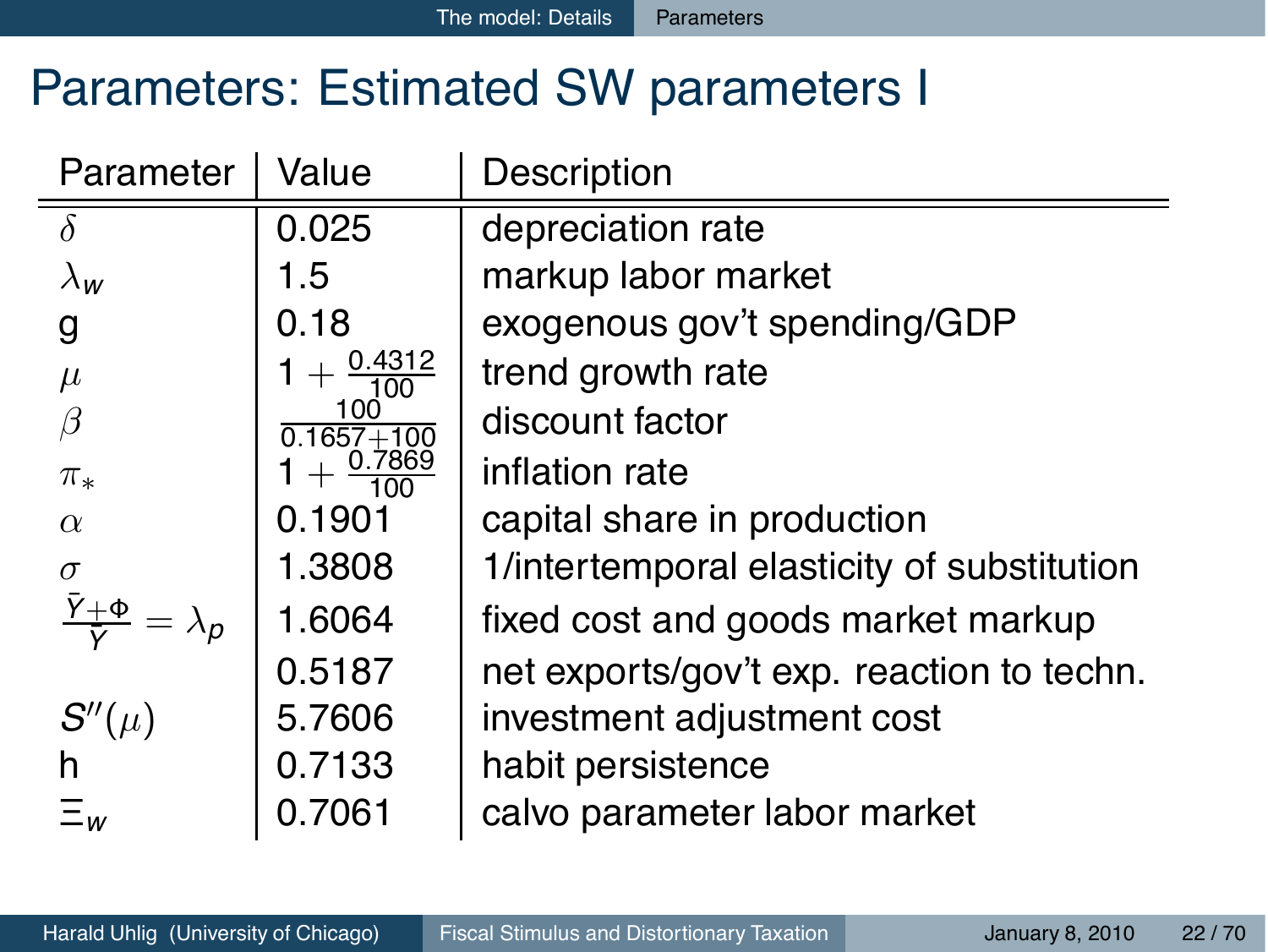## Parameters: Estimated SW parameters II

| Parameter   | Value  | Description                                  |
|-------------|--------|----------------------------------------------|
| $\nu$       | 1.8383 | labor supply elasticity                      |
| $\Xi_p$     | 0.6523 | calvo parameter goods market                 |
| $\iota_{w}$ | 0.5845 | indexation labor market                      |
| $\iota_p$   | 0.2432 | indexation goods market                      |
|             | 0.5462 | capital utilization elasticity               |
| $\psi_1$    | 2.0443 | Taylor rule reaction to inflation            |
| $\rho_R$    | 0.8103 | Taylor rule interest rate smoothing          |
| $\psi_2$    | 0.0882 | Taylor rule long run reaction to output gap  |
| $\psi_3$    | 0.2247 | Taylor rule short run reaction to output gap |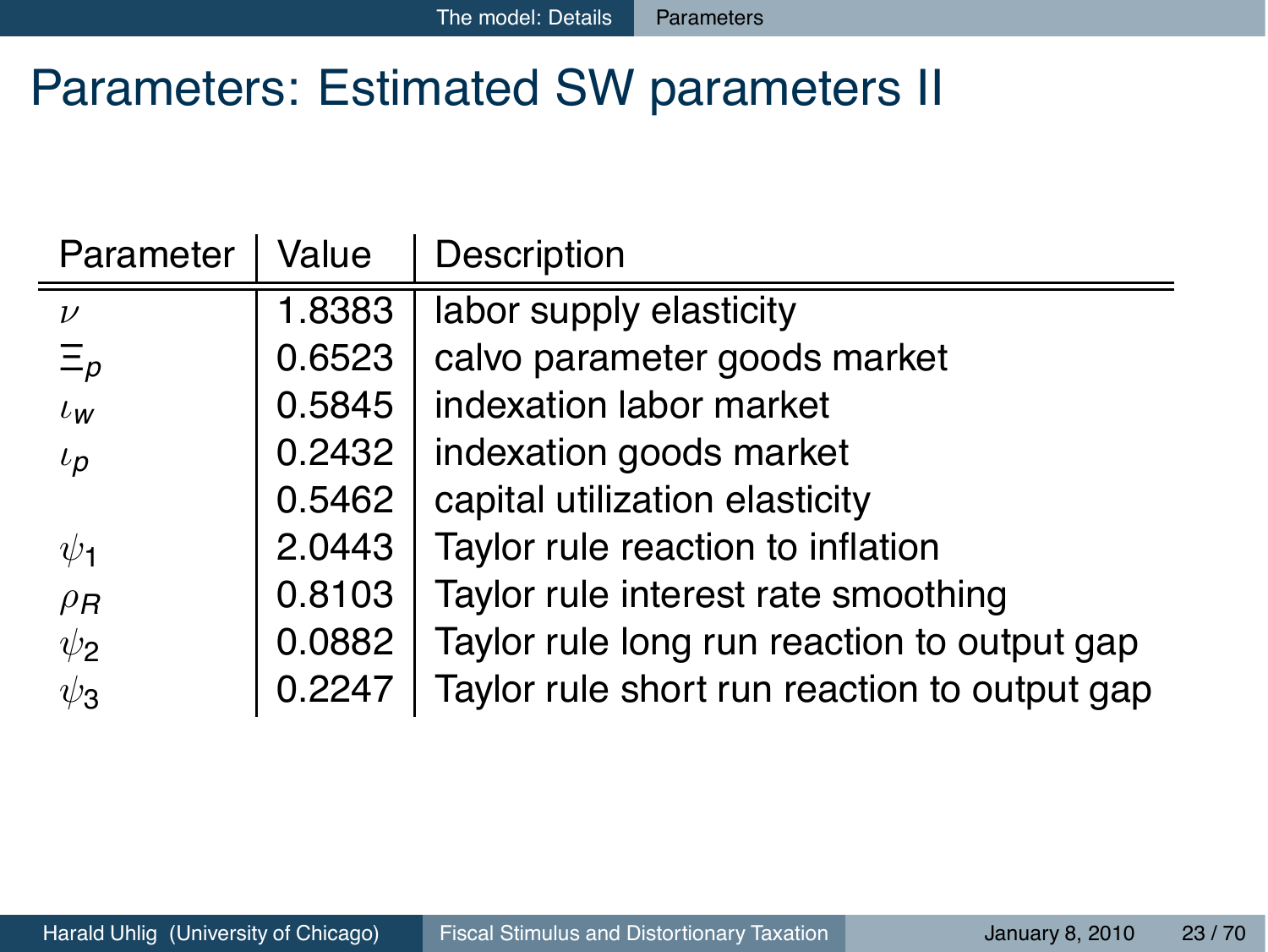## Parameters: Calibration and Implications

| Parameter              | Value  | Description                             |
|------------------------|--------|-----------------------------------------|
| $rac{b}{\overline{Y}}$ | 0.63   | Debt to GDP ratio                       |
| $\tau_{\mathsf{k}}$    | 0.36   | capital tax                             |
| $\tau_I$               | 0.28   | wage tax rate                           |
| $\tau_c$               | 0.05   | consumption tax rate                    |
|                        | 0.1059 | implied transfer payment                |
|                        | 0.0097 | Interest payments relative to GDP       |
|                        | 0.2268 | Labor tax revenue relative to GDP       |
|                        | 0.0335 | Capital tax revenue relative to GDP     |
|                        | 0.0353 | Consumption tax revenue relative to GDP |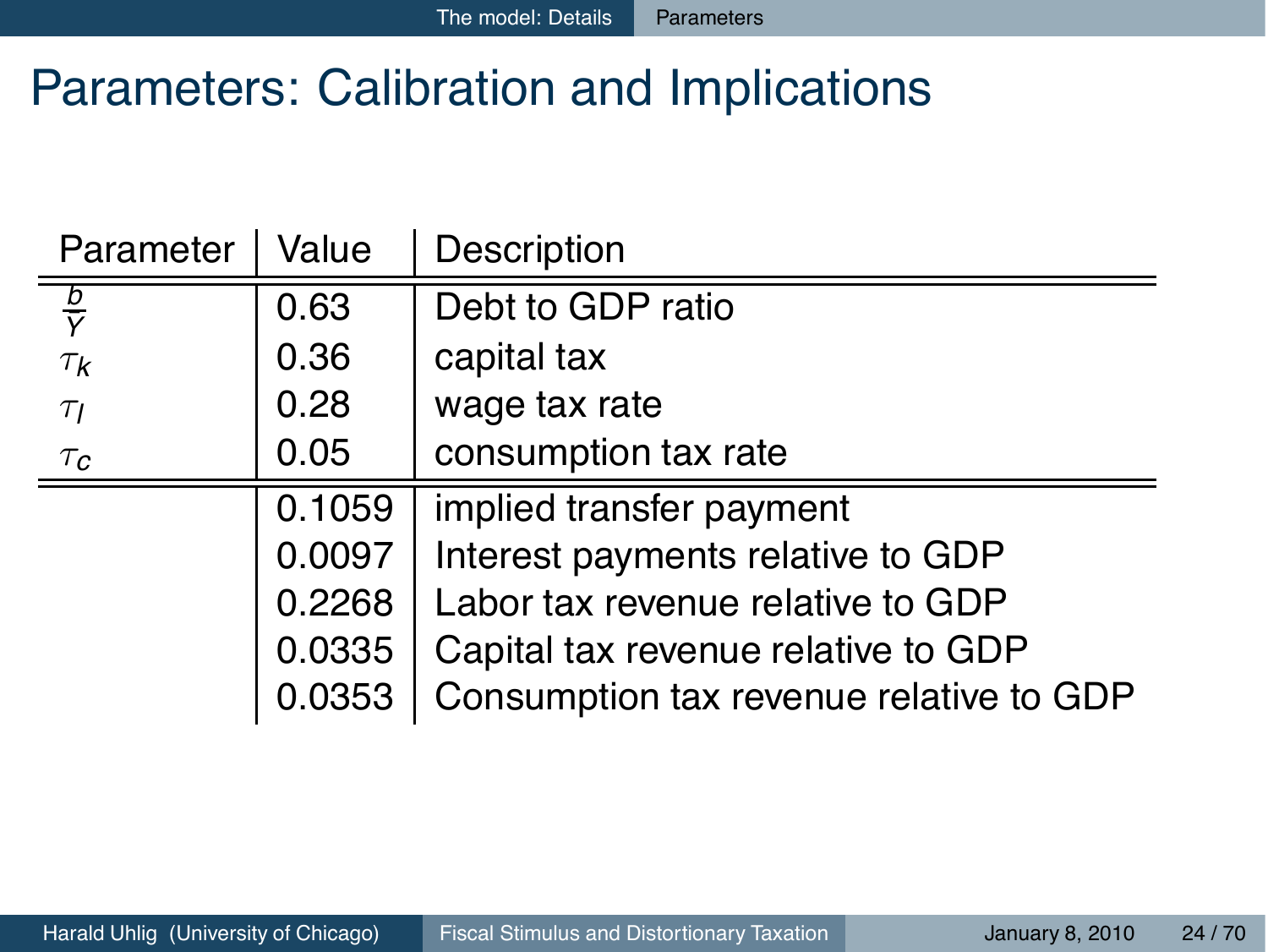## **Outline**

#### **[Introduction](#page-2-0)**

## [The model](#page-7-0)

#### [The model: Details](#page-11-0)

- [Equations](#page-12-0)
- **[Parameters](#page-20-0)**

#### **[Results](#page-24-0)**

- [Comparison to neoclassical growth.](#page-25-0)
- [No rules-of-thumb, no binding zero lower bound.](#page-29-0)  $\bullet$
- [Including Rule-of-Thumb Consumers.](#page-37-0)  $\qquad \qquad \bullet$
- [A binding zero Lower Bound.](#page-45-0)  $\qquad \qquad \bullet$
- <span id="page-24-0"></span>[Chemotherapy](#page-53-0)  $\qquad \qquad \bullet$

### **[Conclusions](#page-68-0)**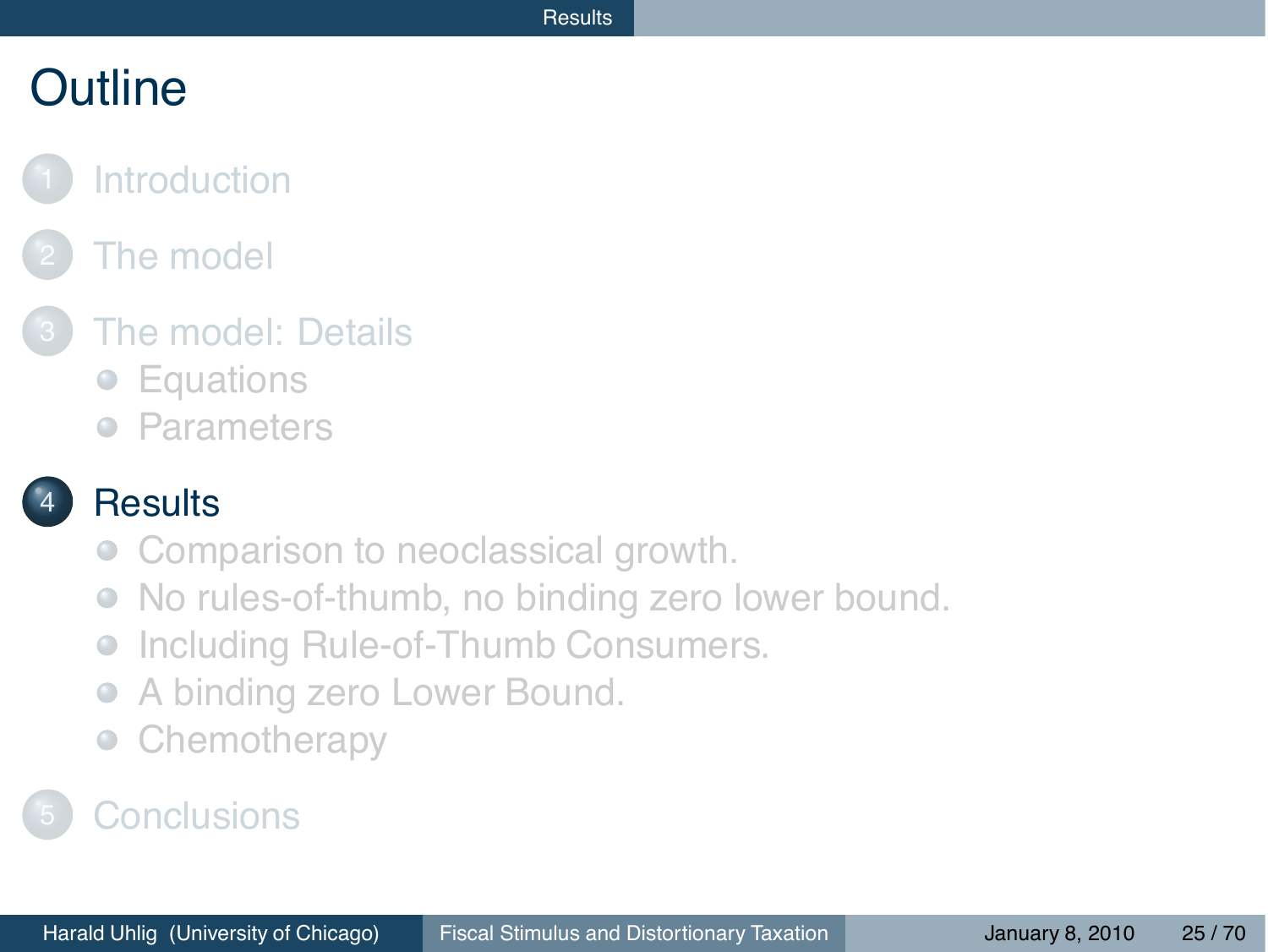## **Outline**

### **[Introduction](#page-2-0)**

## [The model](#page-7-0)

#### [The model: Details](#page-11-0)

- $\bullet$ **[Equations](#page-12-0)**
- [Parameters](#page-20-0)  $\qquad \qquad \Box$

#### **[Results](#page-24-0)**

#### • [Comparison to neoclassical growth.](#page-25-0)

- [No rules-of-thumb, no binding zero lower bound.](#page-29-0)  $\begin{array}{ccc} \bullet & \bullet & \bullet \\ \bullet & \bullet & \bullet \end{array}$
- [Including Rule-of-Thumb Consumers.](#page-37-0)  $\qquad \qquad \bullet$
- [A binding zero Lower Bound.](#page-45-0)  $\qquad \qquad \bullet$
- <span id="page-25-0"></span>[Chemotherapy](#page-53-0)  $\qquad \qquad \bullet$

### **[Conclusions](#page-68-0)**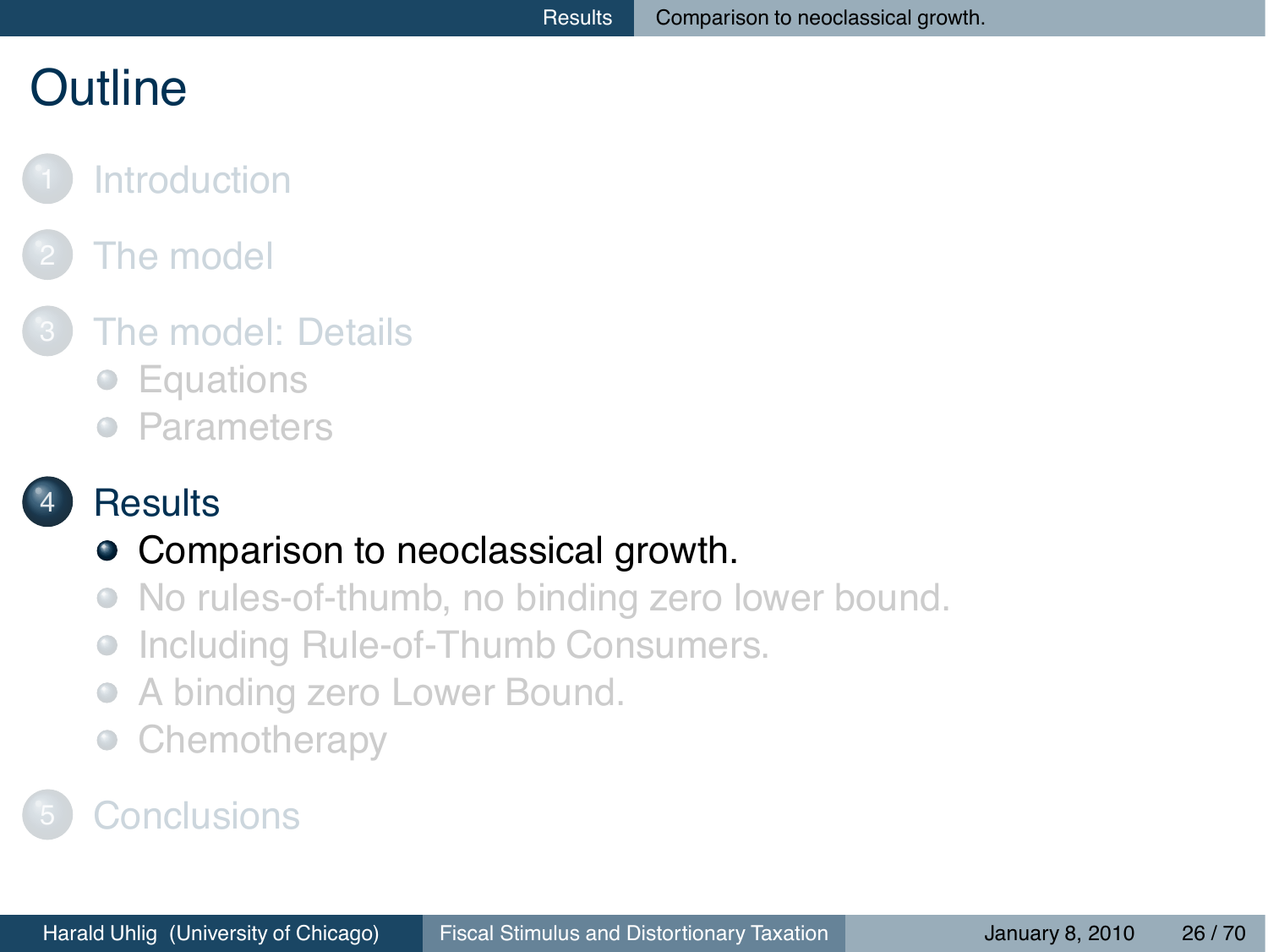# A neoclassical growth model

Comparison to a neoclassical growth:

- $\bullet$  standard, but ..
- ... add distortionary labor taxes, capital income taxes, consumption taxes.
- Frisch elasticity: 1.
- Calibration: Trabandt-Uhlig (2009).
- Consider an anticipated permanent increase in government spending.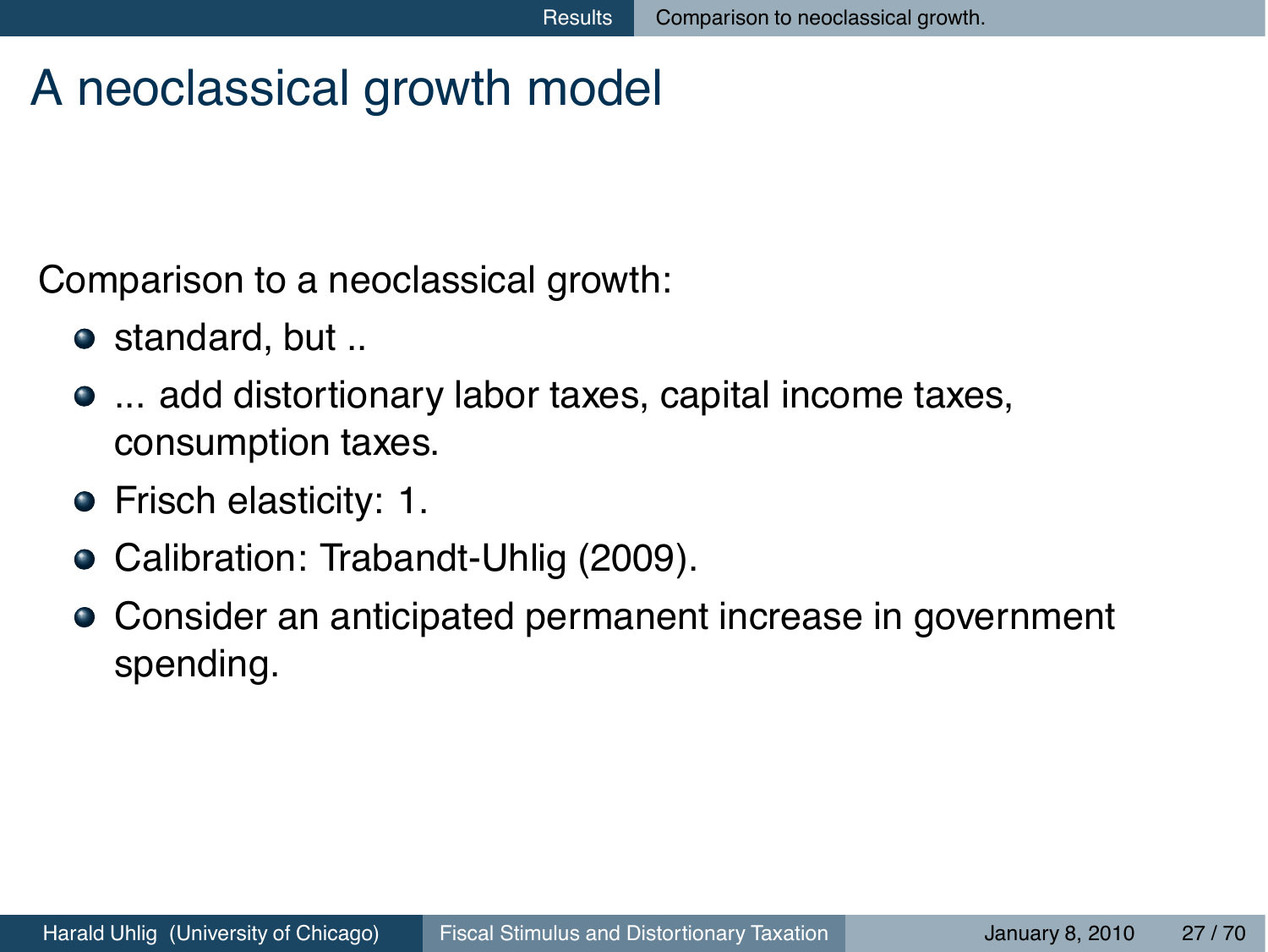## Neoclass. vs SW-DU: announced,  $\psi_{\tau} = 0.03$ .

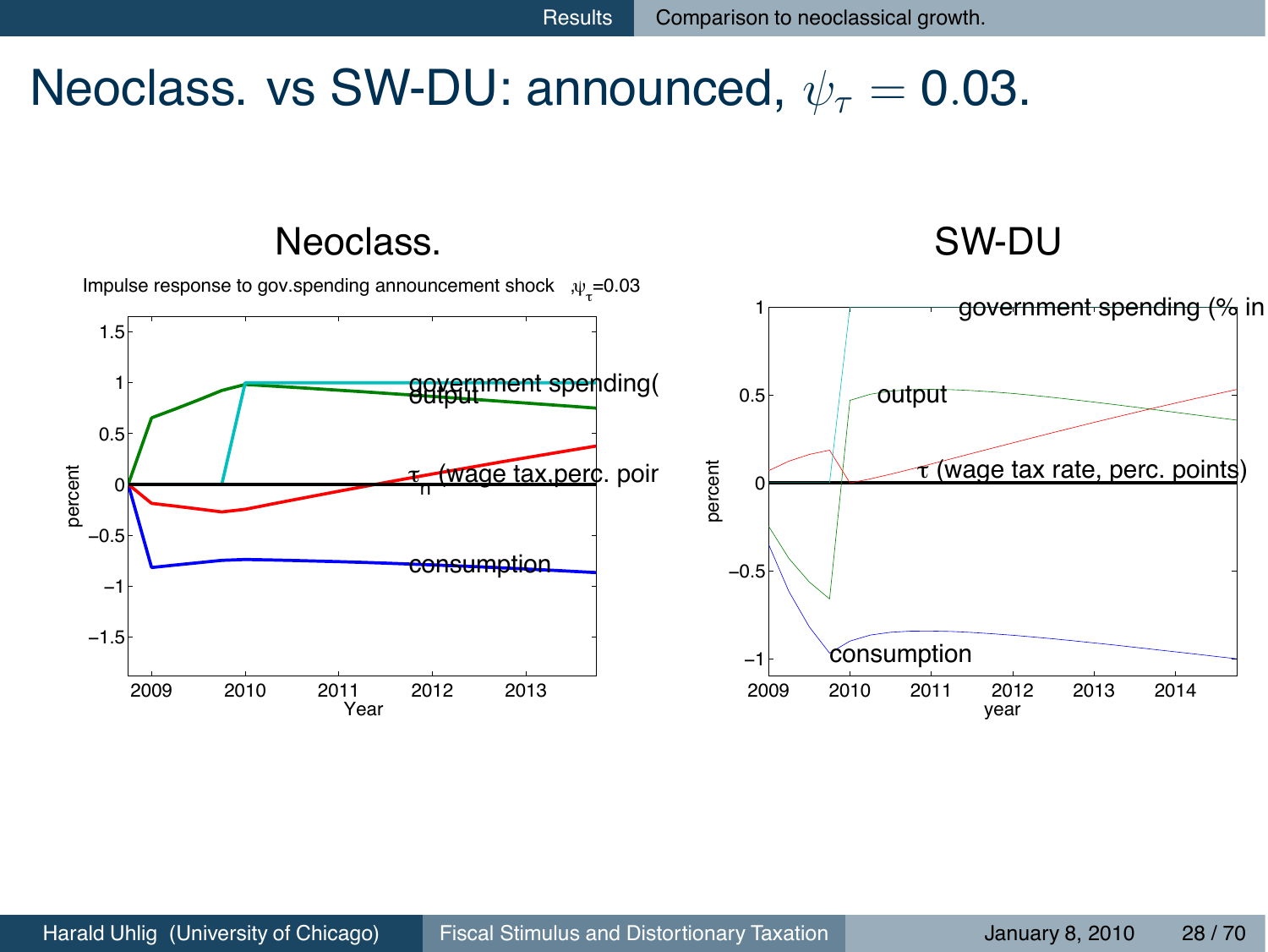# Neoclass. vs SW-DU: perm., ann.,  $\psi_{\tau} = 0.03$ . Long run.

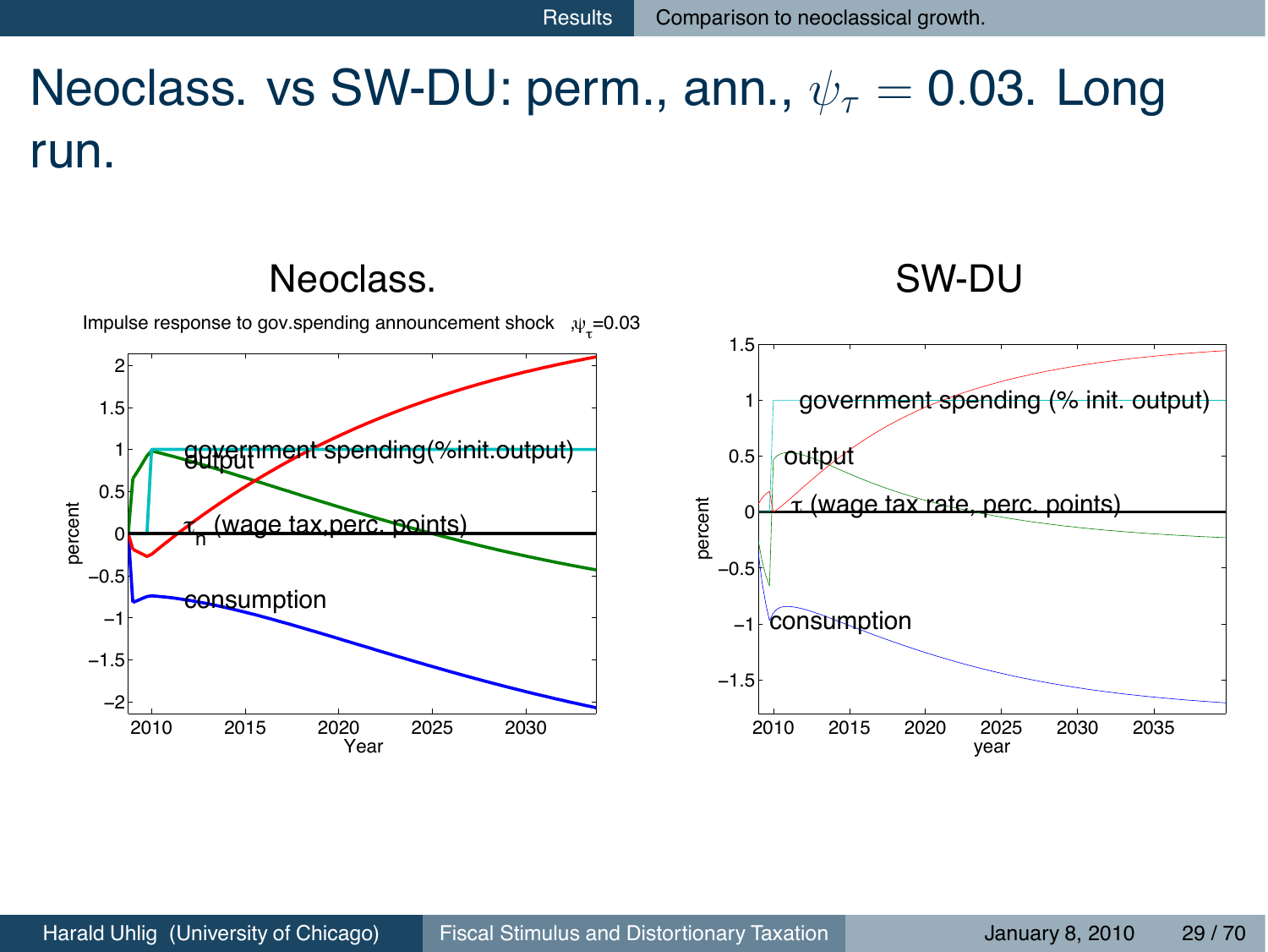## **Outline**

### **[Introduction](#page-2-0)**

## [The model](#page-7-0)

#### [The model: Details](#page-11-0)

- $\bullet$ **[Equations](#page-12-0)**
- [Parameters](#page-20-0)  $\qquad \qquad \Box$

#### **[Results](#page-24-0)**

- [Comparison to neoclassical growth.](#page-25-0)
- [No rules-of-thumb, no binding zero lower bound.](#page-29-0)
- [Including Rule-of-Thumb Consumers.](#page-37-0)  $\qquad \qquad \bullet$
- [A binding zero Lower Bound.](#page-45-0)  $\qquad \qquad \bullet$
- <span id="page-29-0"></span>[Chemotherapy](#page-53-0)  $\qquad \qquad \bullet$

### **[Conclusions](#page-68-0)**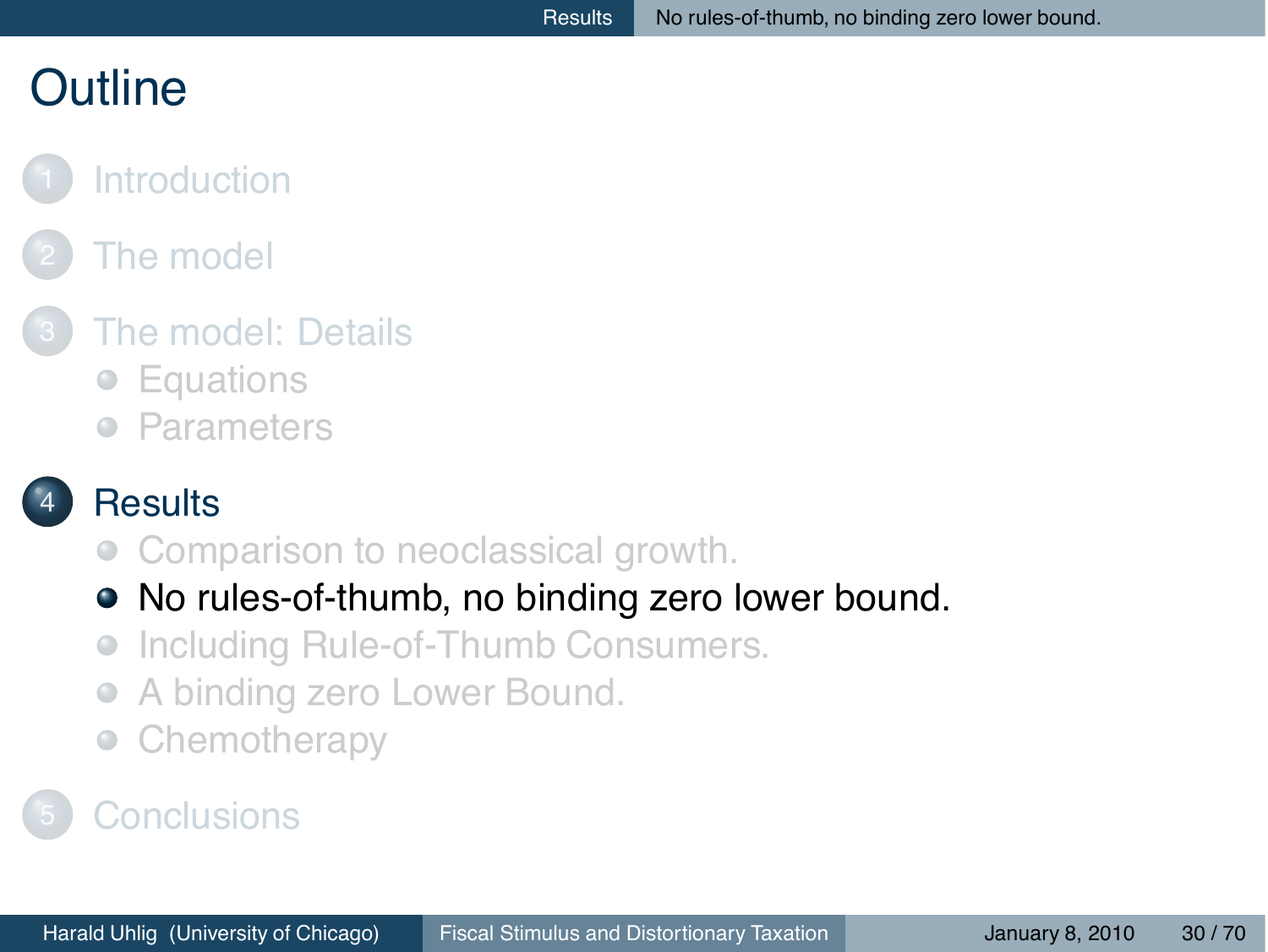## Short-run.  $\psi_{\tau} = .03$  vs lump-sum.

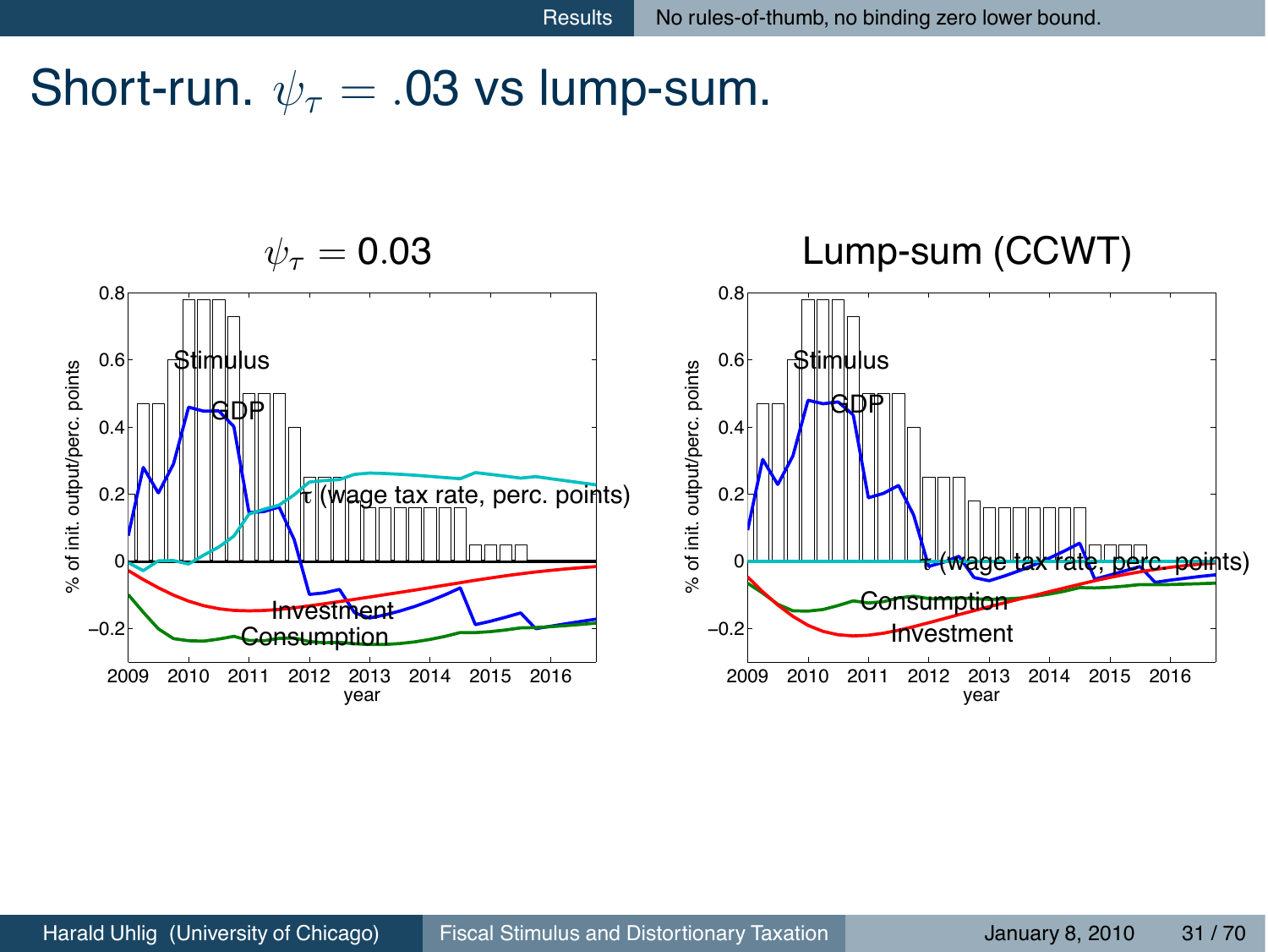## Medium-run.  $\psi_{\tau} = .03$  vs lump-sum.

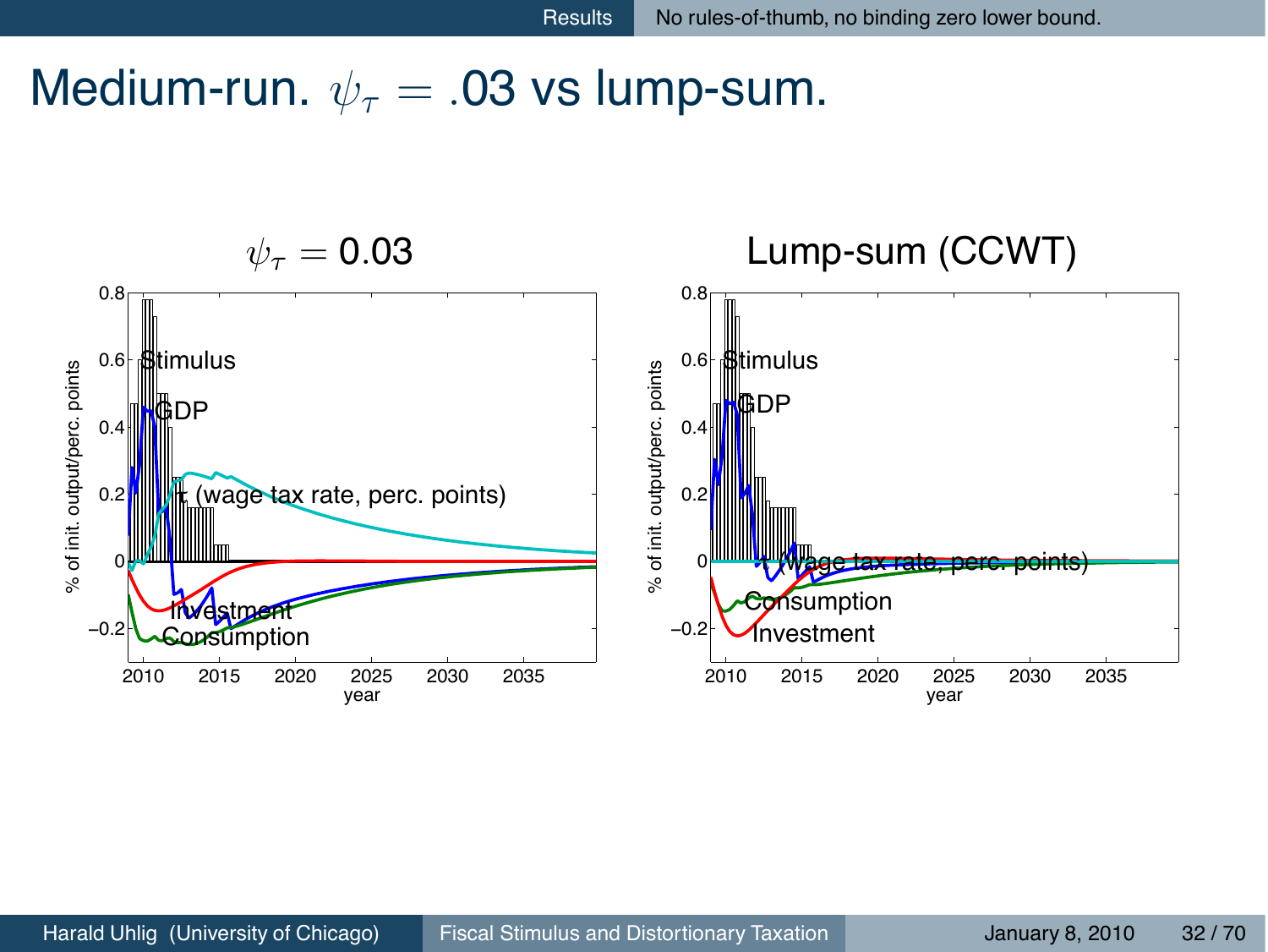## Fiscal stimulus: medium run.  $\psi_{\tau} = 0.03$ .

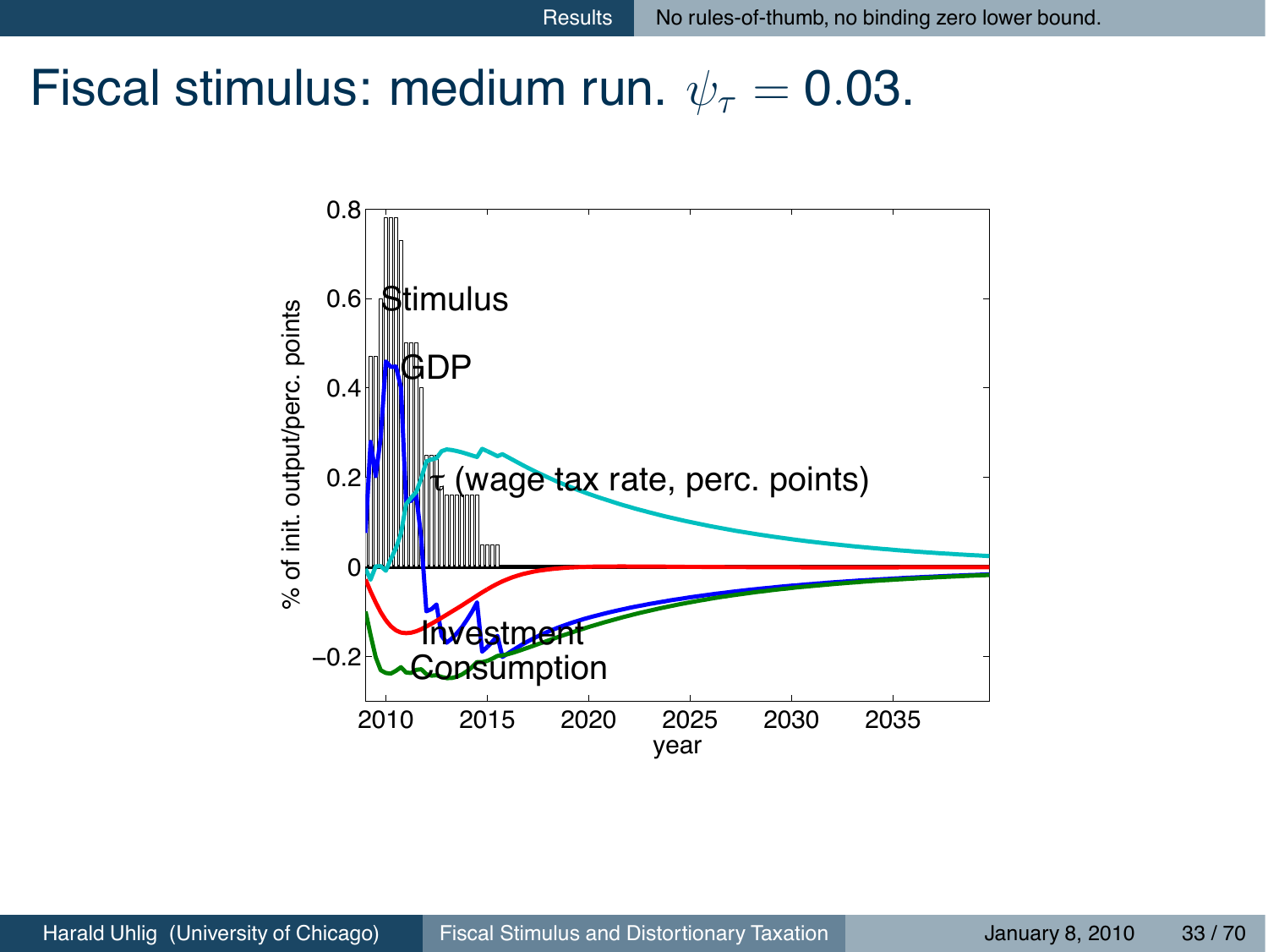# Spending increase, short-run output dynamics: various  $\psi_{\tau}$ .

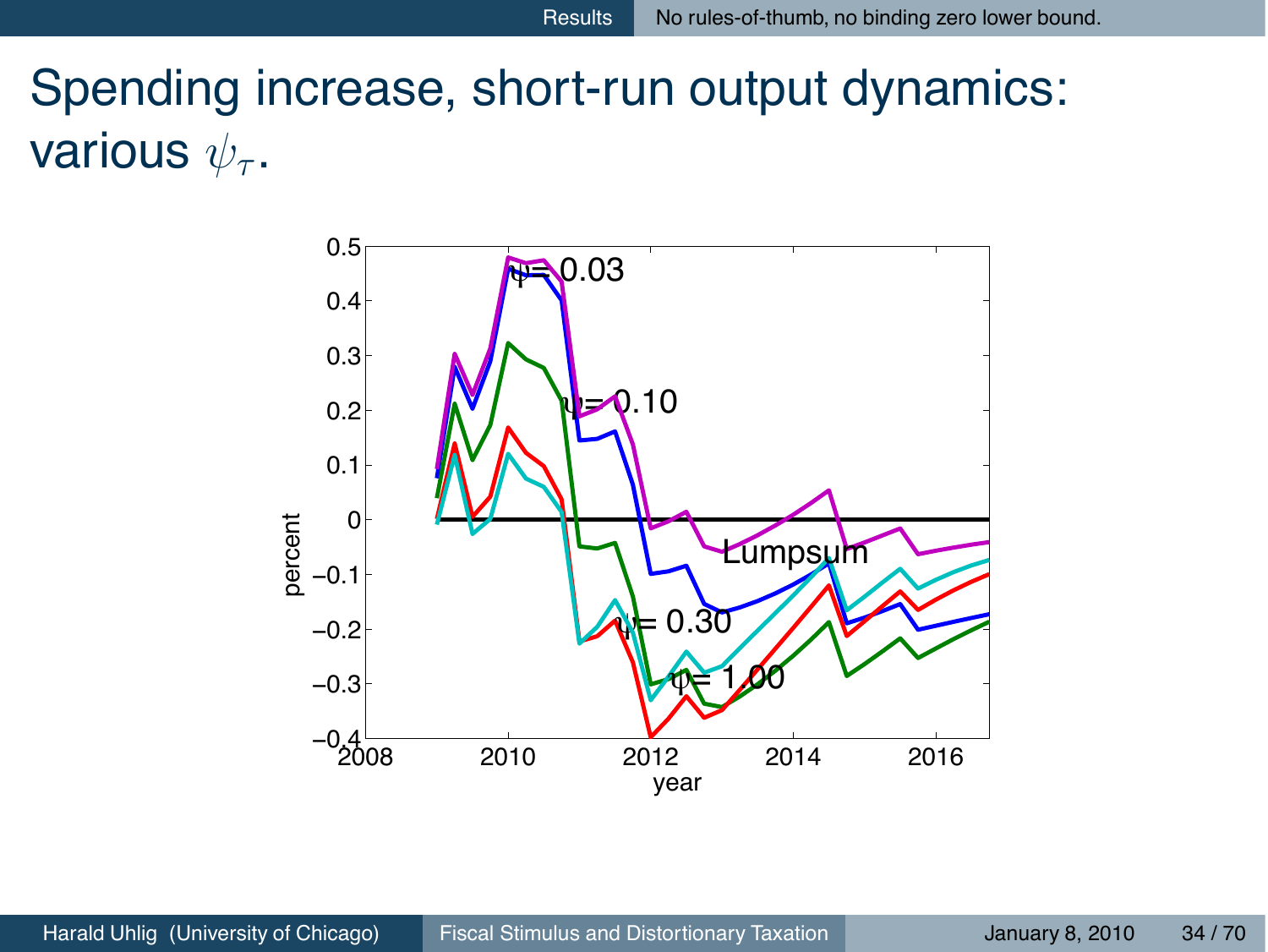## Spending increase, short-run fiscal multipliers

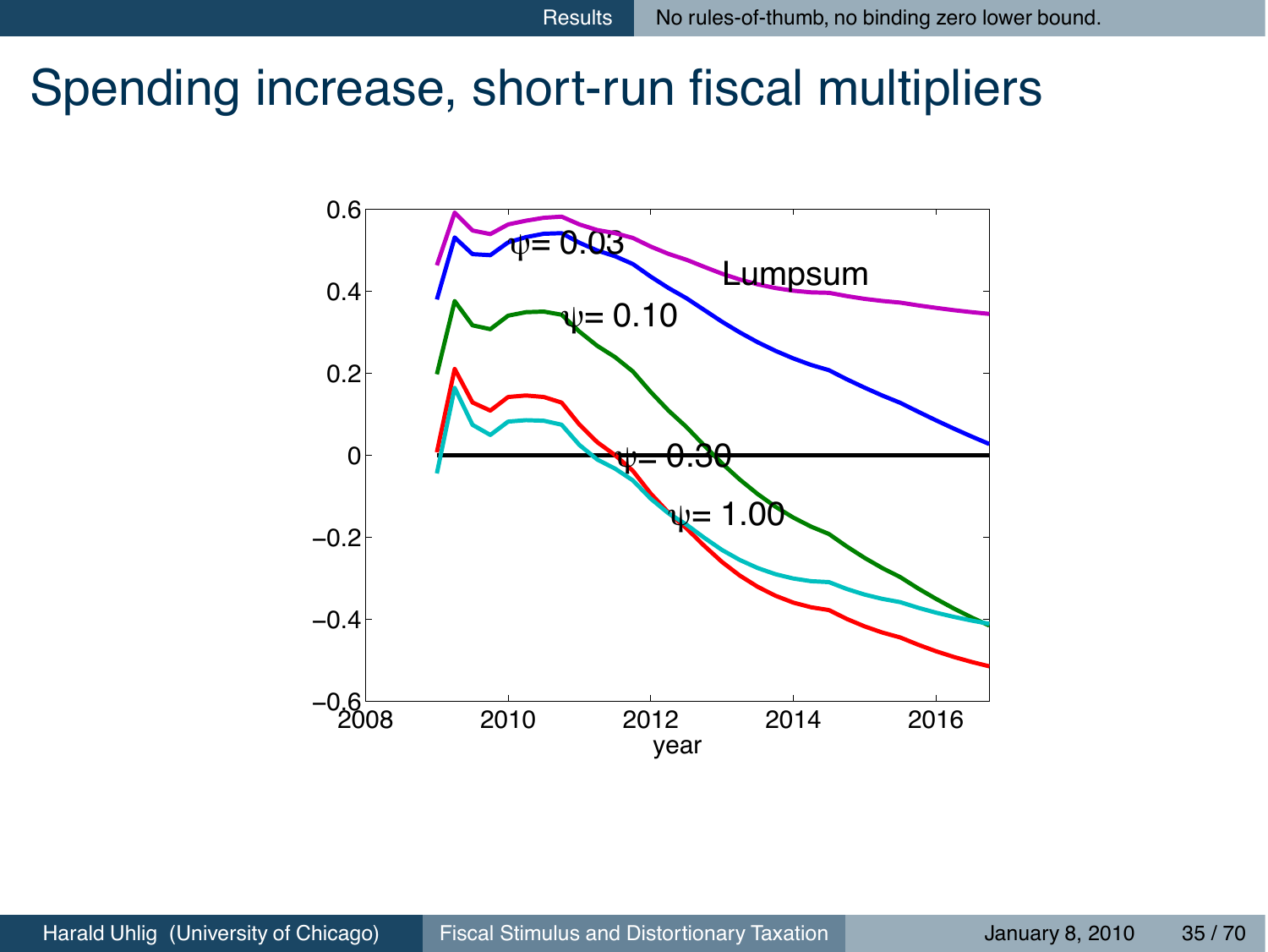# Spending increase, short-run tax dynamics: various  $\psi_{\tau}$ .

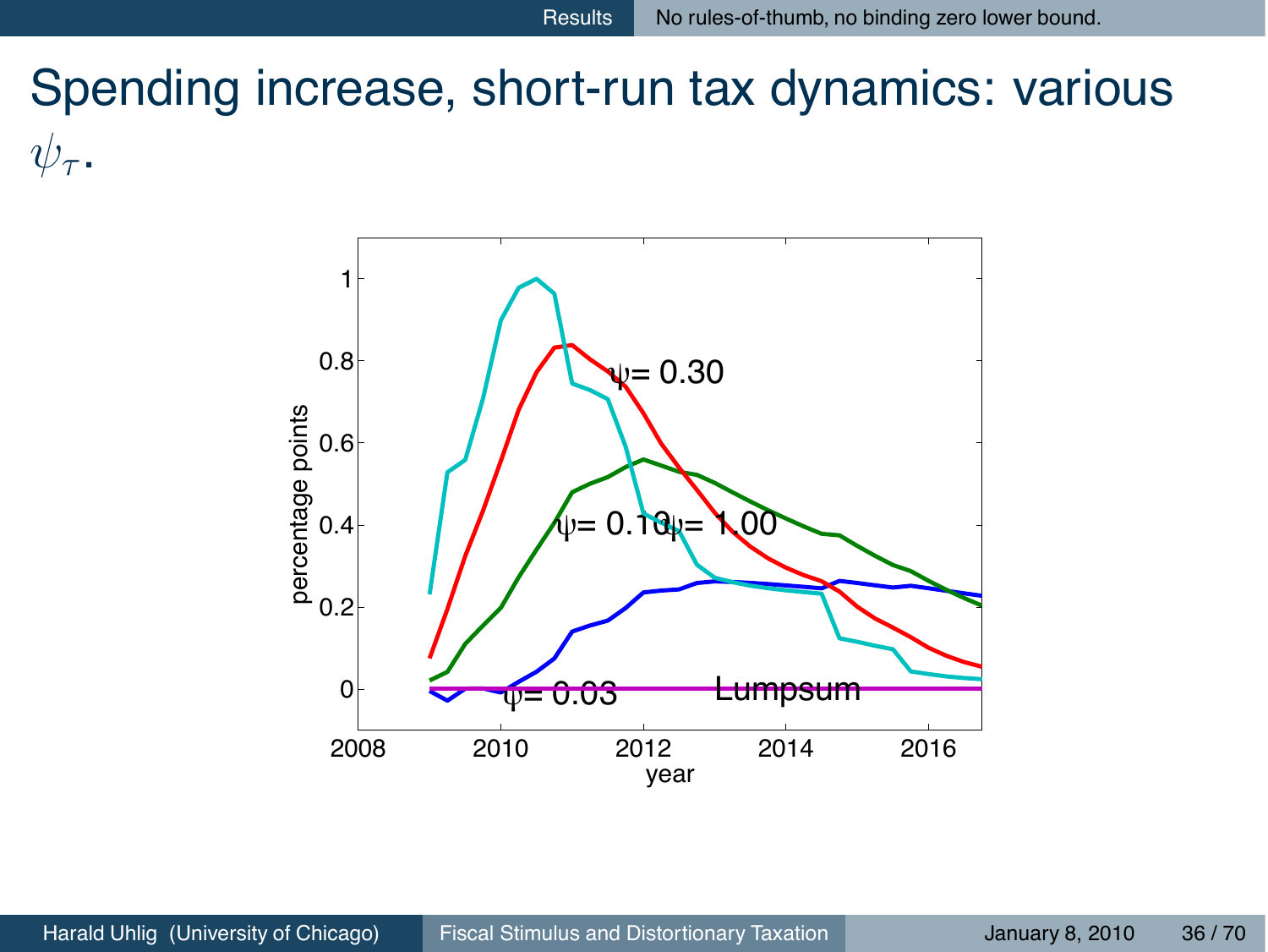# Spending increase, short-run debt dynamics: various  $\psi_{\tau}$ .

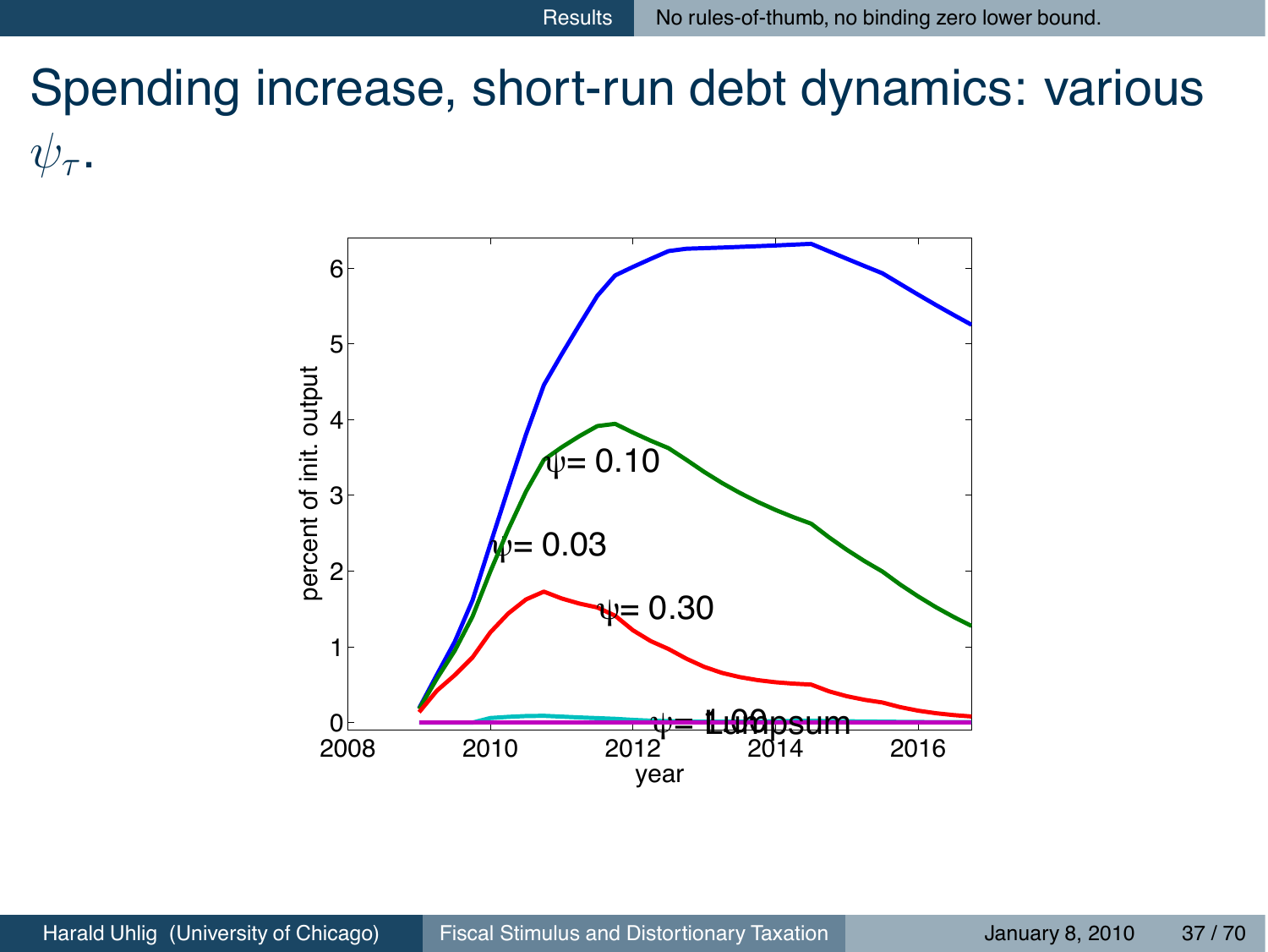## **Outline**

## **[Introduction](#page-2-0)**

## [The model](#page-7-0)

#### [The model: Details](#page-11-0)

- $\bullet$ **[Equations](#page-12-0)**
- [Parameters](#page-20-0)  $\qquad \qquad \Box$

#### **[Results](#page-24-0)**

- [Comparison to neoclassical growth.](#page-25-0)
- [No rules-of-thumb, no binding zero lower bound.](#page-29-0)  $\bullet$
- [Including Rule-of-Thumb Consumers.](#page-37-0)  $\bullet$
- [A binding zero Lower Bound.](#page-45-0)  $\qquad \qquad \bullet$
- <span id="page-37-0"></span>[Chemotherapy](#page-53-0)  $\qquad \qquad \bullet$

#### **[Conclusions](#page-68-0)**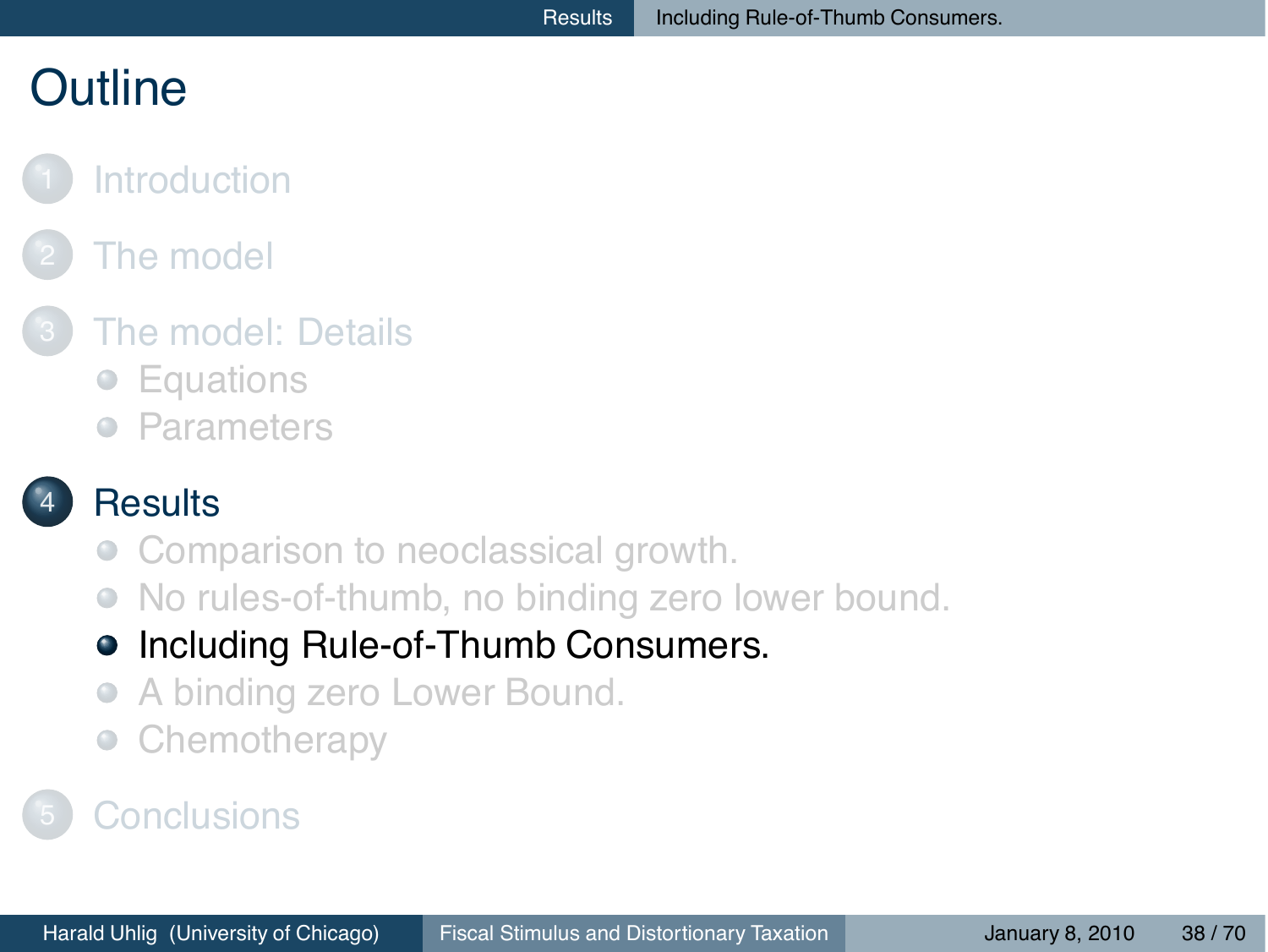## Consumption of the two agents

Modify consumption Euler equation to account for Rational Agents only:

$$
\hat{c}_{t}^{RA} = \frac{1}{1 + h/\mu} \mathbb{E}_{t} [\hat{c}_{t+1}] + \frac{h/\mu}{1 + h/\mu} \hat{c}_{t-1} - \frac{1 - h/\mu}{\sigma [1 + h/\mu]} (\hat{q}_{t}^{b} + \hat{R}_{t} - \mathbb{E}_{t} [\hat{\pi}_{t+1}])
$$

$$
- \frac{[\sigma - 1][w_{*}n_{*}/c_{*}^{RA}]}{\sigma [1 + h/\mu]} \frac{1 - \tau'}{1 + \tau^{c}} (\mathbb{E}_{t} [\hat{n}_{t+1}] - n_{t}), \quad (16)
$$

The consumption of the Rule-of-Thumb consumer is determined from their budget constraint:

$$
\hat{c}_t^{RoT} = (1 - \tau^l) \frac{W_* n_*}{c_*^{RoT}} \left[ \hat{w}_t + \hat{n}_t - \frac{d\tau^l}{1 - \tau^l} \right], \qquad (17)
$$

 $u \sin \theta \hat{n}_t = \hat{n}_t^{RoT} = \hat{n}_t^{RA}$  and  $n_* = n_*^{RoT} = n_*^{RA}$ .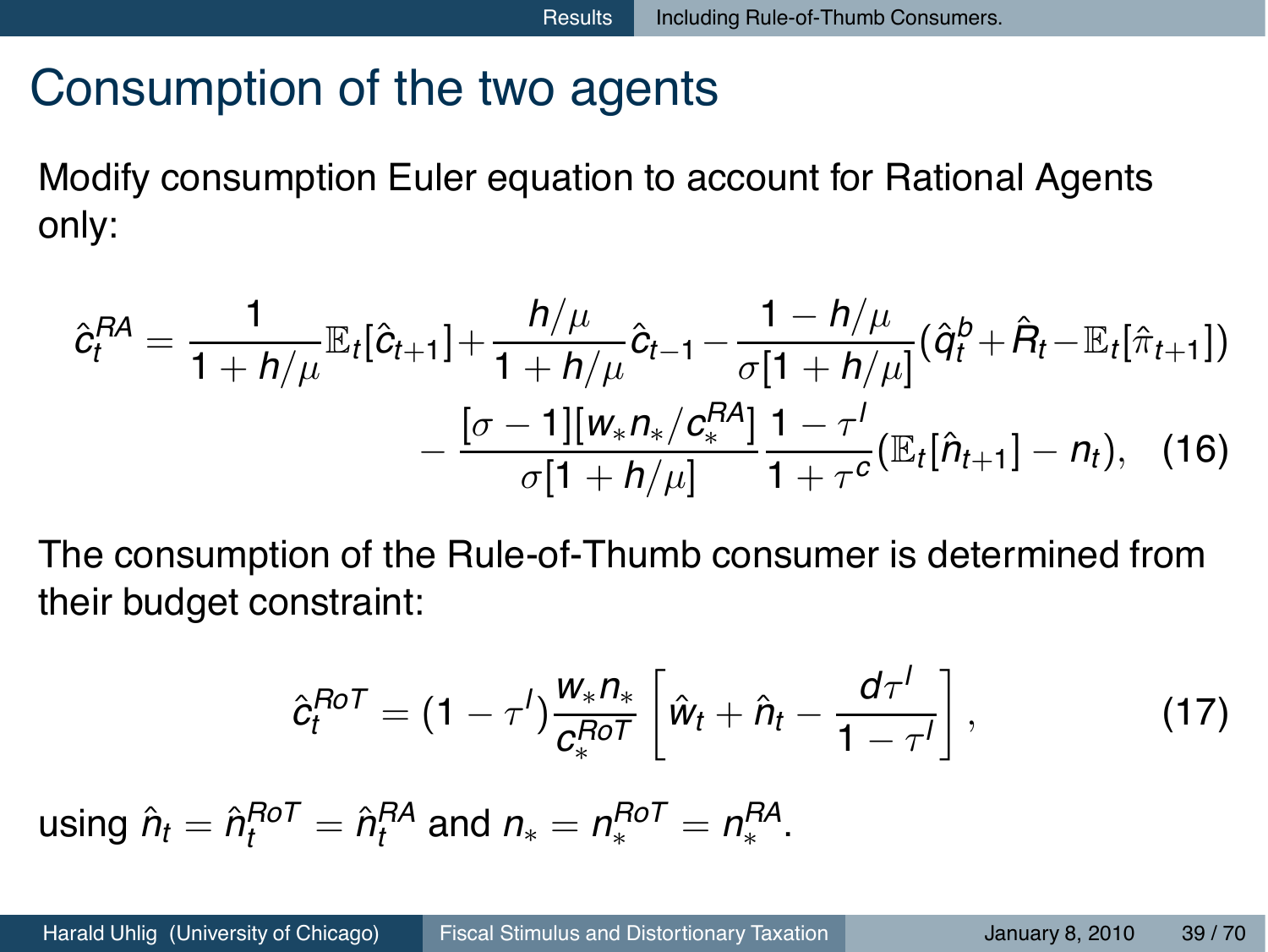# Aggregating consumption

Aggregate consumption:

$$
\hat{c}_t = \frac{c_*^{RA}}{c_*}(1-\phi)\hat{c}_t^{RA} + \frac{c_*^{RoT}}{c_*}\phi\hat{c}_t^{RoT},
$$
\n(18)

where

$$
\mathcal{C}^{Ro\mathcal{T}}_* = \frac{\mathsf{W}_* n_*(1-\tau') + \mathsf{S}_*}{1+\tau^c}, \\ \mathcal{C}^{RA}_* = \frac{\mathcal{C}_* - \phi \mathcal{C}^{Ro\mathcal{T}}_*}{1-\phi}.
$$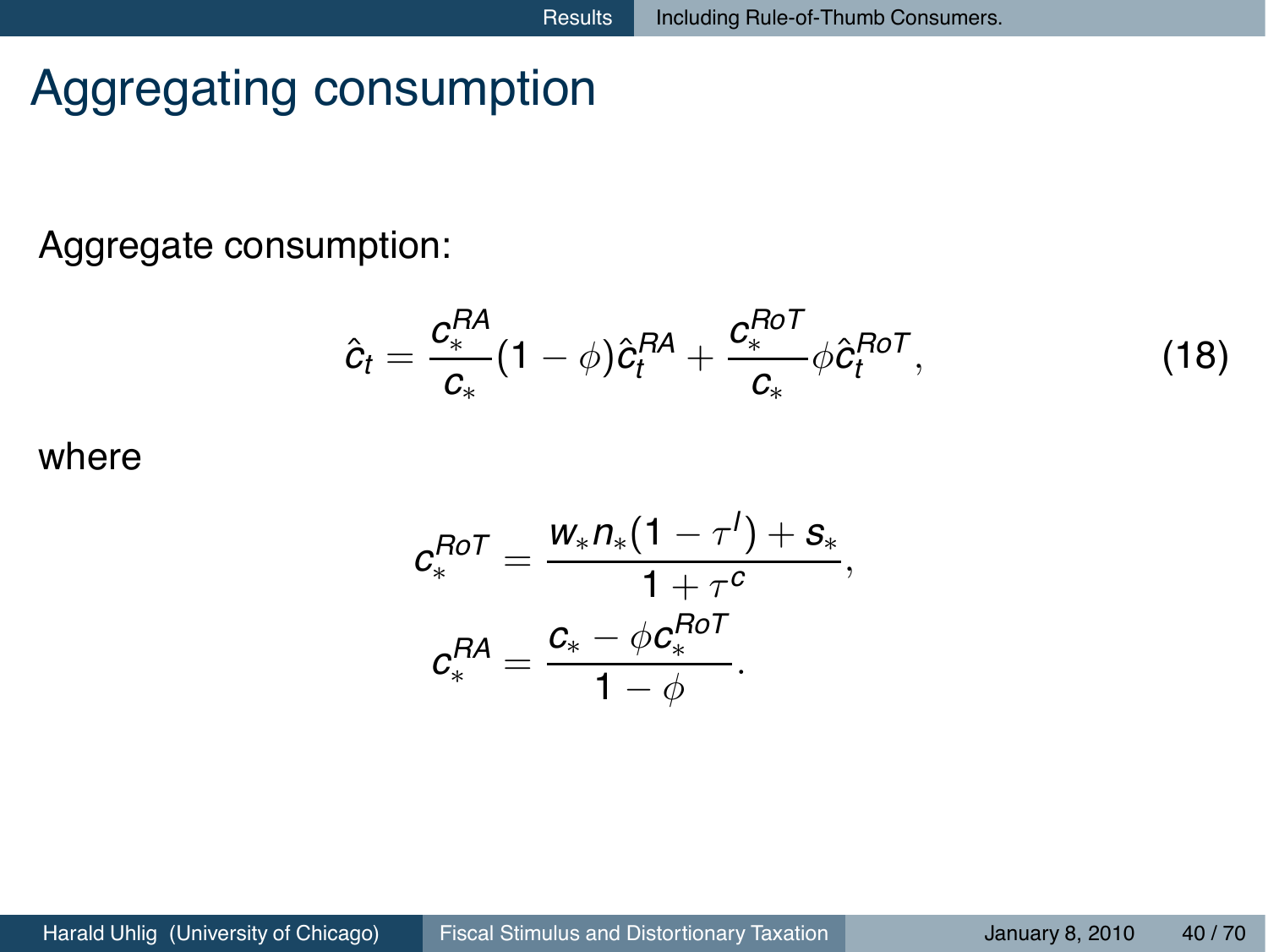Distorting taxation and Rule-of-Thumb Consumers:  $\psi_{\tau} = 0.03, \phi = 0.50.$ 

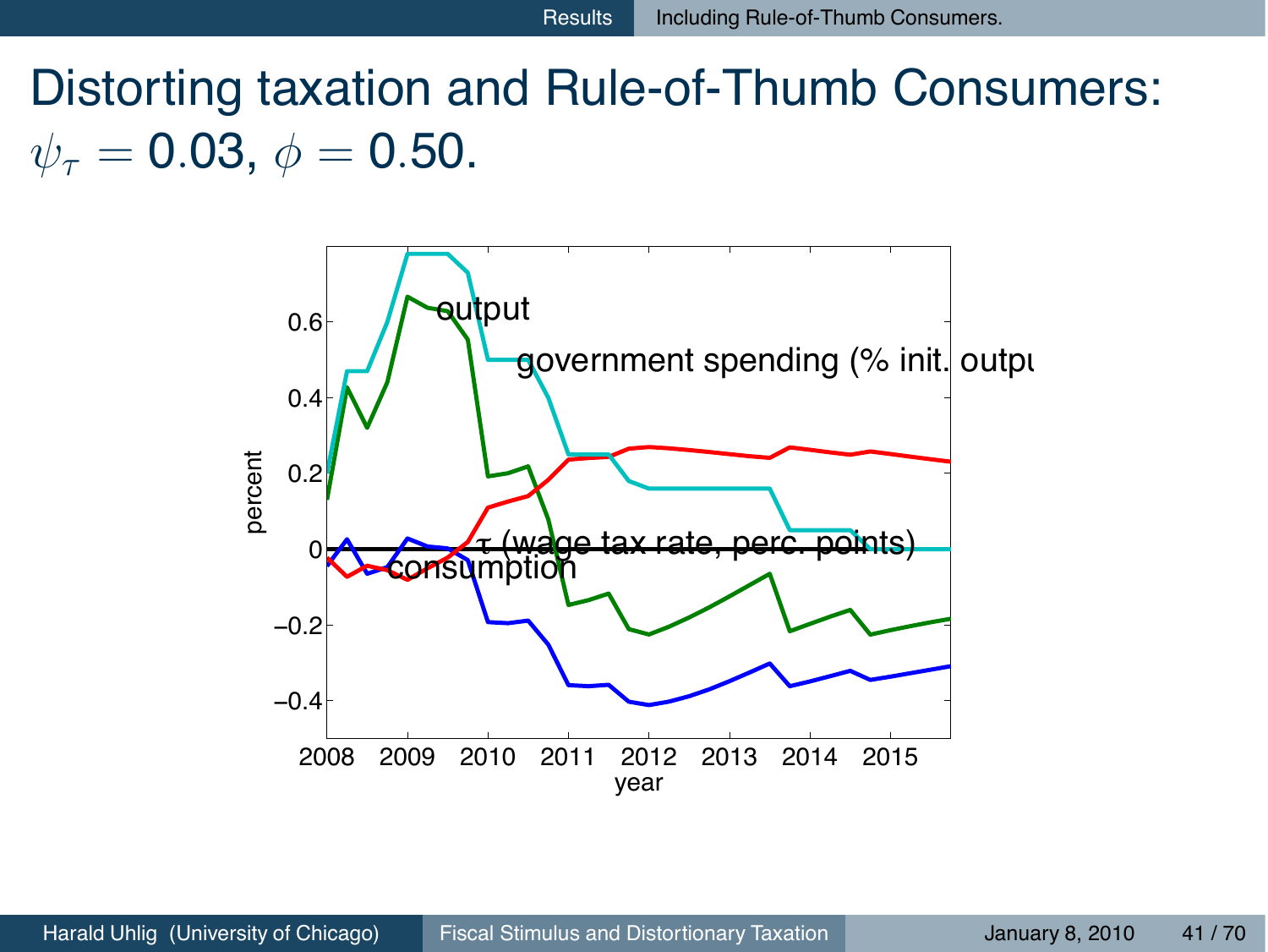## Medium run.

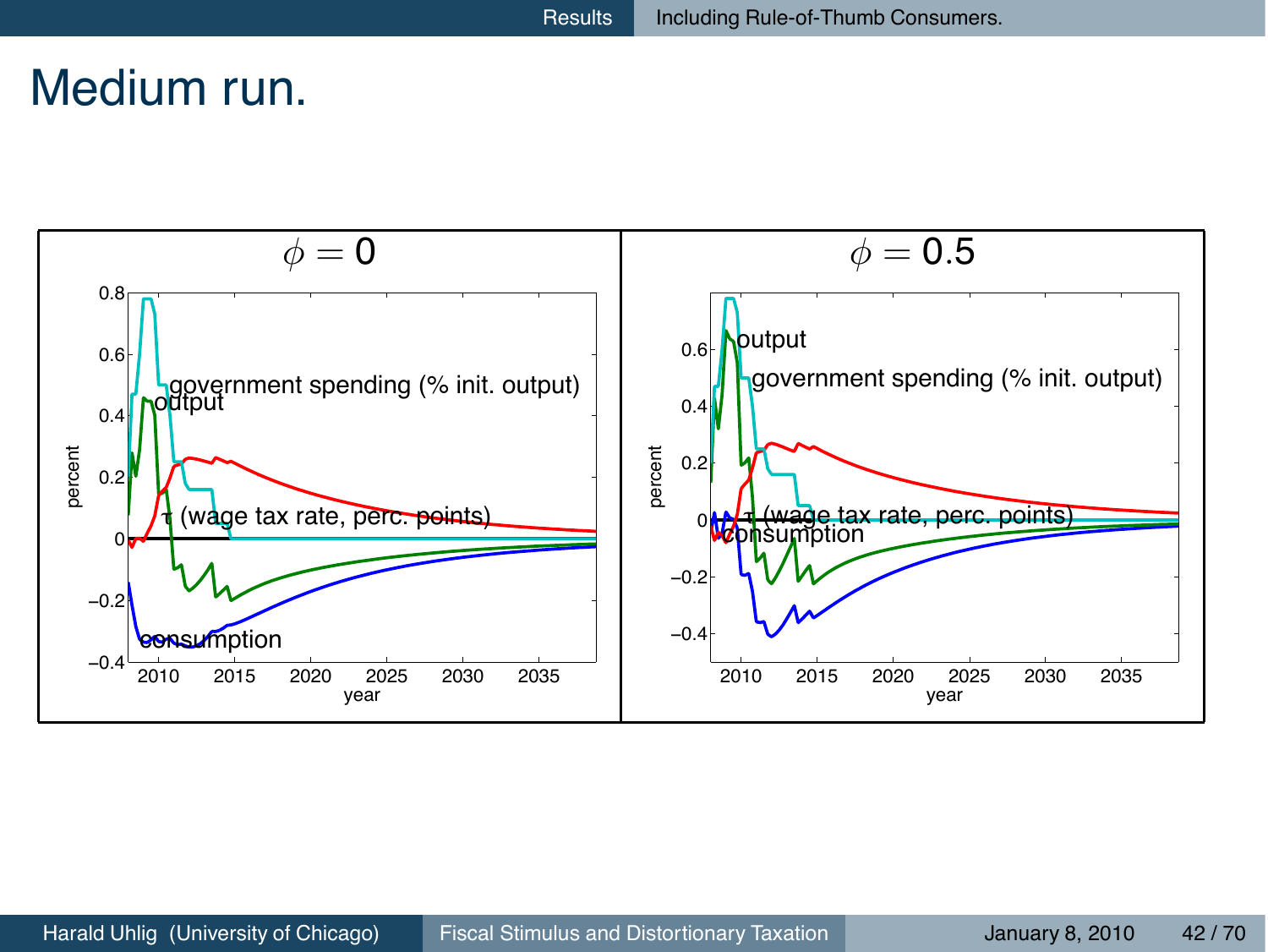## Comparing consumption patterns,  $\psi_{\tau} = 0.03$ .

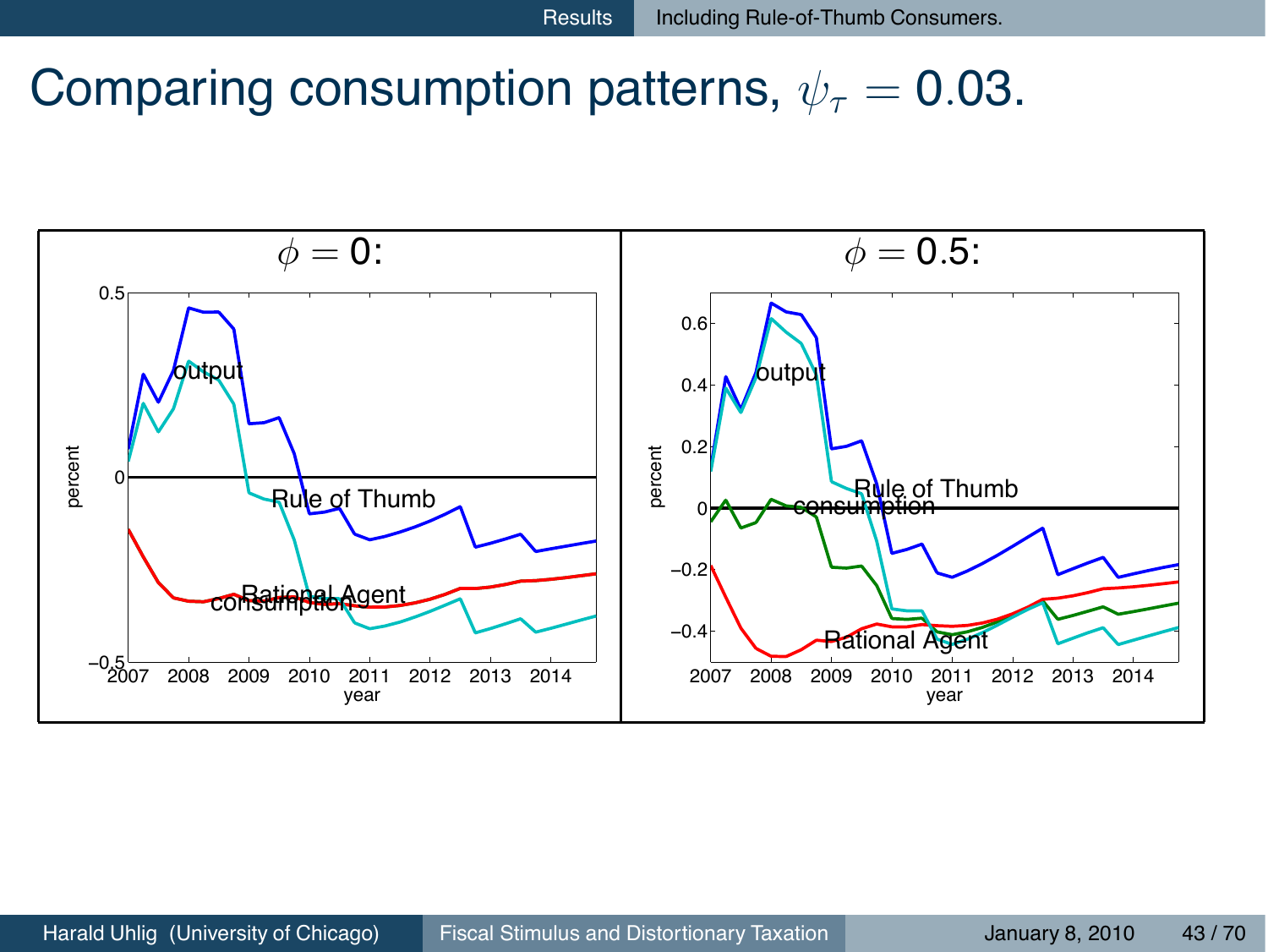## Short run:  $\psi_{\tau} = 0.03$ , vary rules-of-thumb fraction  $\phi$ .

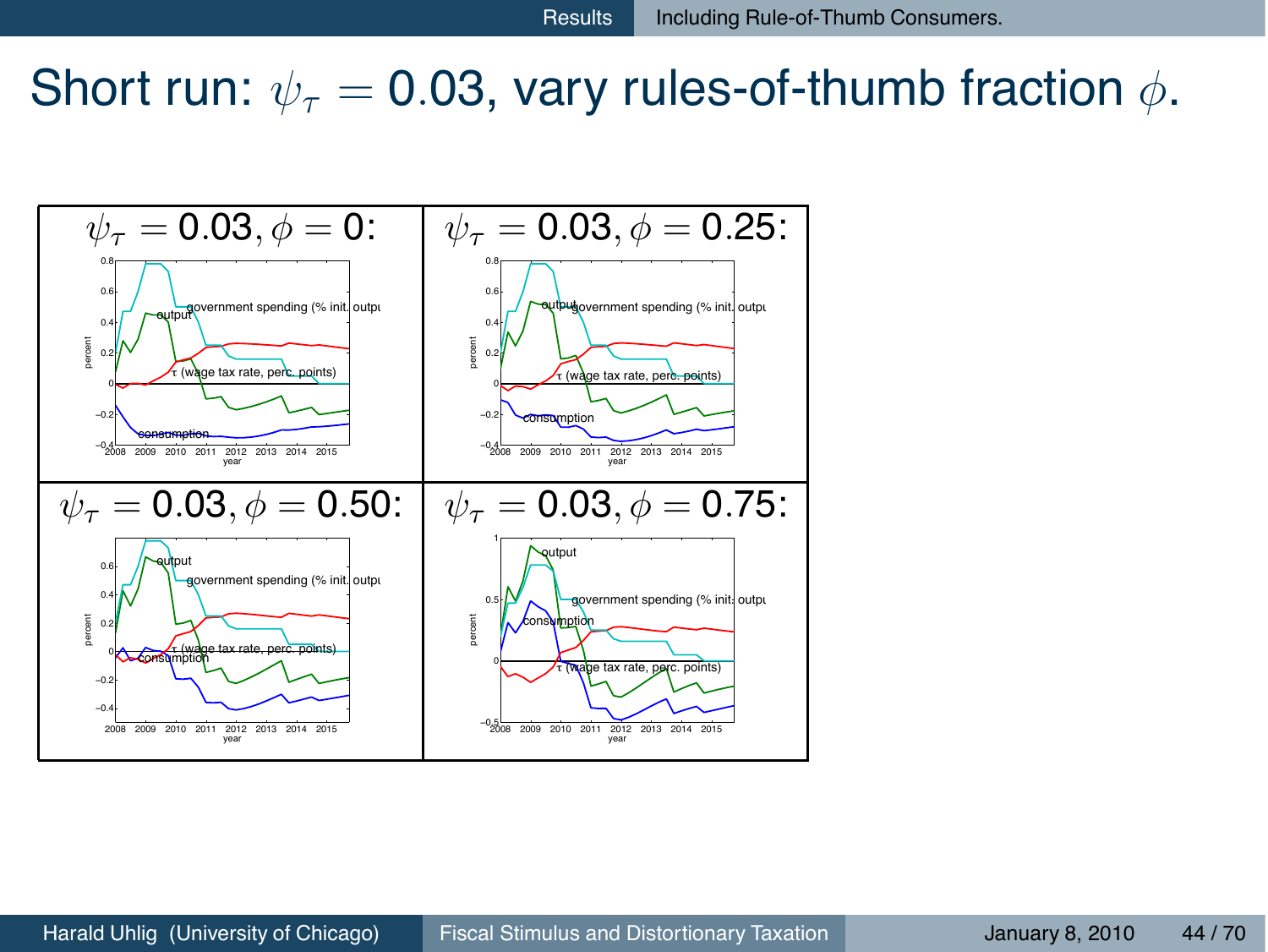## Short run:  $\phi = 0.75$ , vary  $\psi_{\tau}$ .

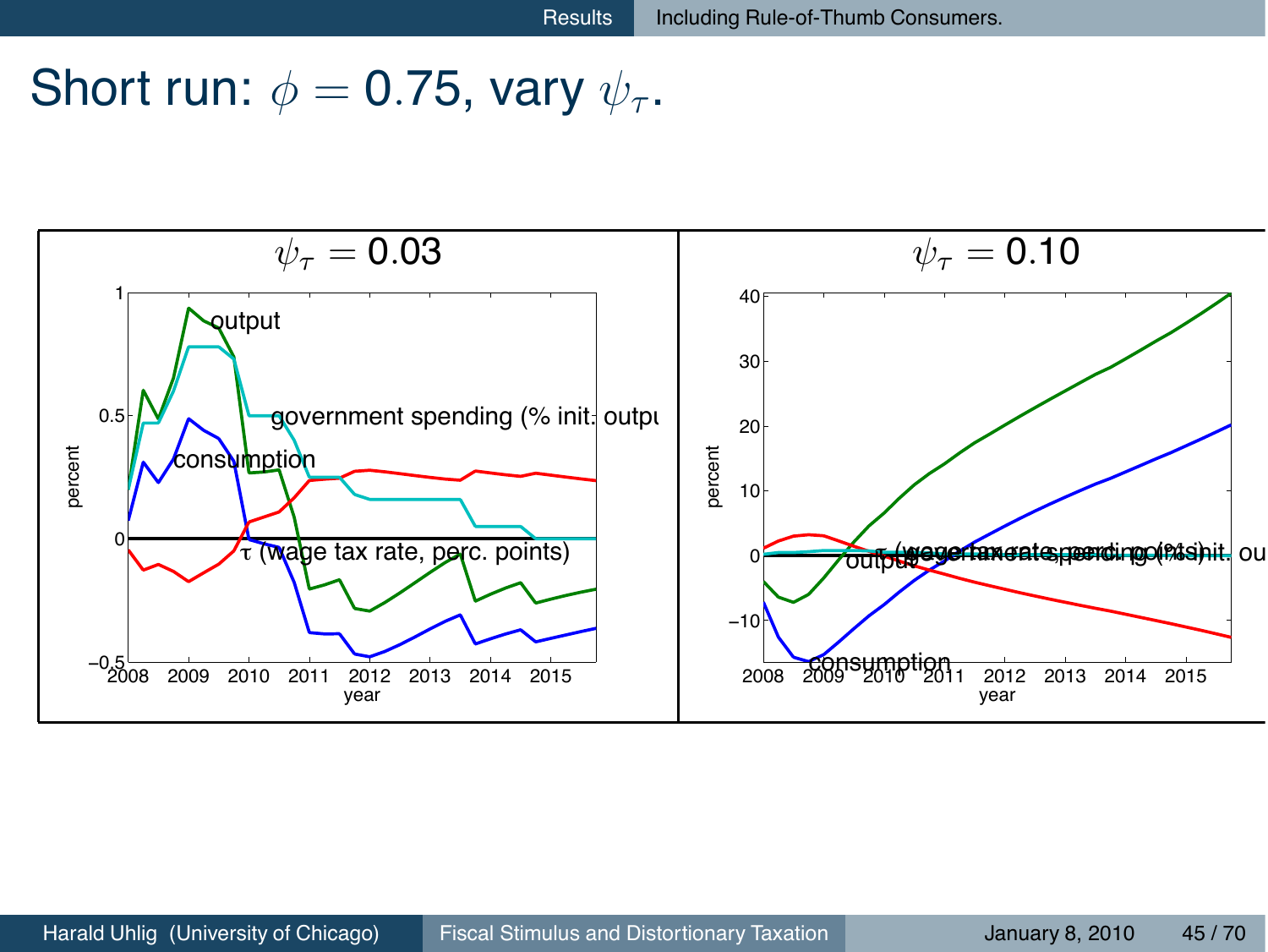## **Outline**

#### **[Introduction](#page-2-0)**

## [The model](#page-7-0)

#### [The model: Details](#page-11-0)

- $\bullet$ **[Equations](#page-12-0)**
- [Parameters](#page-20-0)  $\qquad \qquad \Box$

#### **[Results](#page-24-0)**

- [Comparison to neoclassical growth.](#page-25-0)
- [No rules-of-thumb, no binding zero lower bound.](#page-29-0)  $\bullet$
- [Including Rule-of-Thumb Consumers.](#page-37-0)  $\qquad \qquad \bullet$
- [A binding zero Lower Bound.](#page-45-0)  $\bullet$
- <span id="page-45-0"></span>**[Chemotherapy](#page-53-0)**  $\bullet$

## **[Conclusions](#page-68-0)**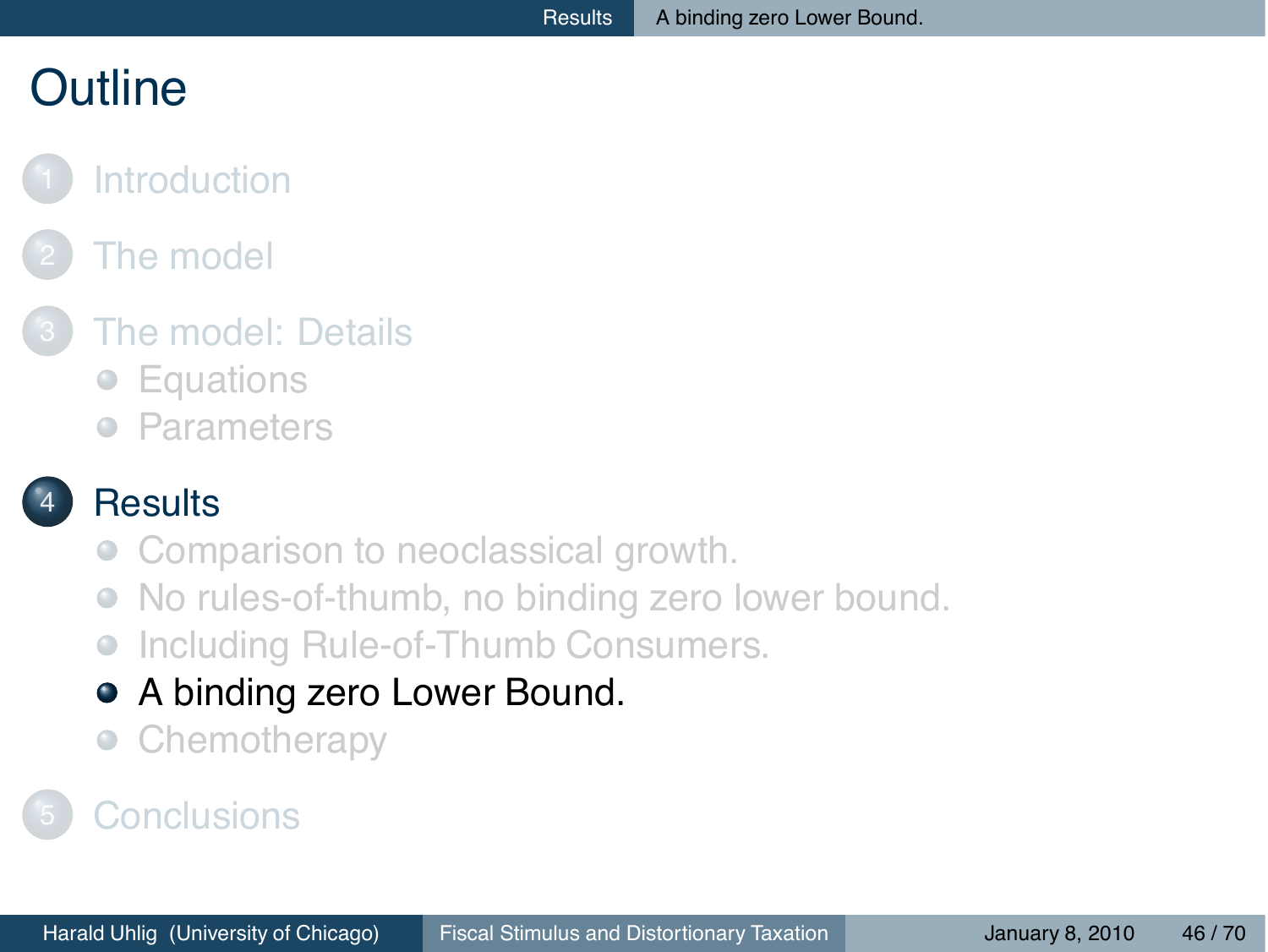## Zero nominal interest rates

- Before (and following CCWT): for four quarters, "switch off" Taylor rule and set nominal interest rate to zero instead.
- SW/CCWT: steady state quarterly nominal interest rate is 1.55%
- Now: recession per bond-premium-shock  $\hat{q}^b_t$ : Consumers want to save more at any given interest rate (Christiano, Eichenbaum and Rebelo (2009)). Increase half-life of shock to one period (SW: <0.5 periods).
- Zero lower bound becomes binding with a bond-premium shock of 0.165, implying a (quarterly) change in GDP of -5.46%.
- Assume shock of 0.20.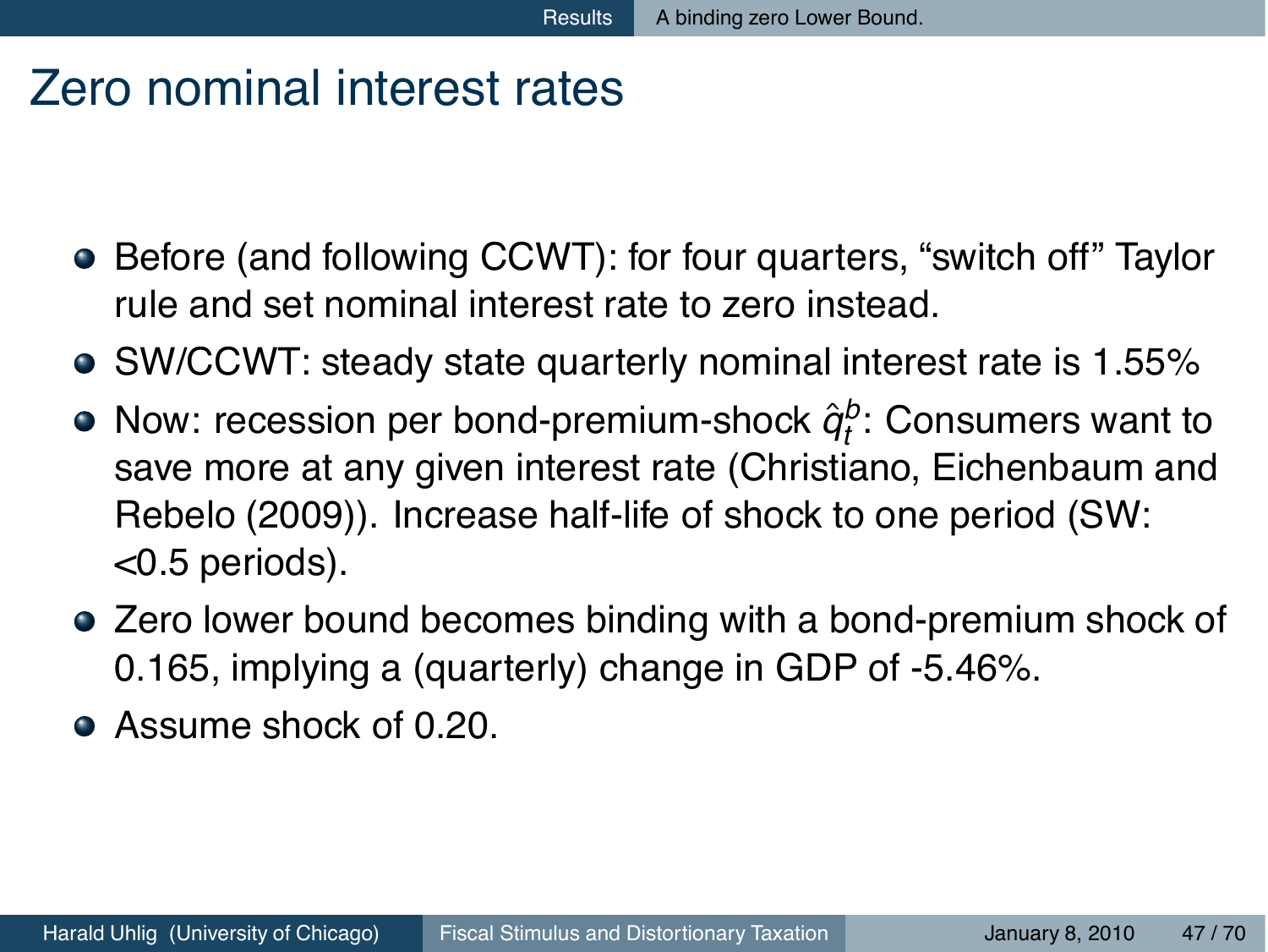#### **Results**

- **•** Extreme scenario.
- Examine differences between "with" and "without" stimulus.
- Results are practically the same as before.
- Erceg-Lindé, 2009.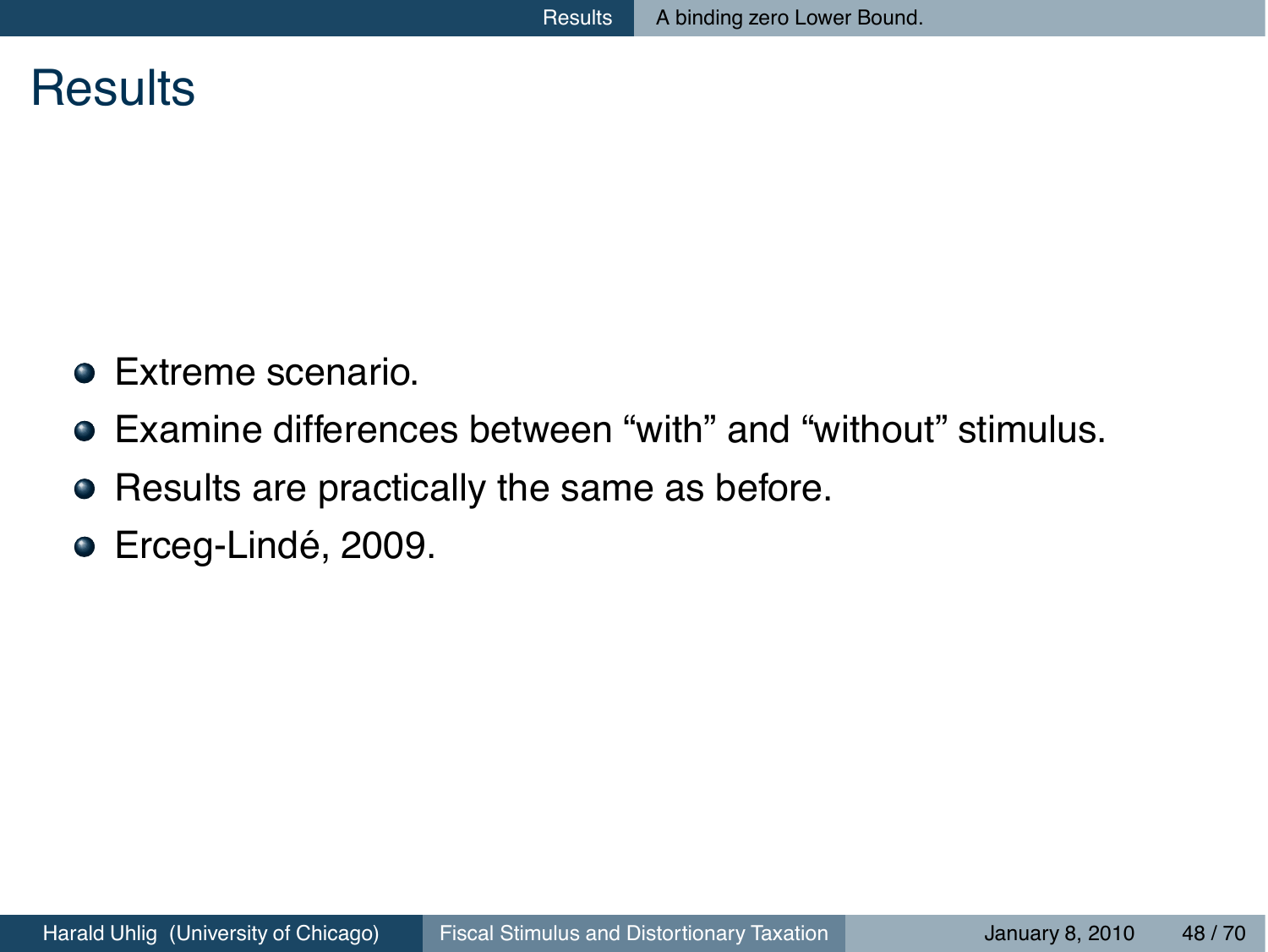## Without stimulus,  $\psi_{\tau} = 0.03$ .

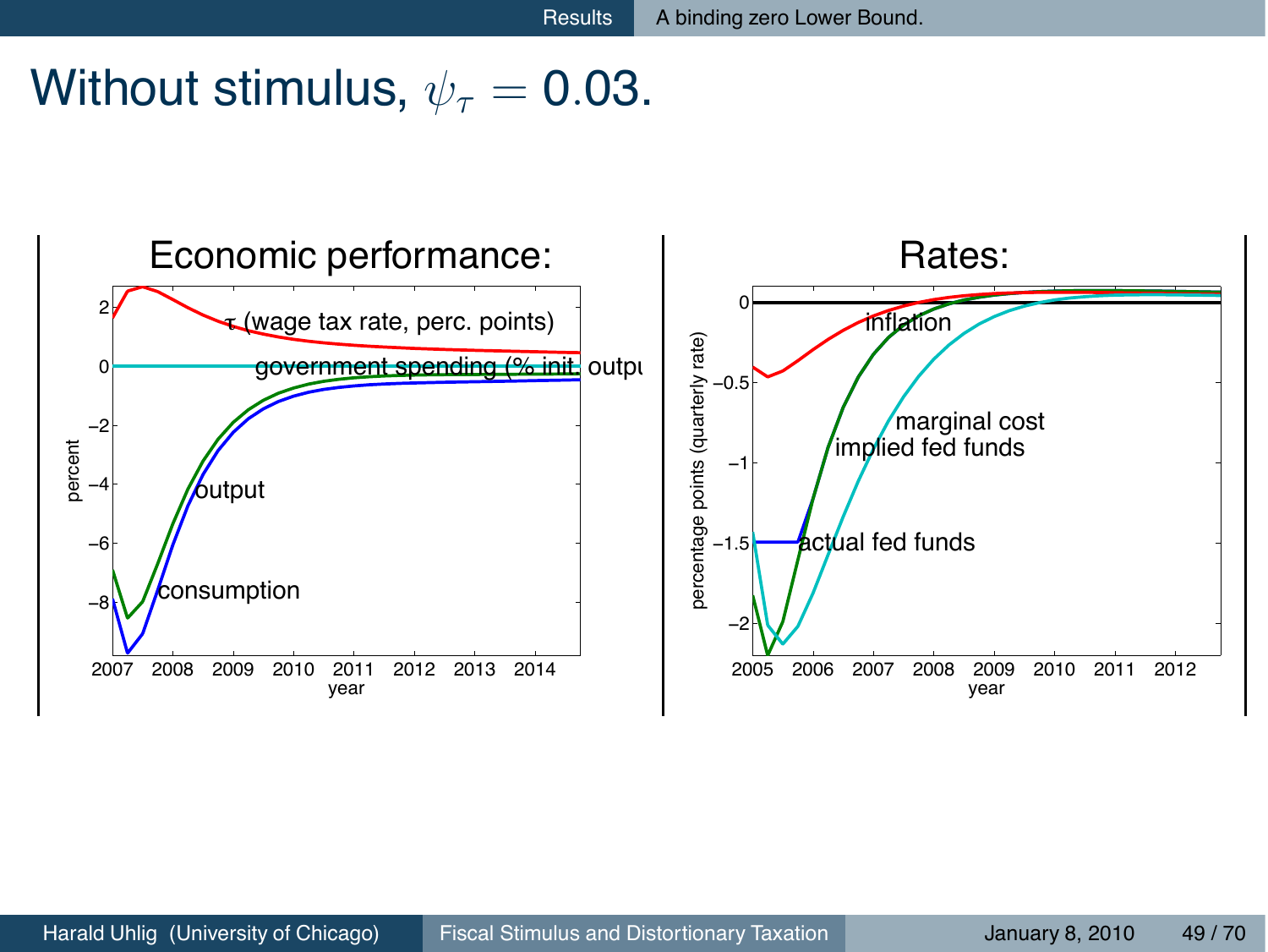## With stimulus,  $\psi_{\tau} = 0.03$ .

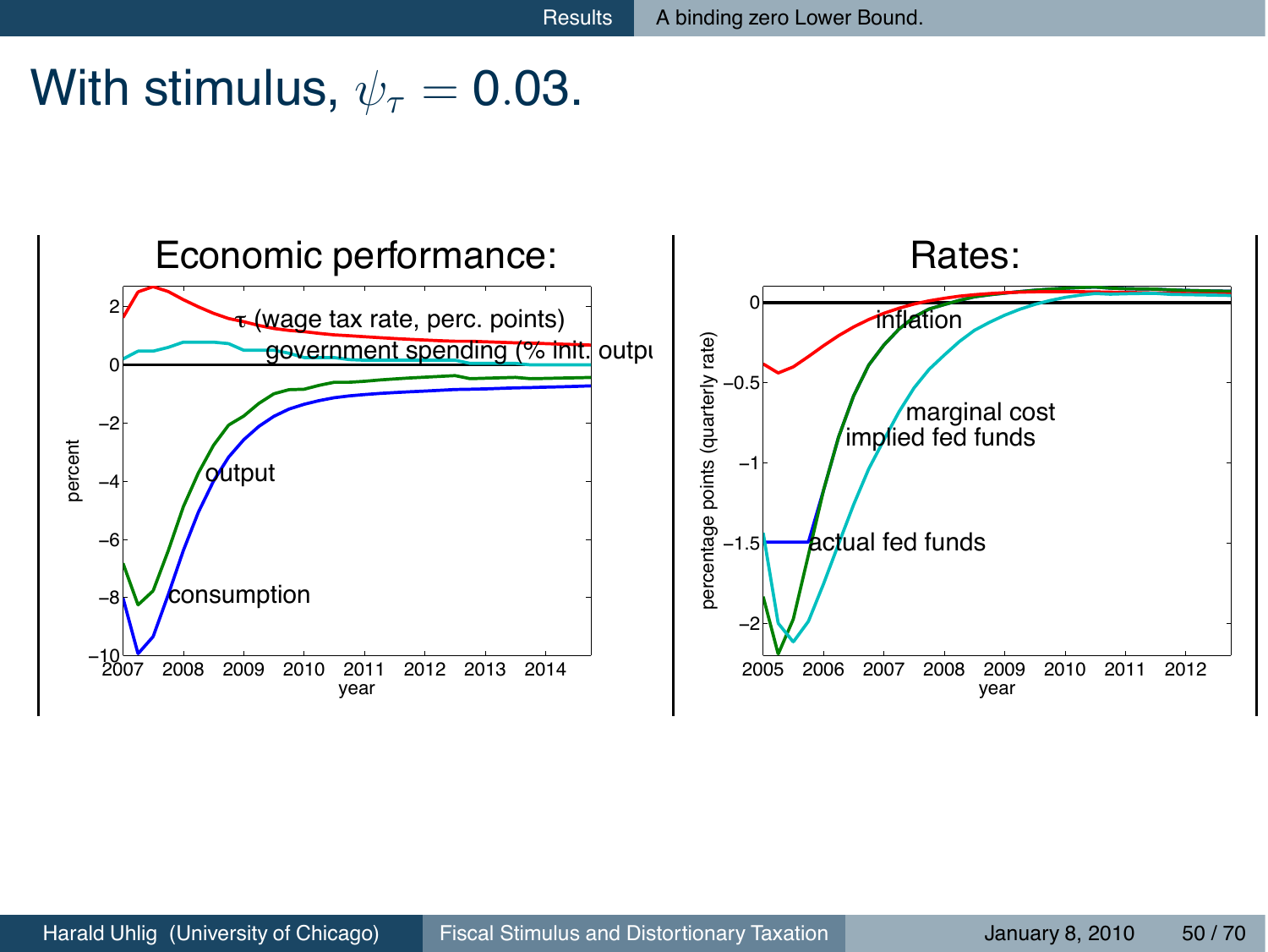## Difference between with and without stimulus.

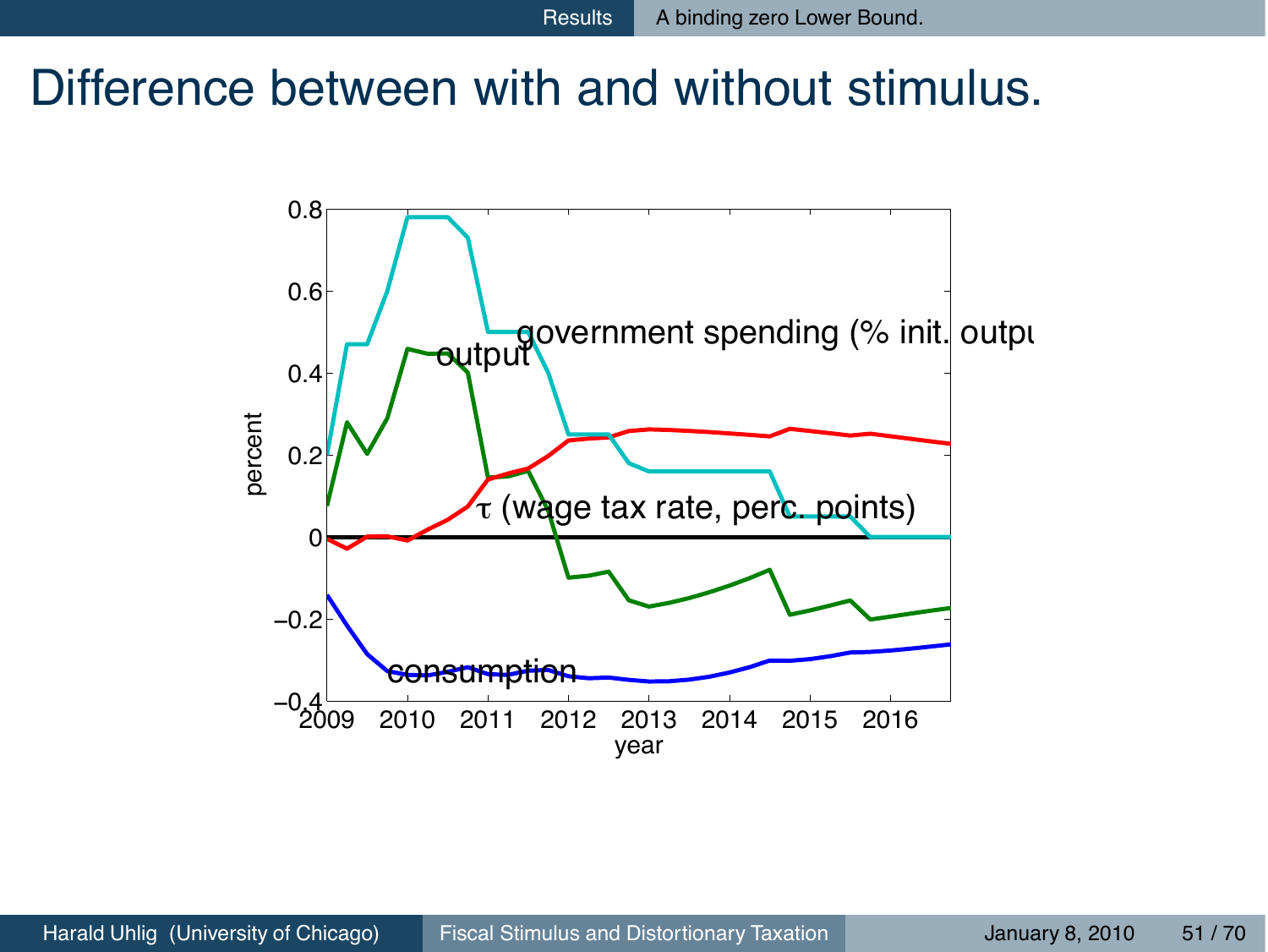# SW-DU, Bondpremium-Shock with binding ZLB: Difference, compared to "switching off".

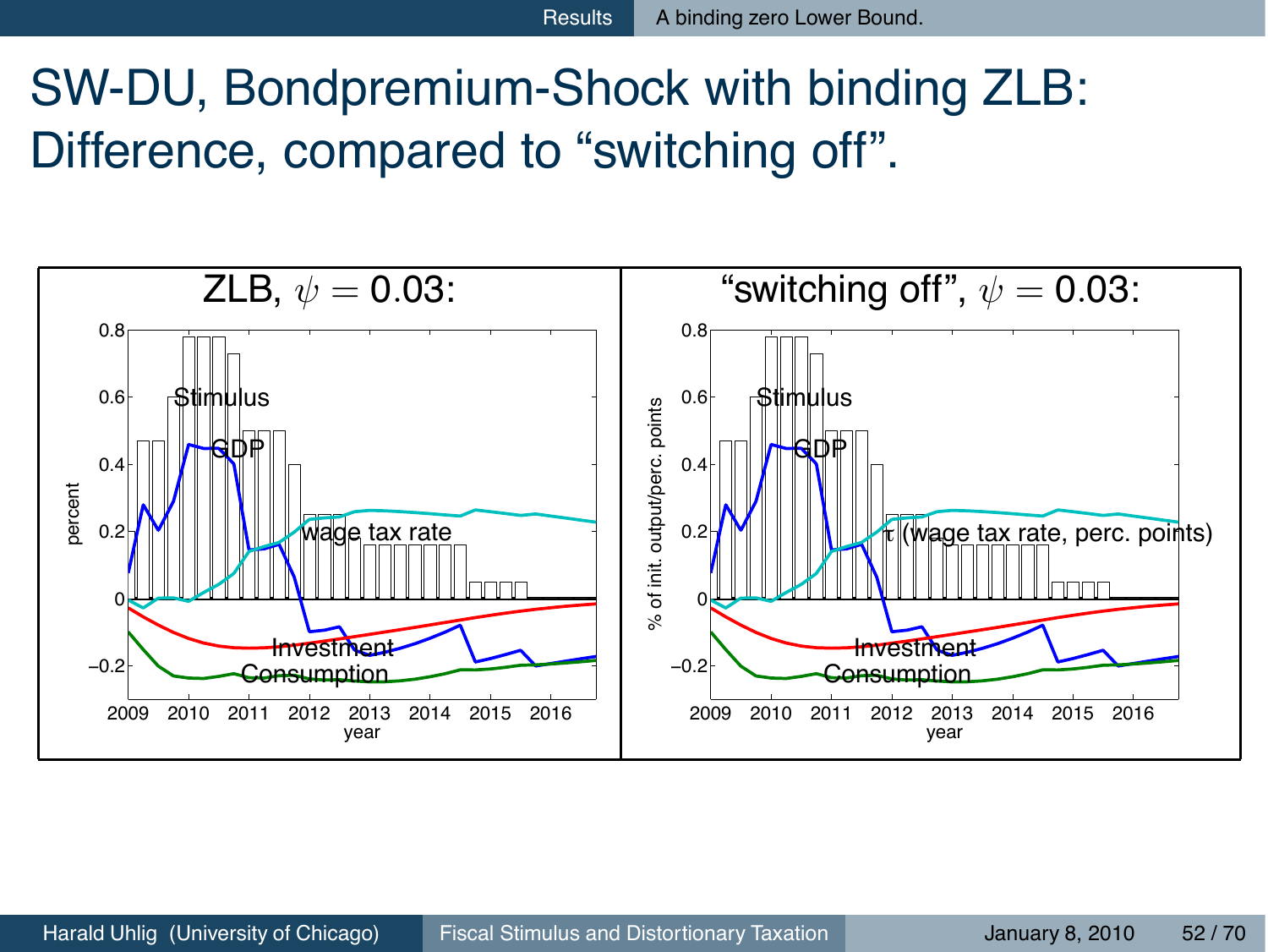## Rates: Difference between with and without stimulus.

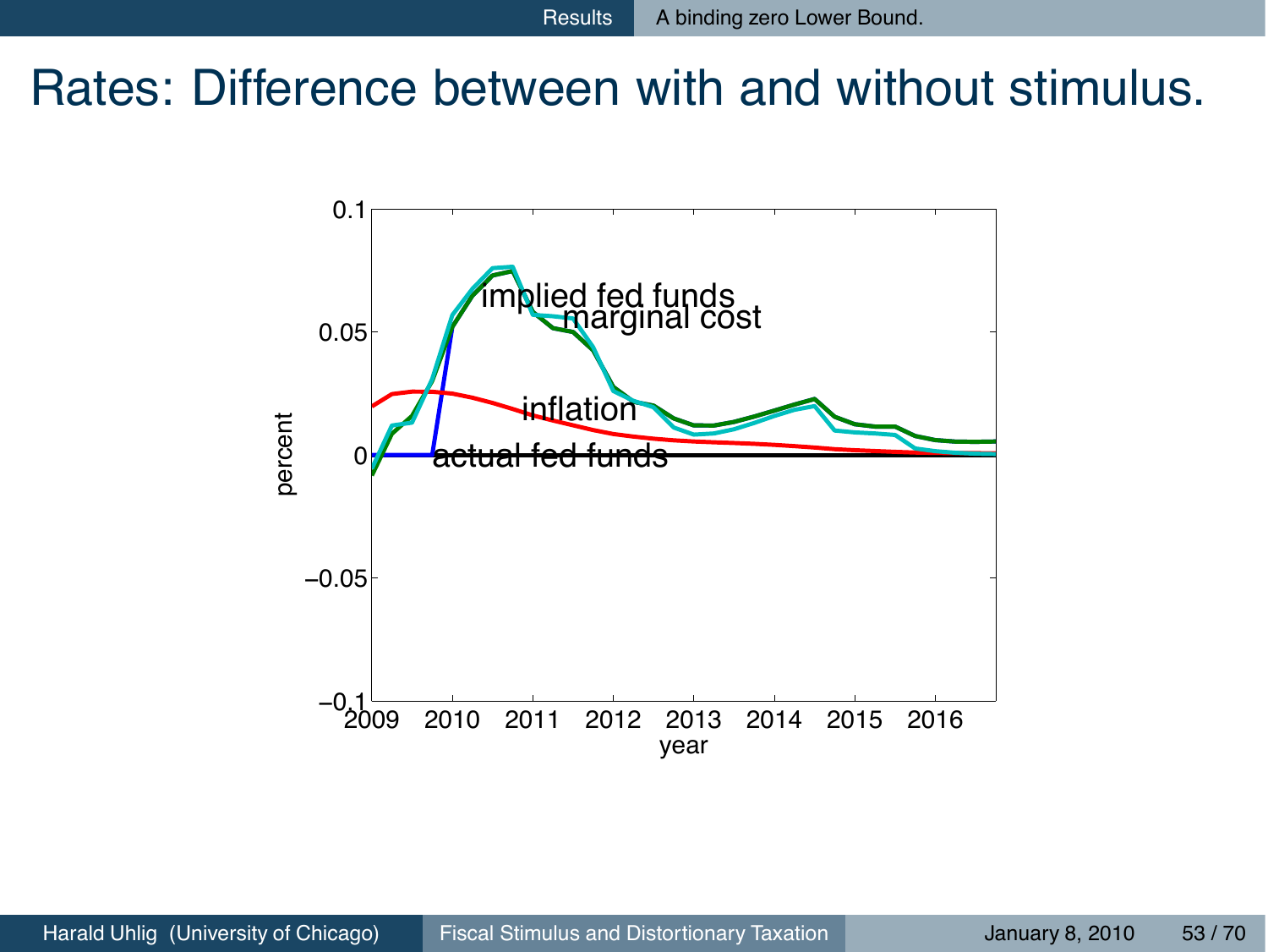# **Outline**

## **[Introduction](#page-2-0)**

## [The model](#page-7-0)

## [The model: Details](#page-11-0)

- $\bullet$ [Equations](#page-12-0)
- **[Parameters](#page-20-0)**

#### **[Results](#page-24-0)**

- [Comparison to neoclassical growth.](#page-25-0)
- [No rules-of-thumb, no binding zero lower bound.](#page-29-0)  $\bullet$
- [Including Rule-of-Thumb Consumers.](#page-37-0)  $\qquad \qquad \bullet$
- [A binding zero Lower Bound.](#page-45-0)  $\qquad \qquad \bullet$

#### <span id="page-53-0"></span>**•** [Chemotherapy](#page-53-0)

## **[Conclusions](#page-68-0)**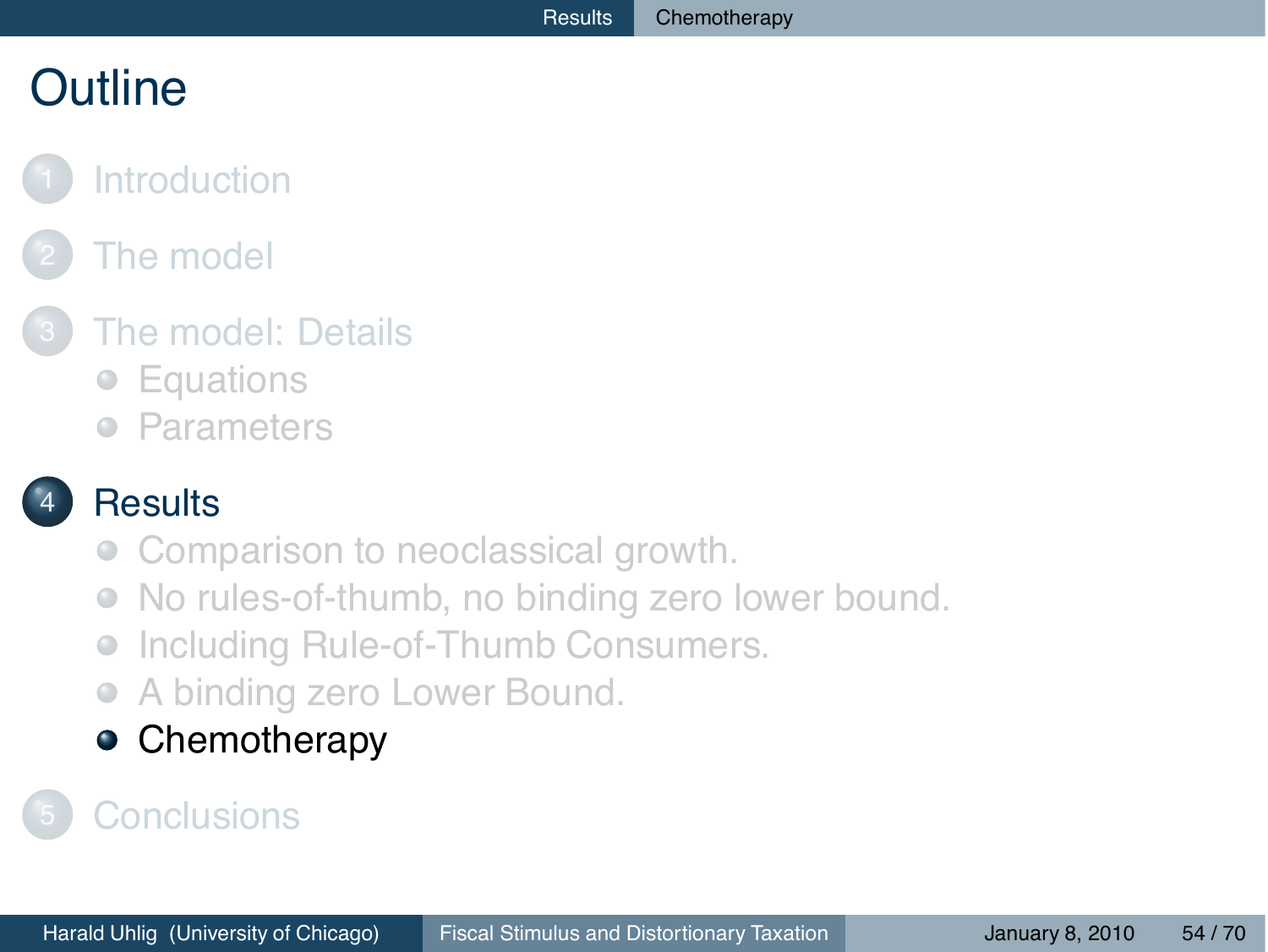## $i = 0$  for 0 quarters ( $\psi_{\tau} = 0.03$ ).

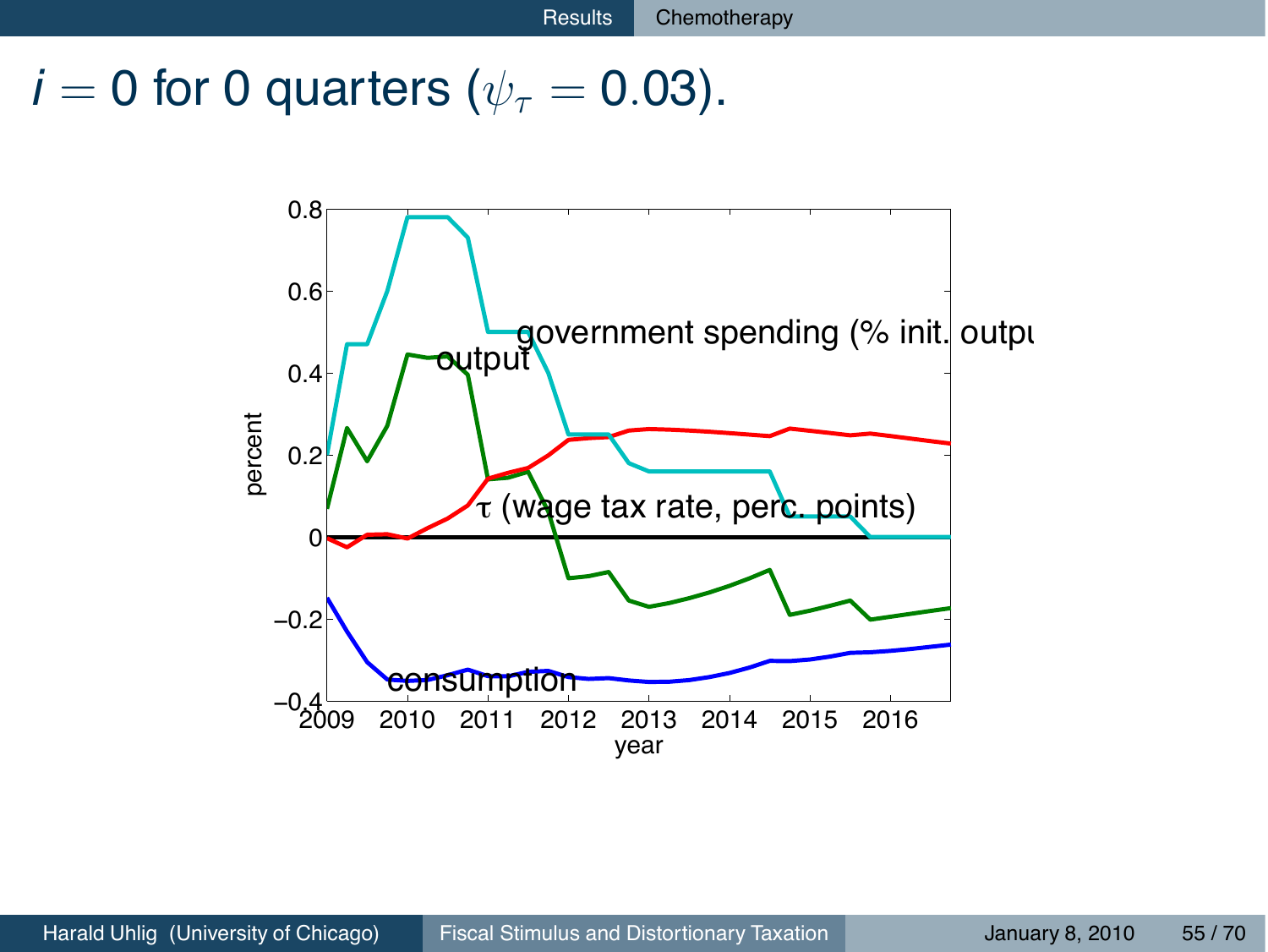## $i = 0$  for 4 quarters ( $\psi_{\tau} = 0.03$ ).

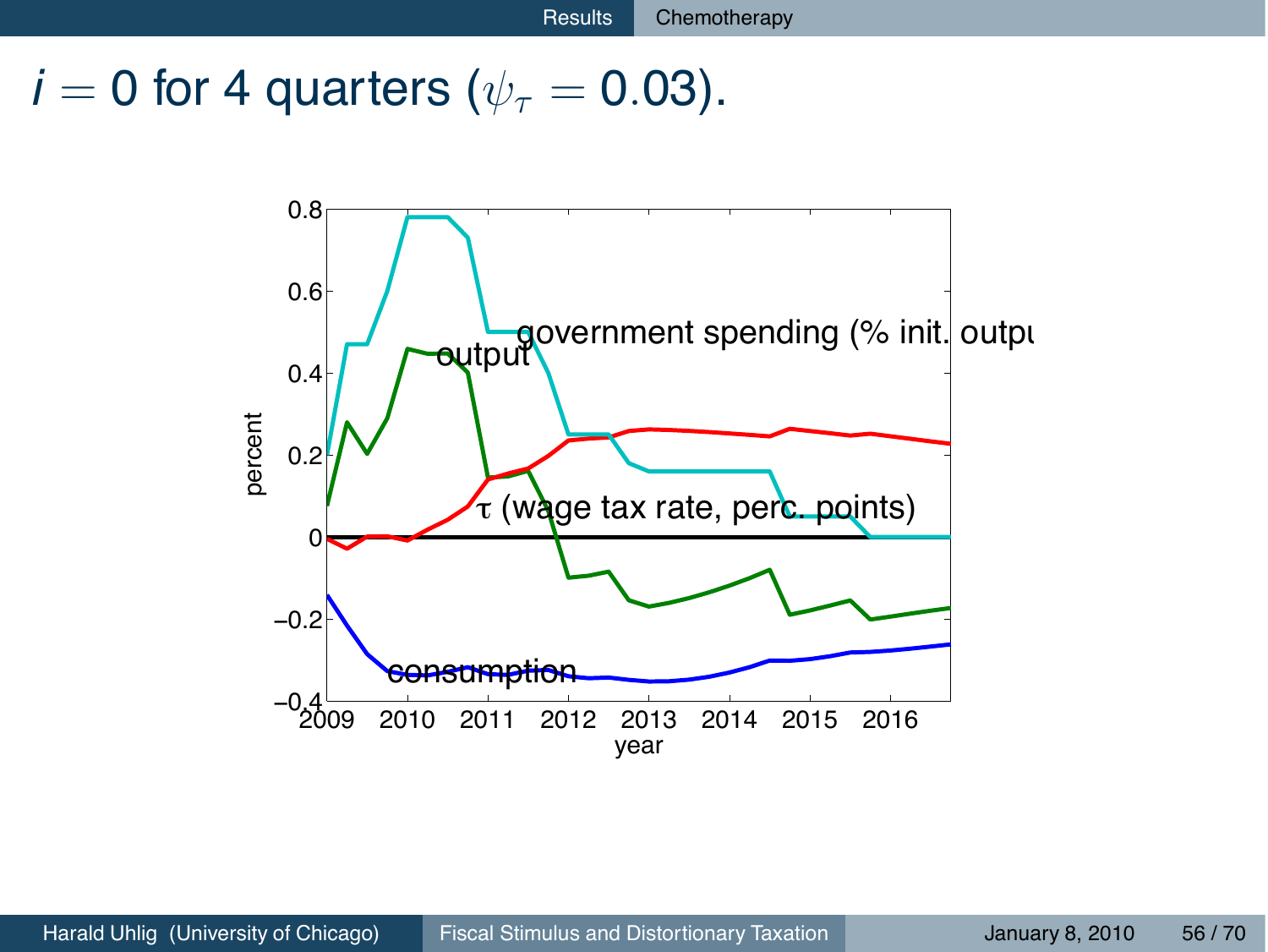## $i = 0$  for 8 quarters ( $\psi_{\tau} = 0.03$ ).

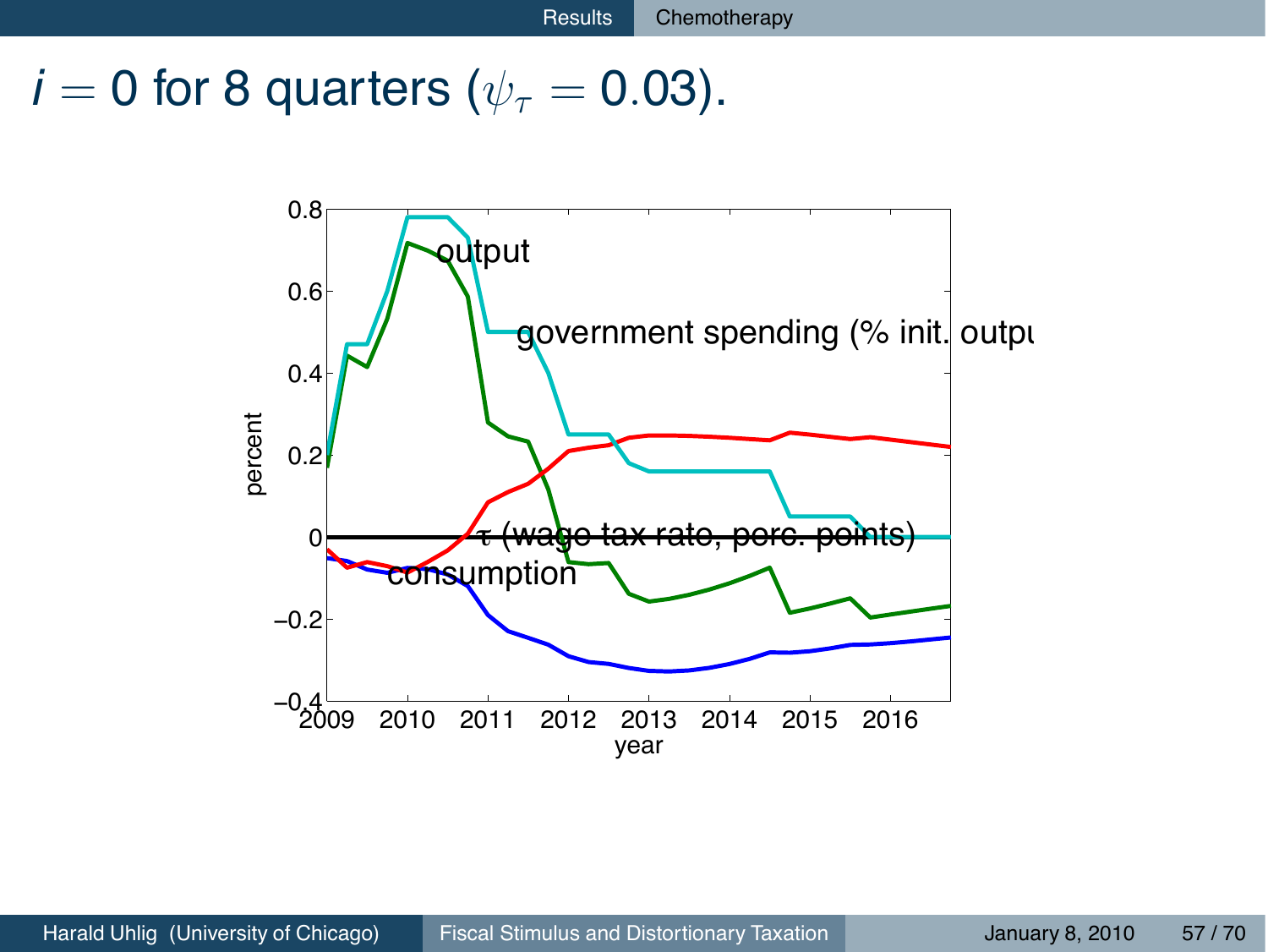$i = 0$  for 12 quarters ( $\psi_{\tau} = 0.03$ ).

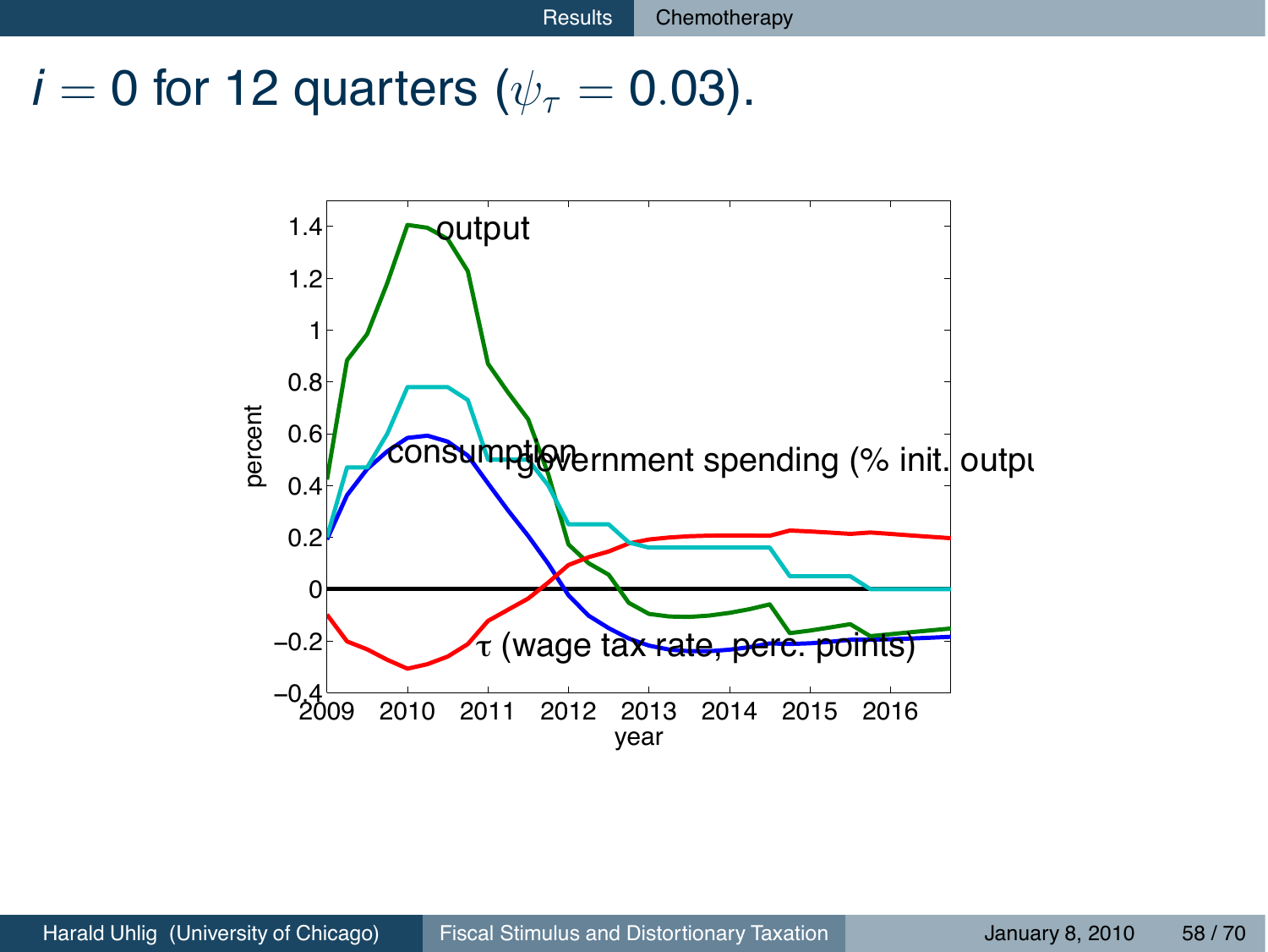$i = 0$  for 16 quarters ( $\psi_{\tau} = 0.03$ ).

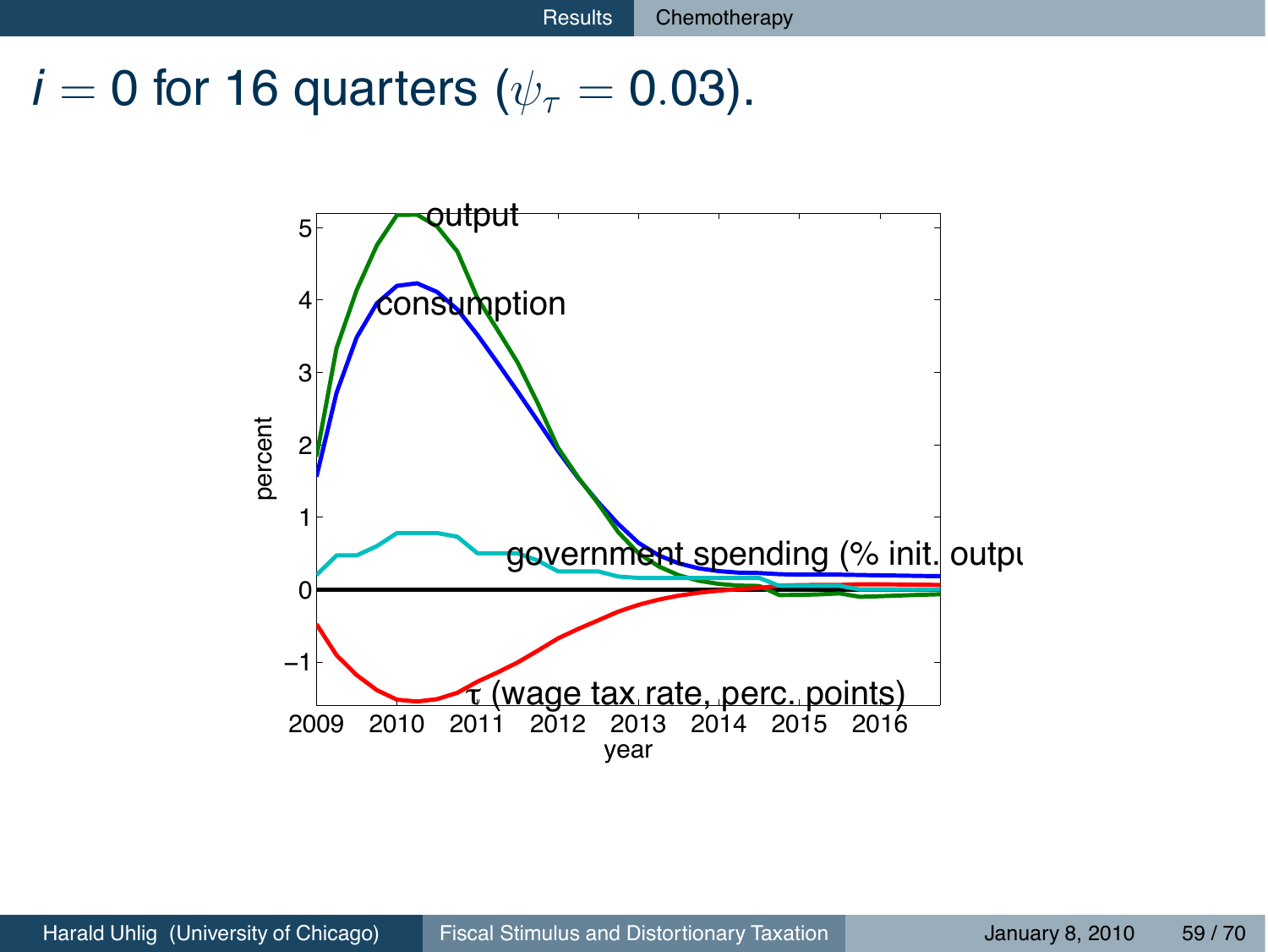$i = 0$  for 20 quarters ( $\psi_{\tau} = 0.03$ ).

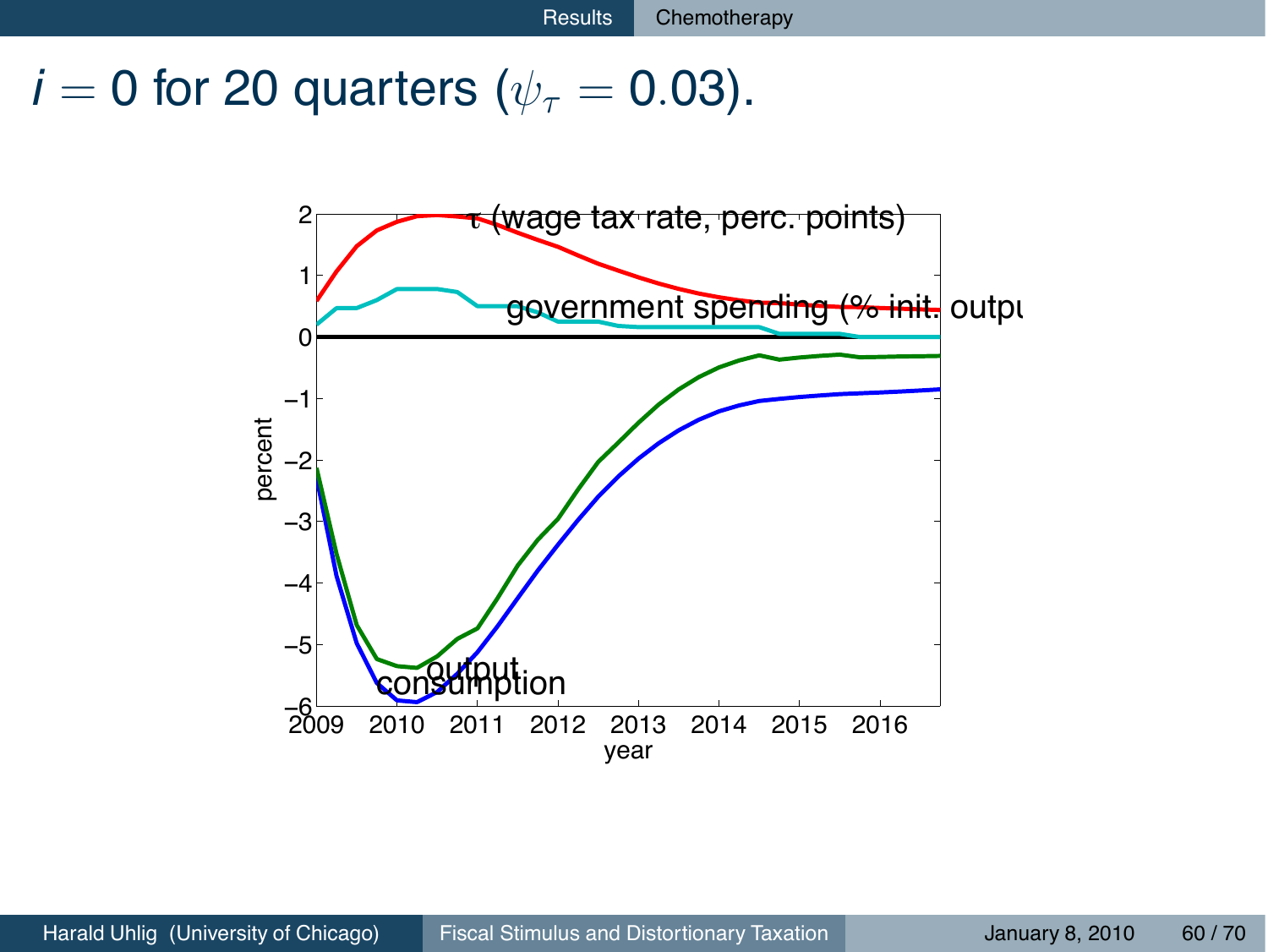## $i = 0$  for 16 quarters ( $\psi_{\tau} = 0.03$ ). Long run

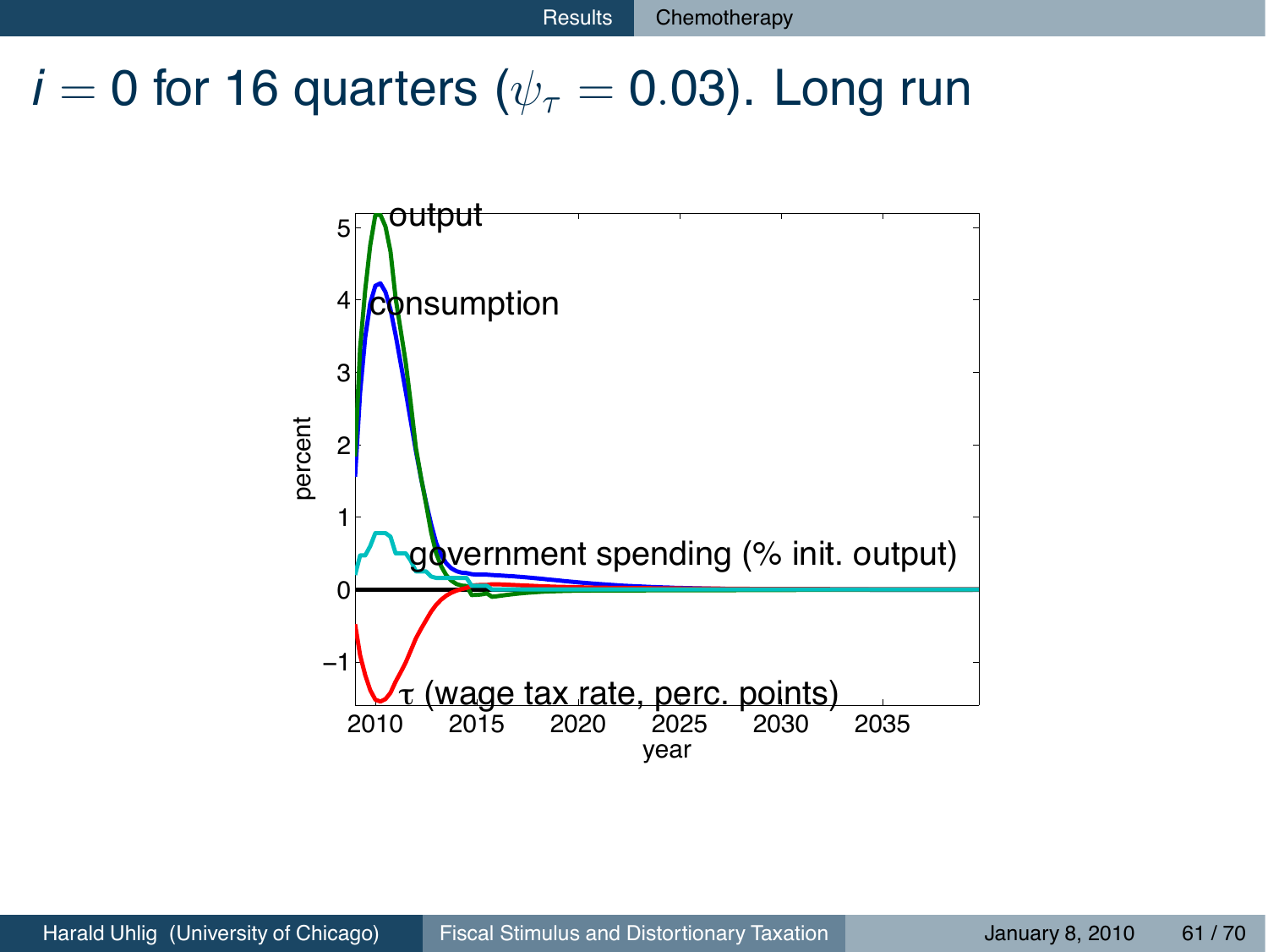## $i = 0$  for 12 quarters ( $\psi_{\tau} = 0.03$ ). Long run

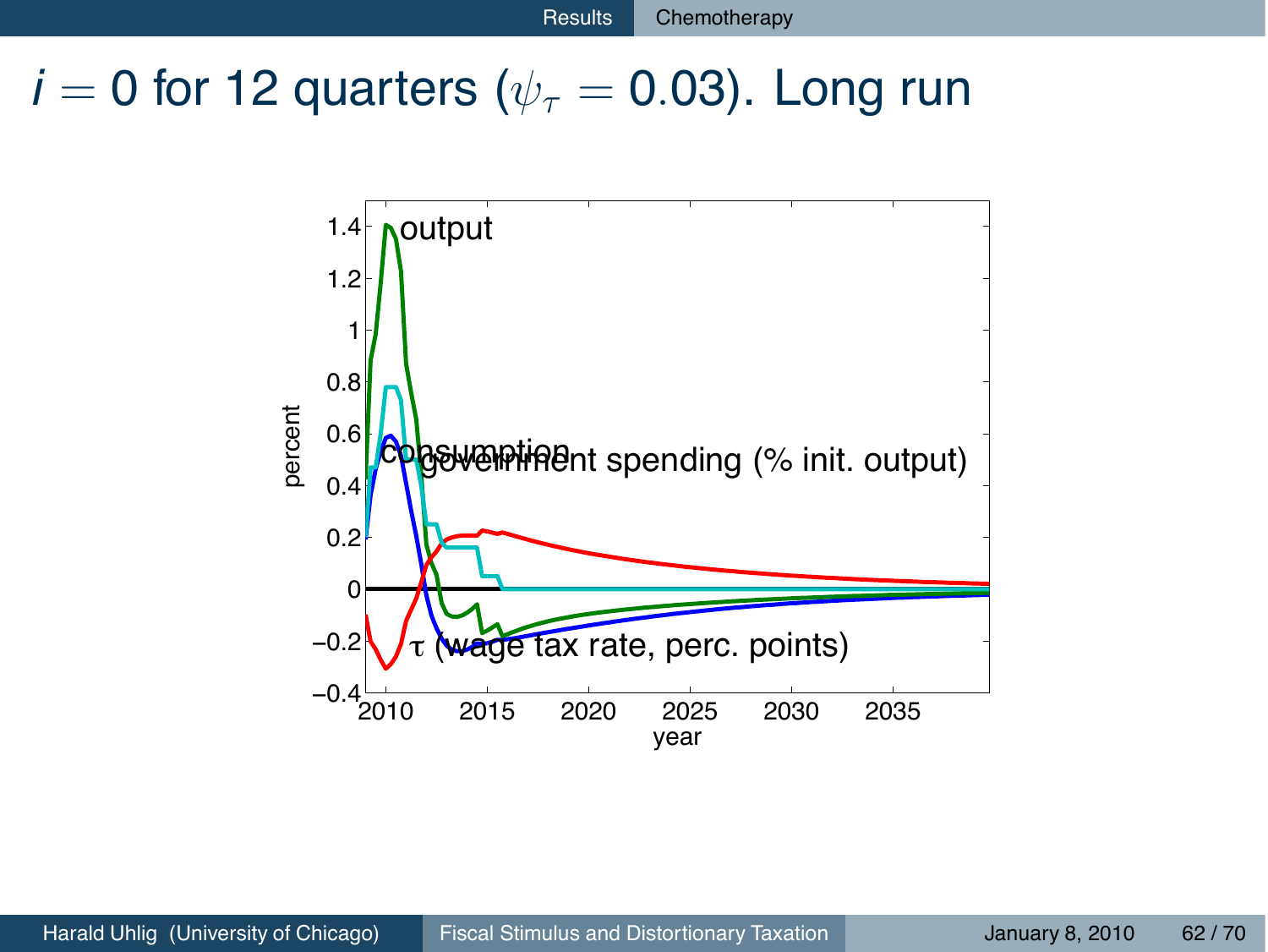# Comparing binding ZLB, "switching off" with proper ZLB. 12 quarters



 $\sqrt{(v_{\tau} = 0.03)}$ , scaling the interest rate down to 2/3 of actual value in interest rate rule. High persistence,  $\rho_b = 0.9$ . Shocks: 2.38% for 16 gtrs, 2.02% for 12 qtrs, 1.57% for 8 qtrs, 1.43% for 5 qtrs. )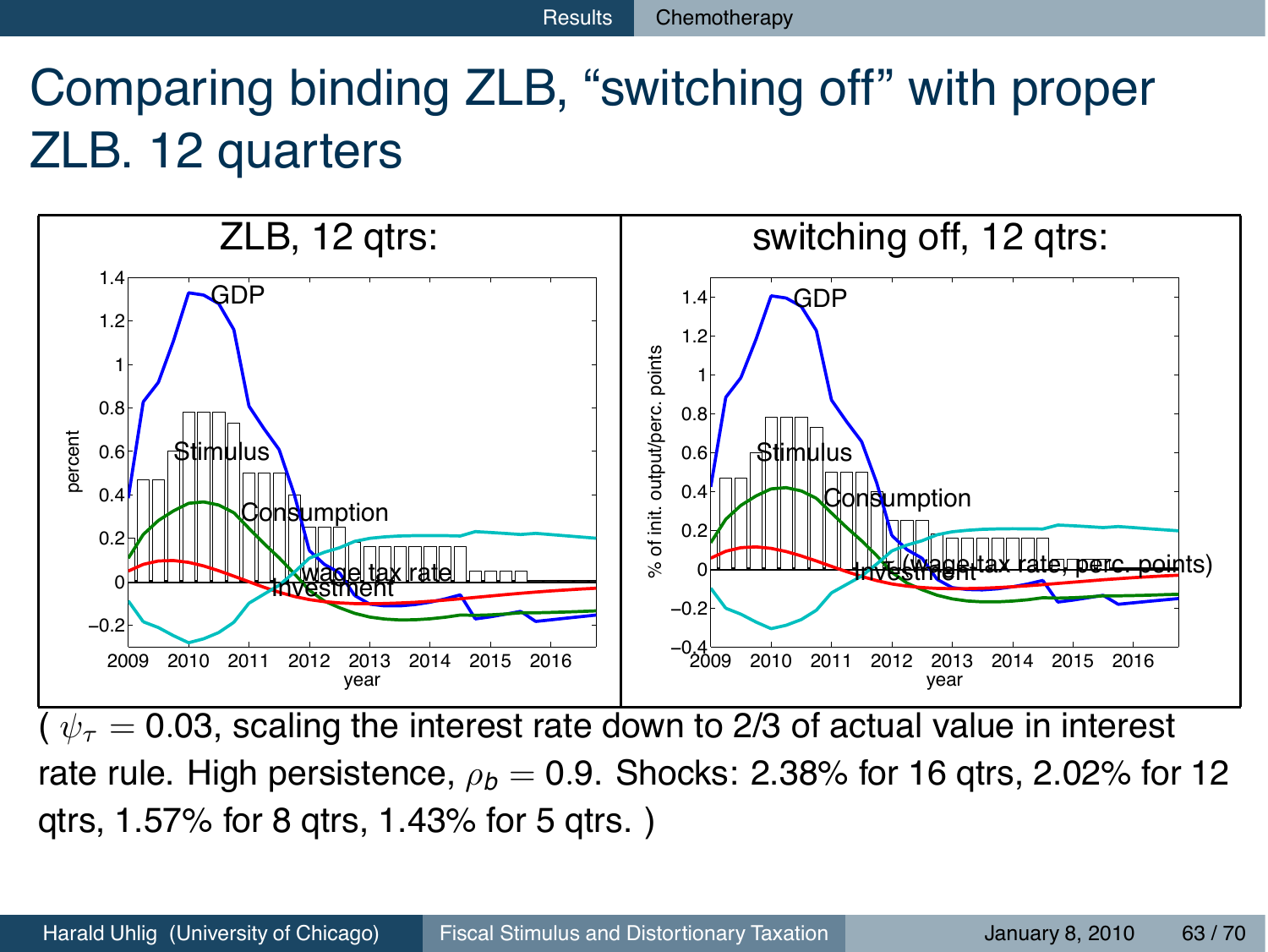# Comparing binding ZLB, "switching off" with proper ZLB. 16 quarters



 $\sqrt{(v_{\tau}^2-0.03)}$ , scaling the interest rate down to 2/3 of actual value in interest rate rule. High persistence,  $\rho_b = 0.9$ . Shocks: 2.38% for 16 qtrs, 2.02% for 12 qtrs, 1.57% for 8 qtrs, 1.43% for 5 qtrs. )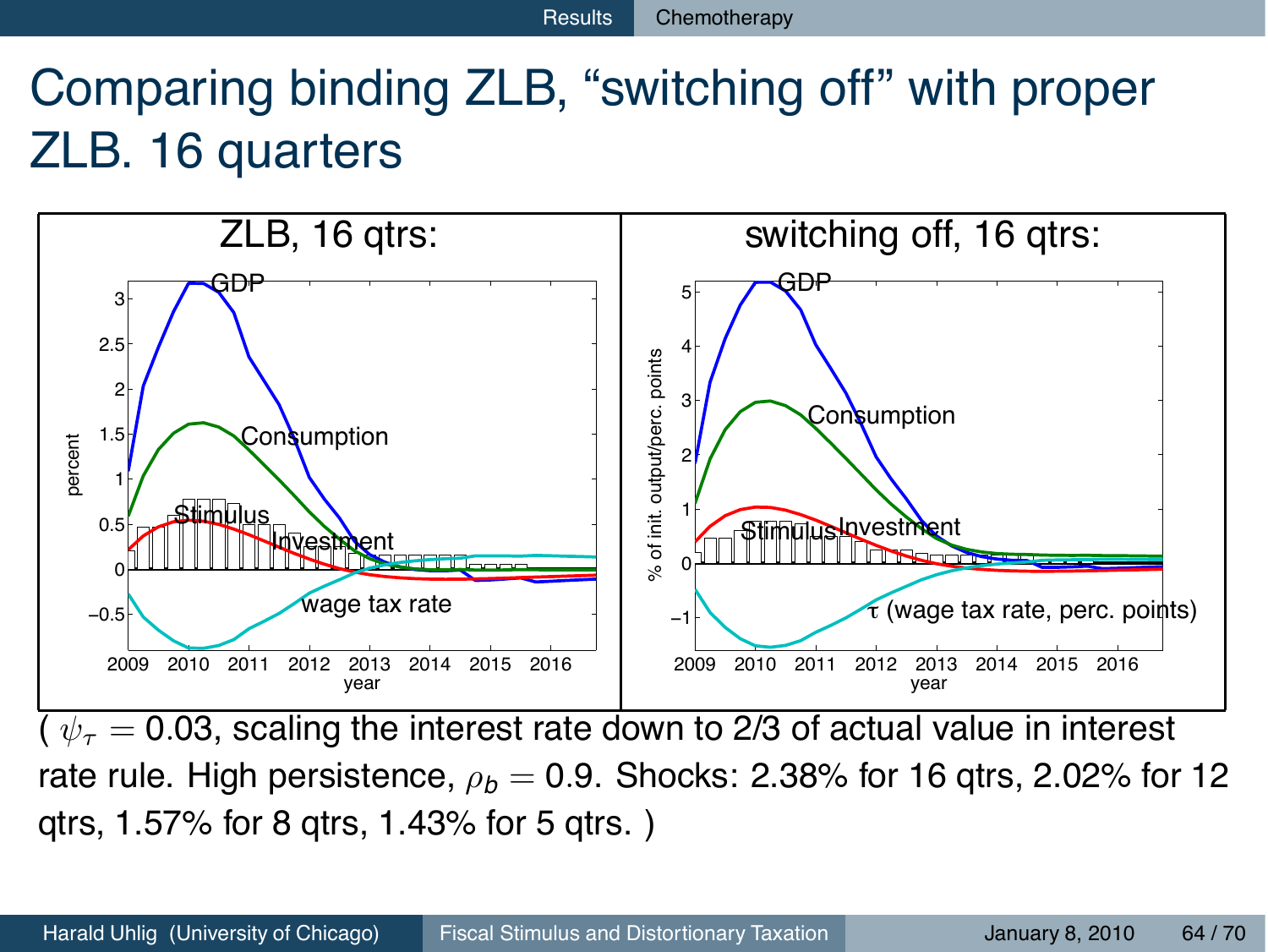## Evaluation

#### What does it take for the ZLB to bind?

Disclaimer: based on linear extrapolation of the case of a non-binding ZLB. This is a problem because it neglects the feedback – since the recession is stronger if the ZLB binds, a smaller shock is needed for a given decline in interest rates.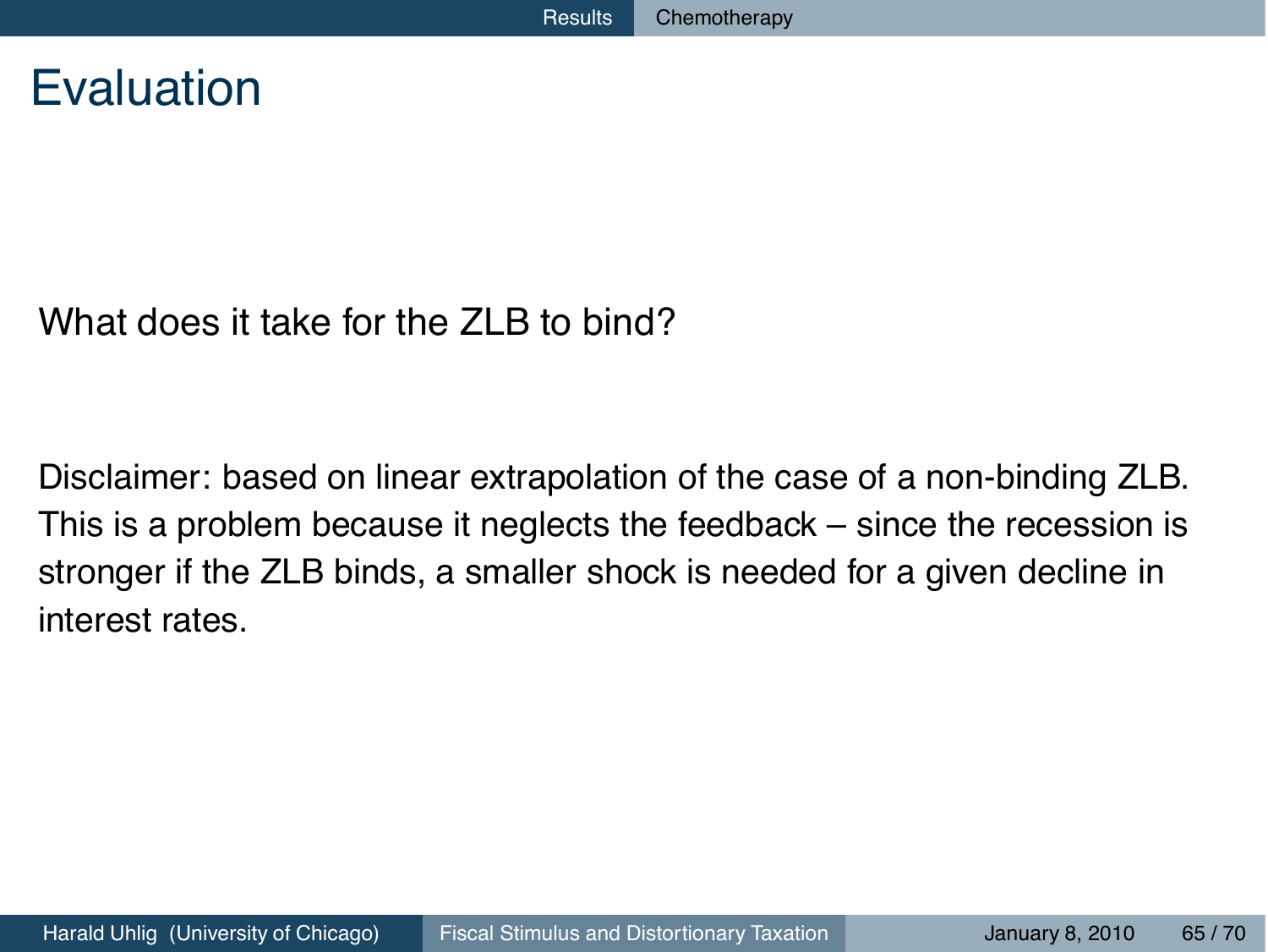# Necessary initial bond premium shock to make ZLB exactly binding at x quarters

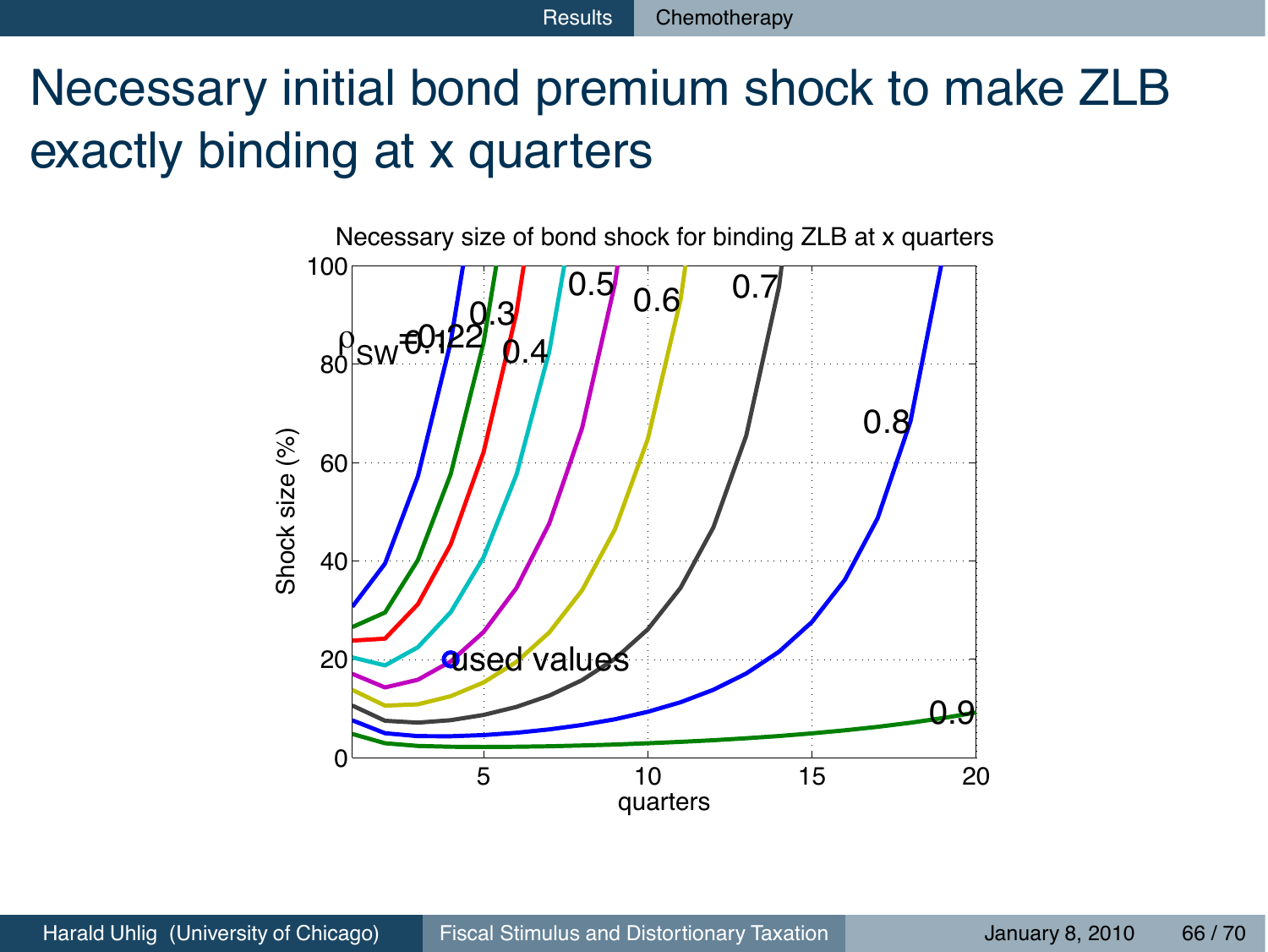# With a maximal contraction of 50%, ZLB of x quarters obtains for ...

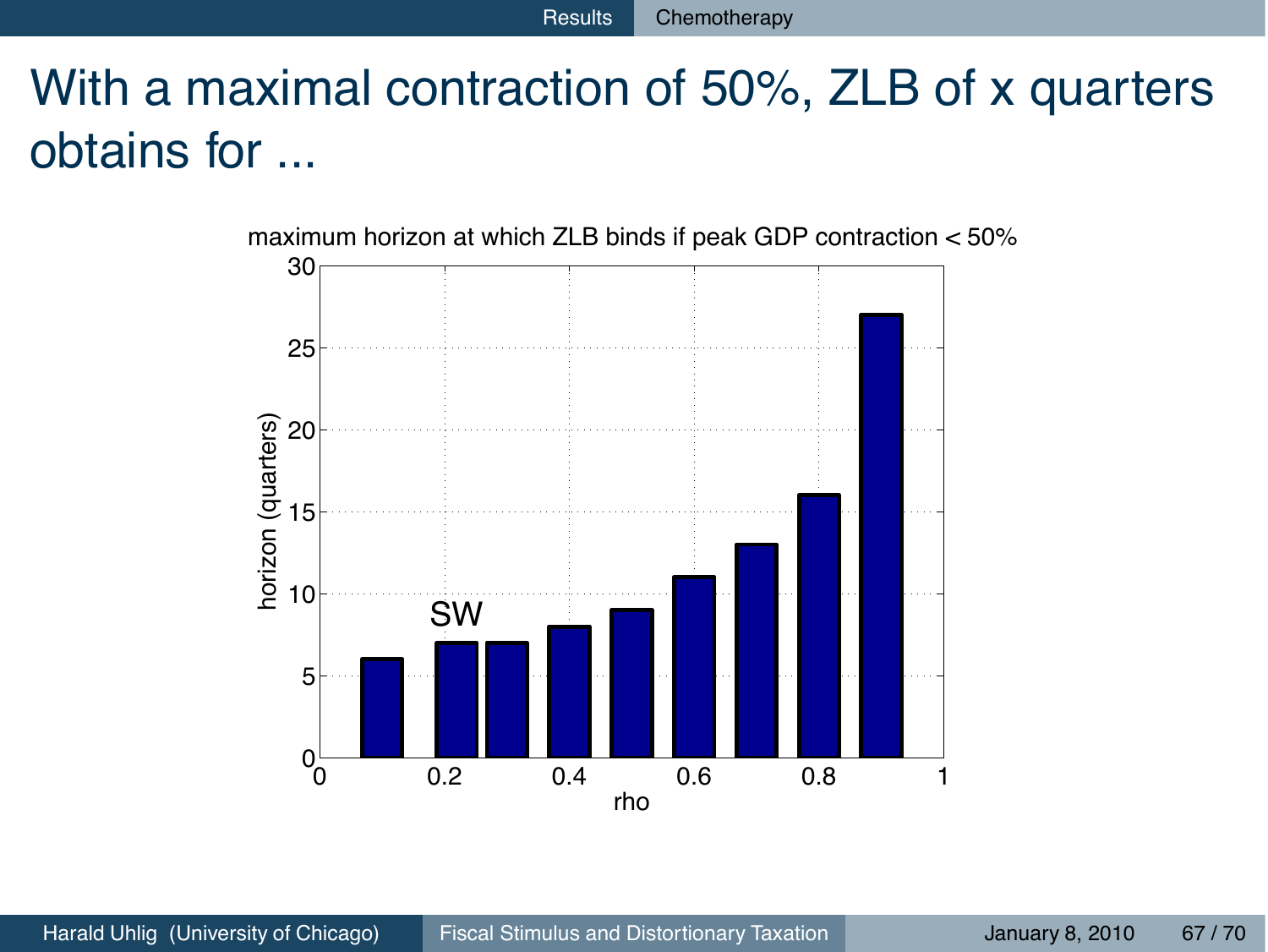## Generating a binding ZLB at x horizons leads to...

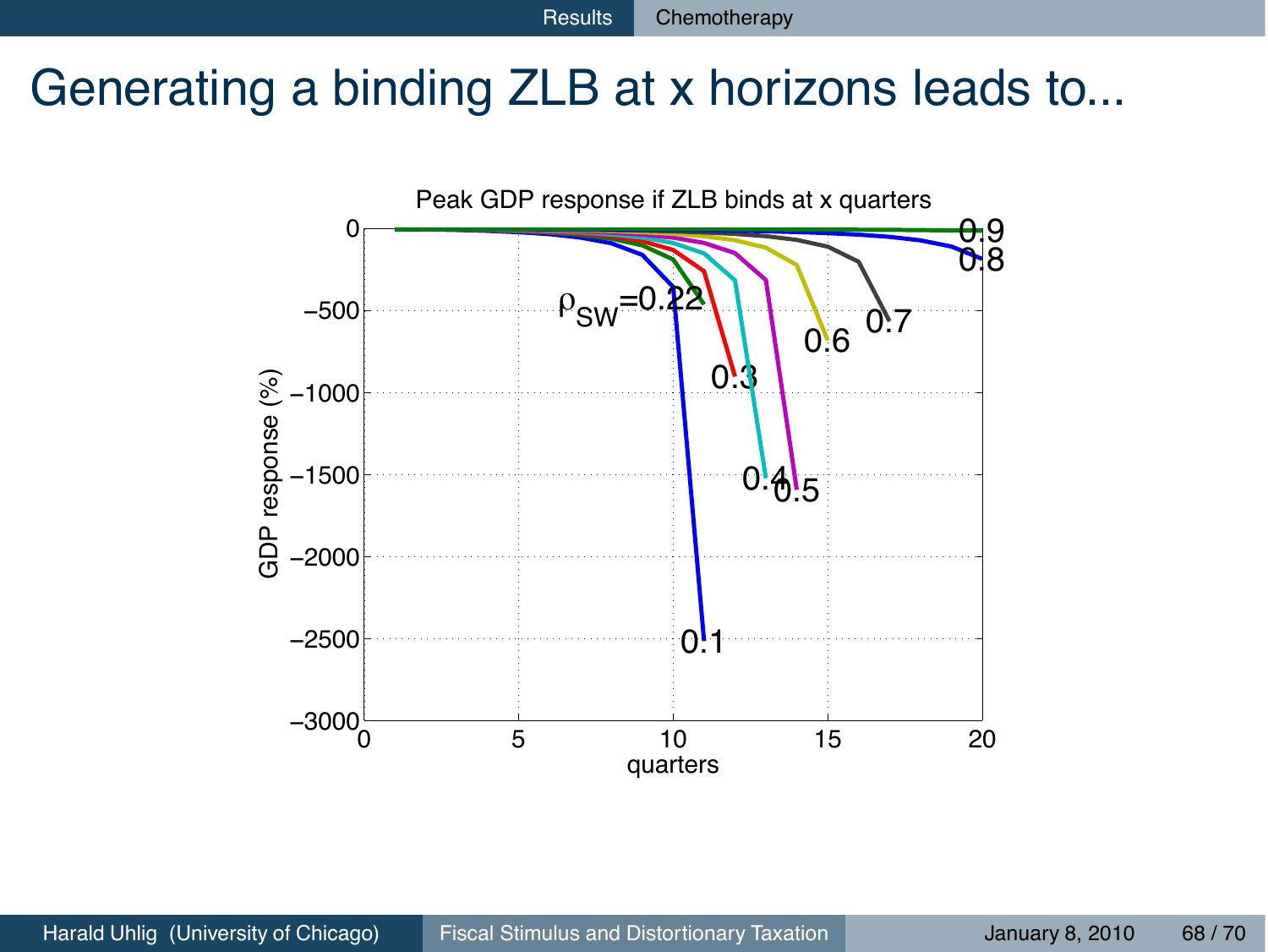## **Outline**

## **[Introduction](#page-2-0)**

## [The model](#page-7-0)

#### [The model: Details](#page-11-0)

- [Equations](#page-12-0)
- **[Parameters](#page-20-0)**

#### **[Results](#page-24-0)**

- [Comparison to neoclassical growth.](#page-25-0)
- [No rules-of-thumb, no binding zero lower bound.](#page-29-0)  $\begin{array}{ccc} \bullet & \bullet & \bullet \\ \bullet & \bullet & \bullet \end{array}$
- [Including Rule-of-Thumb Consumers.](#page-37-0)  $\qquad \qquad \bullet$
- [A binding zero Lower Bound.](#page-45-0)  $\qquad \qquad \bullet$
- <span id="page-68-0"></span>**[Chemotherapy](#page-53-0)**  $\bullet$

## **[Conclusions](#page-68-0)**